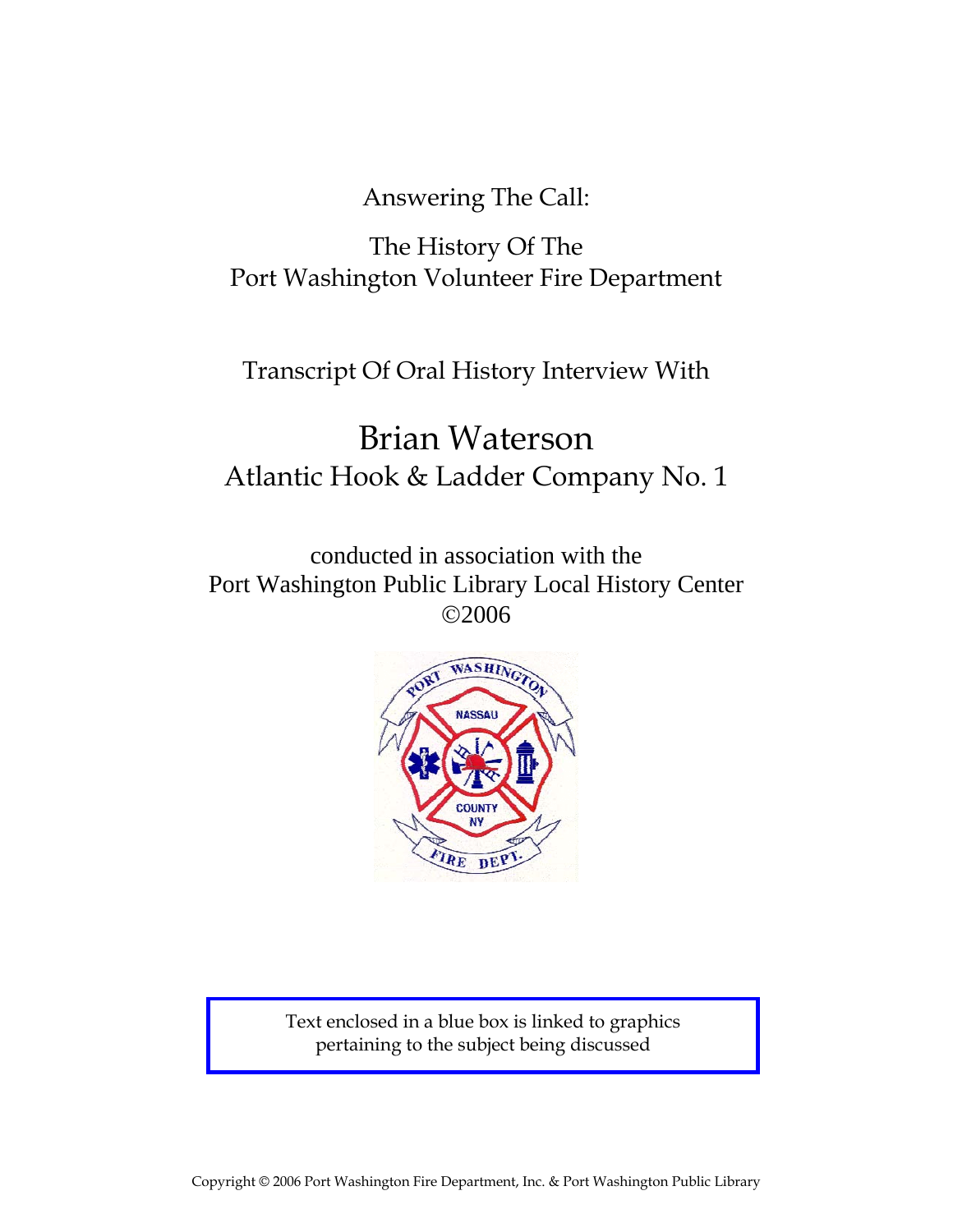Interview with Brian Waterson by Margaret Dildilian pk October 6, 2004

Q: Today is October the 6th, 2004. This is an interview with Brian Waterson. My name is Margaret Dildilian, and I am interviewing Brian Waterson at the Port Washington Public Library. What is your full name?

Brian Waterson: Brian Waterson.

Q: And do you have a nickname?

BW: No.

Q: Which fire company are you affiliated with?

BW: Atlantic Hook and Ladder Company Number One.

- Q: When did your family move to Port? Do you know that background?
- BW: As long as I can remember, they've been here. I was born here.
- Q: You were born and raised here?

BW: Yeah.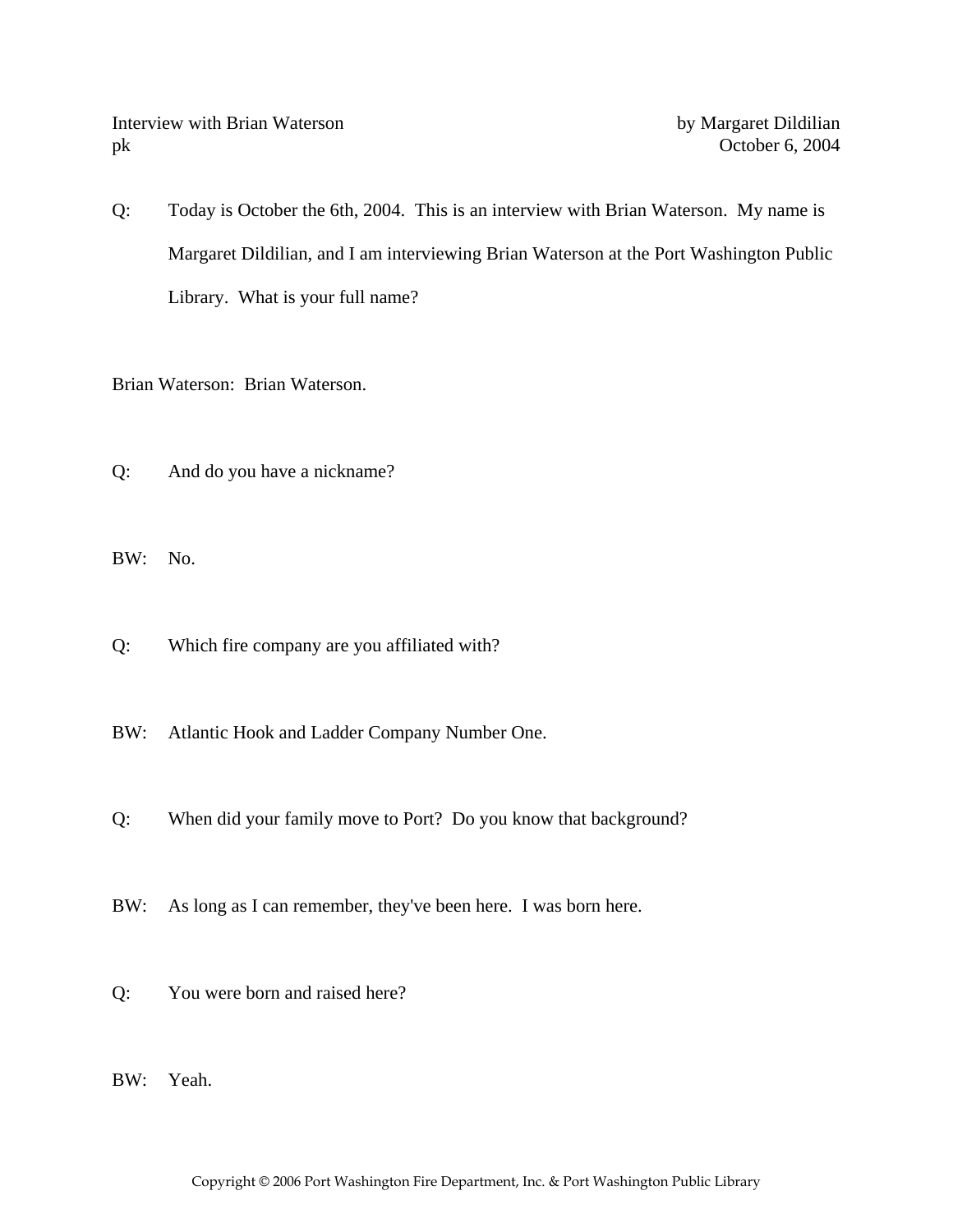Q: How old were you when you joined Atlantic Hook and Ladder?

BW: Seventeen.

- Q: And how long have you been a member?
- BW: Eight years. Almost nine.
- Q: And who in your family was a firefighter?
- BW: My uncle [Charlie Kozicowski] was a firefighter from Port Washington before he moved, and then when he moved, he joined Roslyn. I have an uncle [Richard McCabe] that was a member here--another uncle. A cousin [Richard McCabe Jr.], my father [Andrew Waterson] who's a twenty-five year member from the same company that I'm in. So that's what kind of got me to join.
- Q: What are your earliest memories of firefighting?
- BW: Oh, geez (laughs). Ever since I was young, I wanted to do it. My father would bring me to the firehouse, and I'd go to calls with him. And it was just something that I knew I wanted to do. So, as soon as I turned seventeen, which was the minimum age, I signed up.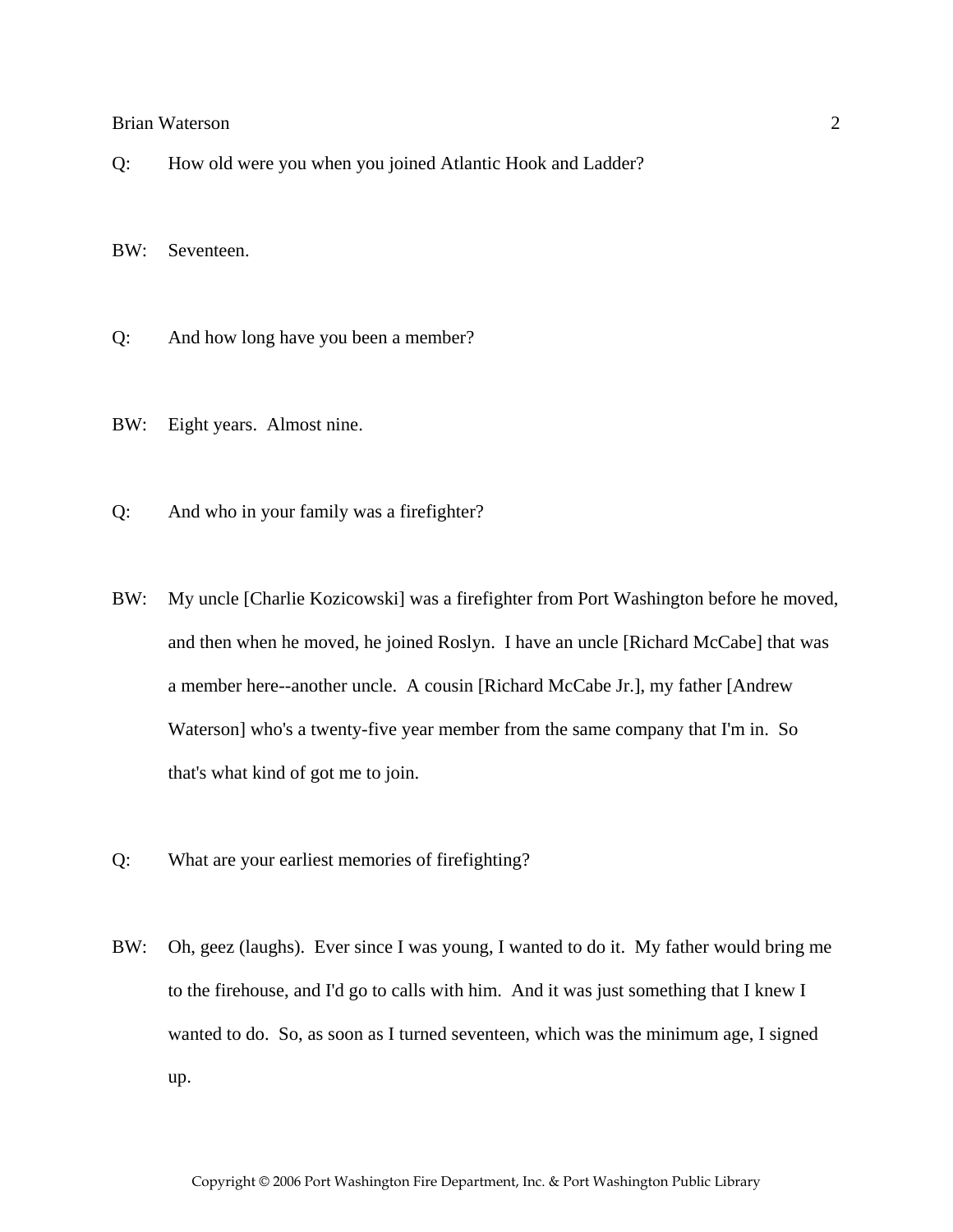- Q: How old were you when you first went to the firehouse with your dad? Can you remember?
- BW: That I can remember being there, at least like four years old, five years old.
- Q: And did you ever wear any of your dads things in the Fire Department?
- BW: I wore helmets, jackets, (laughs) uniforms. Memorial Day, I'd always wear my father's uniform as soon as the parade was over. He took plenty of pictures. I don't know if (laughs) ...
- Q: So, what did your uncle do that influenced you and your father do that influenced you the most?
- BW: You know, it's just something that, you know, I saw my father doing it, and I followed in his footsteps. It was something that I knew I'd enjoy doing--helping people. And it was just something that I felt I had to do. Or, not had to do, but that I really--would've enjoyed doing.
- Q: When you were going through the Port schools, did you ever think of going to college?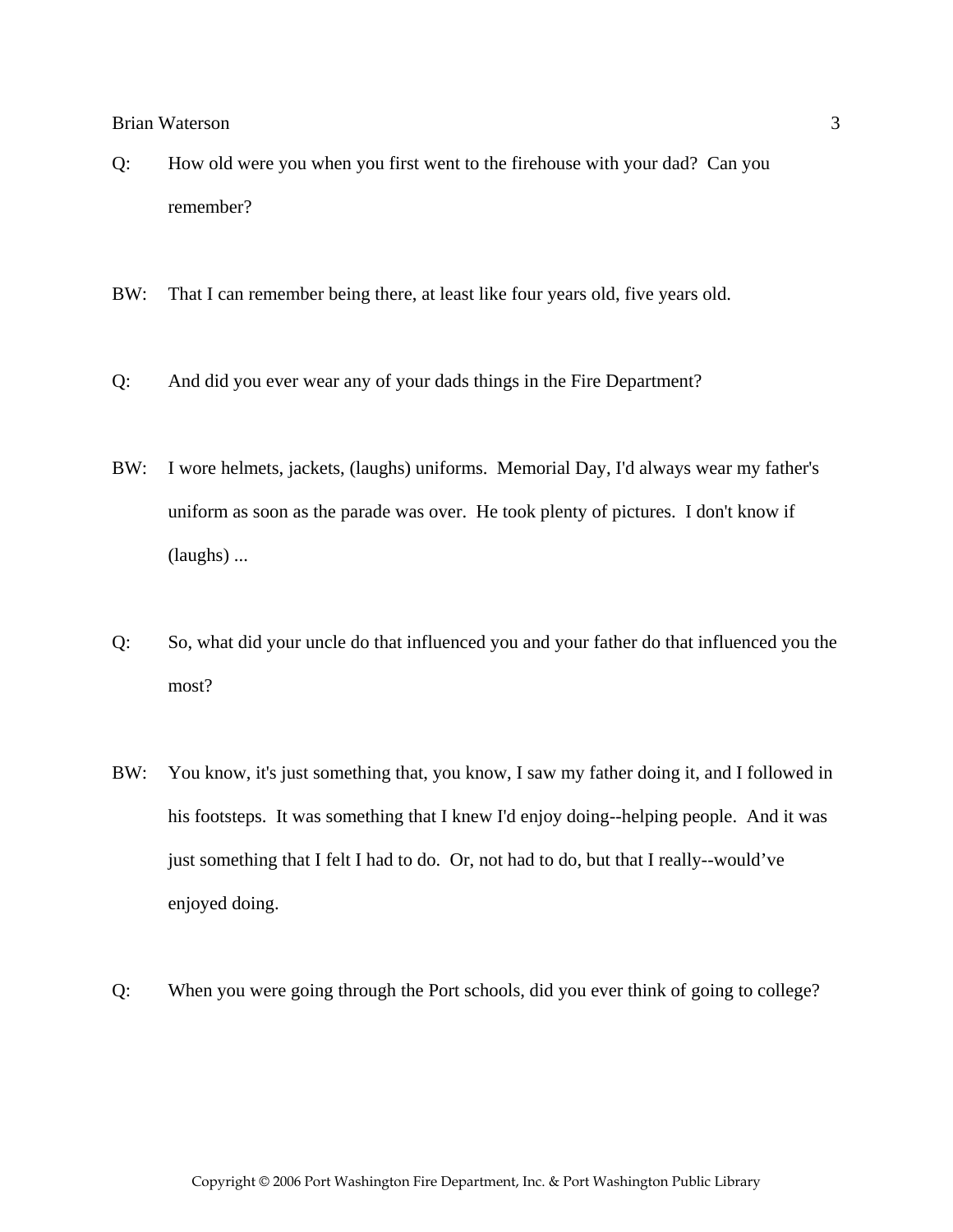- BW: Yeah. At one point, I was going to go to college. I had taken all my placement exams, and I just was so busy I didn't go back and make my schedule, and that's my fault for not going back.
- Q: Do you ever think that you would go back?
- BW: Oh, definitely.
- Q: So, after eight years, do you have any second thoughts about being in firefighting? ...
- BW: Not at all. I enjoy it so much, that I wouldn't expect not having it there.
- Q: So, do you think this will be your life's career?
- BW: As far as a volunteer, yes. And possibly in the future, maybe a paid career firefighter some way.
- Q: Can you remember any stories that your father told you about firefighting?
- BW: He told me, after I had joined, of a couple of bad calls that he had gone to, whether it was a working fire where somebody was badly injured or caused death, or an auto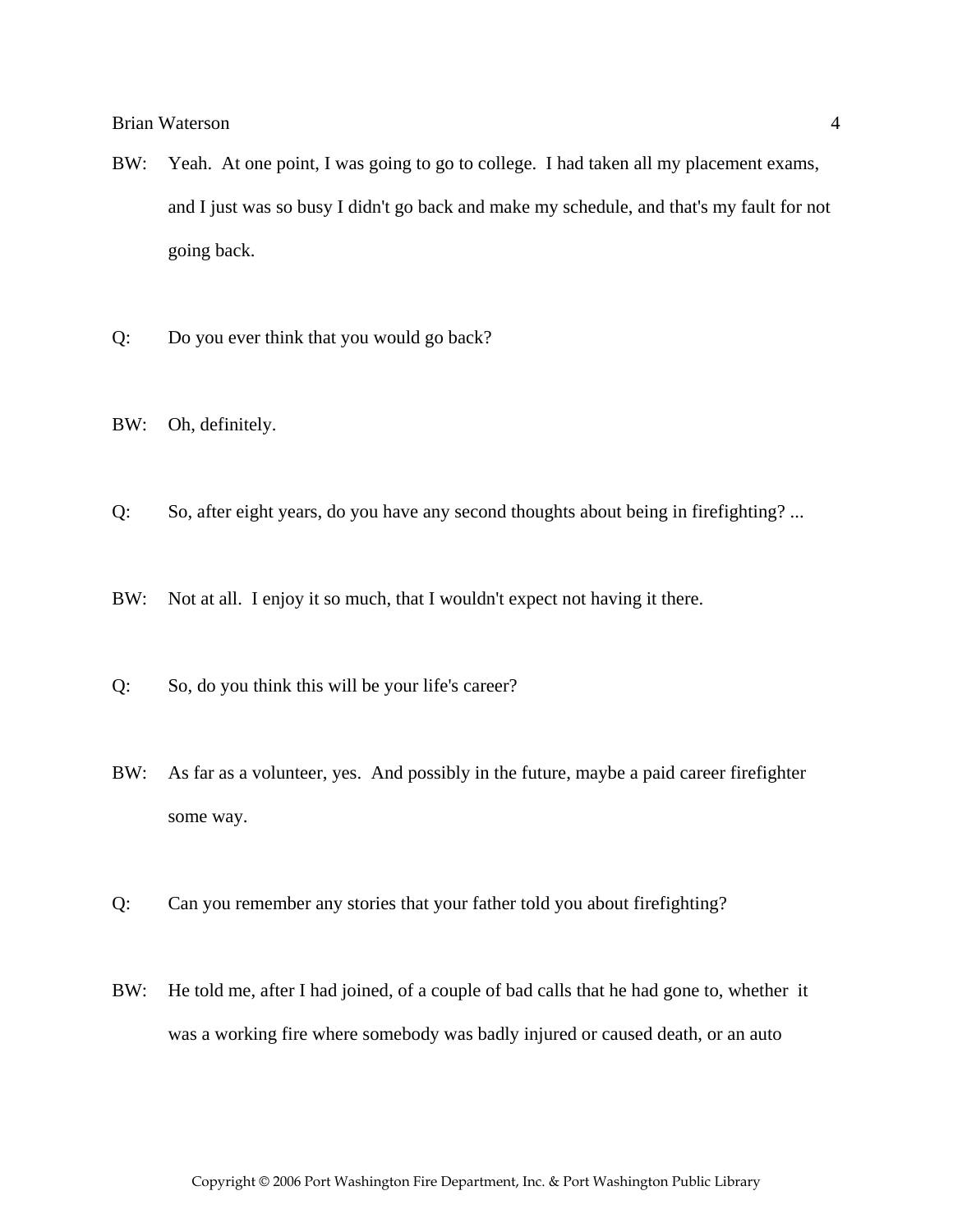accident or a bad car wreck that had killed someone or something. You know, just comparing stories.

- Q: What do you look up to your dad for the most?
- BW: Oh, he's a hard worker and would never tell anybody no if somebody needed something done. He was always there to help them do whatever they had to do. He was just a polite man that could never say no to anybody and was always there for whatever you needed.
- Q: So when you became a rookie, did your relationship and your bonding change at all with your dad or ...
- BW: Oh, yeah, we'd go to calls together. I'd have to wake him up in the middle of the night and say, "Okay, horn's blowing. We've got to go."
- Q: So the two of you would go to the fires together?
- BW: Occasionally. Like I said, he's got over twenty-five years in, and between work and stuff going on at home, he doesn't have the time that I have to put forward to the Fire Department. But he did all the--he used to be an officer, and he did his time, and now he's just kind of like relaxing now and, "You go. I'm going to stay home for this one" (laughs).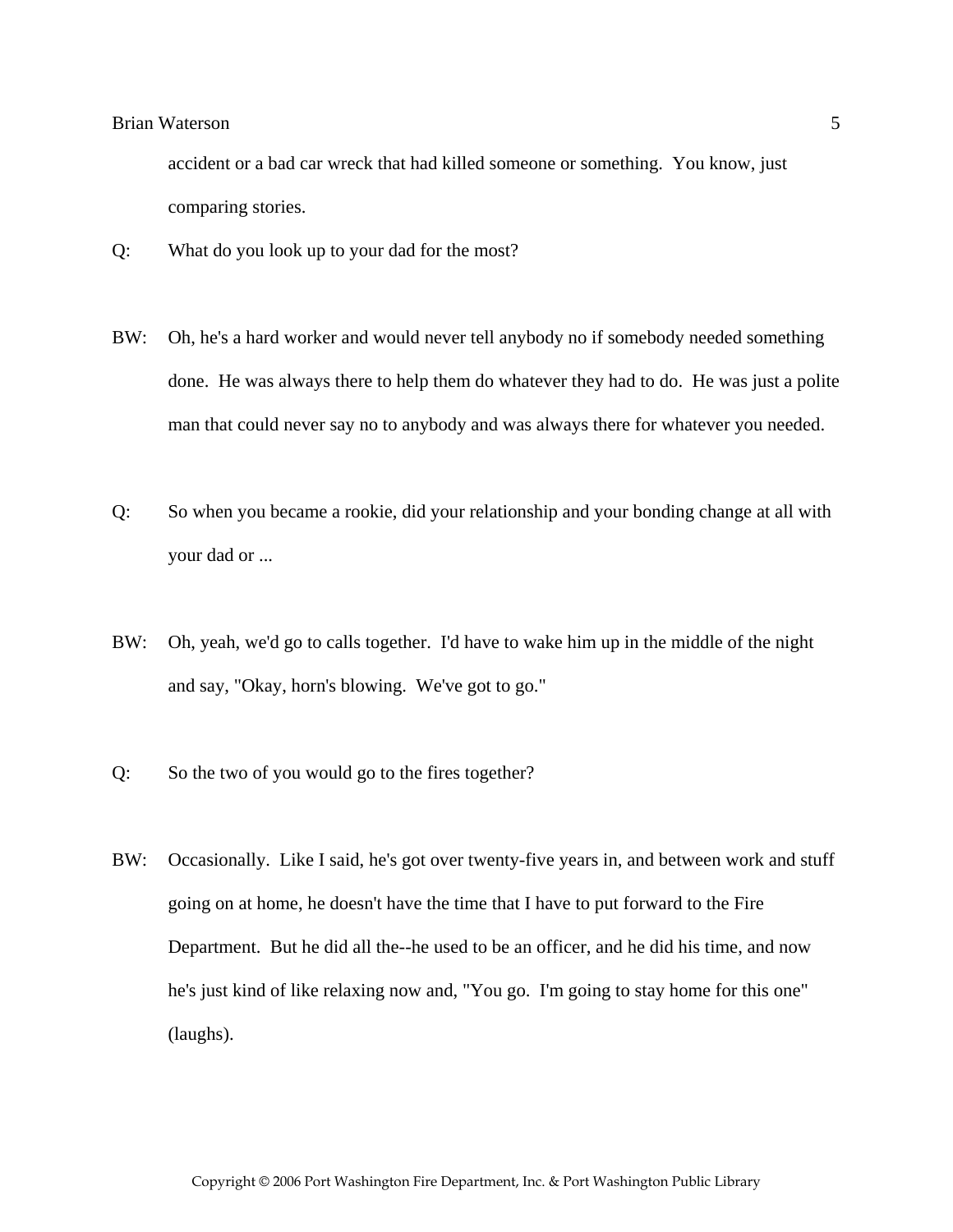- Q: How much time do you spend at the firehouse these days?
- BW: At least four hours a day.
- Q: After putting in a full day's work?
- BW: Yeah. Between doing paperwork or going to calls, there's always something that has to be done, as far as paperwork. Or making sure that a piece of equipment is put back into service after it was used. A lot of checking equipment.
- Q: What do you mean by paperwork? What kind of paperwork do you do?
- BW: You're required to make X amount of fire calls in a year, and it's the Lieutenant's job of the company to do all the training points of how many hours each member has in training for the year. How many fire calls they've gone to so far in a year. Truck reports of when trucks went out. What was used on them. Letters to other fire departments asking various different things about stand-bys, or just there's a lot of things that like--it's not always the same paperwork. Checking the fax machine and getting back to somebody's question or something.
- Q: Tell me how you made First Lieutenant, being so young. How did you climb the ladder?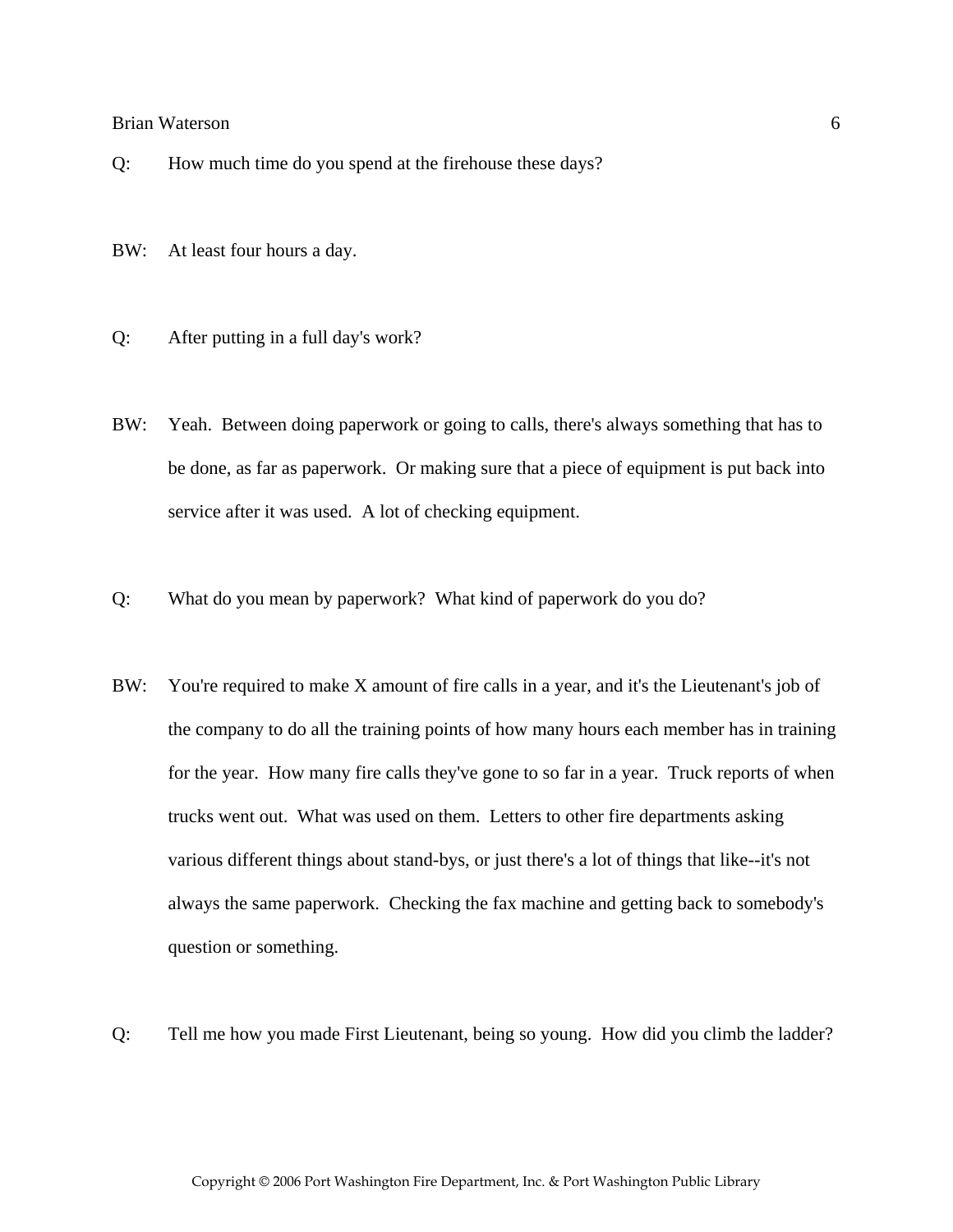- BW: After my first year in the Fire Department, I ran for office, which was First Assistant Engineer, which is the lowest officer in the company.
- Q: And what does that person do?
- BW: That person's in charge of all the equipment that's on the trucks. Making sure that they're clean and that everything is maintained. So always have fuel on them, the trucks have fuel on them. That everything that was supposed to be there was in operating order and was able to be used. I did Assistant Engineer for three years, and then I moved to being Engineer--the head Engineer of the company. And I did that job for two years. Then, after that, I ran for Lieutenant--Second Lieutenant. And I did two years as Second Lieutenant. And when--I'm in my first year as First Lieutenant, and next is Captain.
- Q: So, are you going to be a Captain next year?
- BW: The way things look now, yeah. The Captain now is going to be stepping out to run for Chief. And everybody has the opportunity to move up on the ladder.
- Q: Who is the Captain now?
- BW: Thomas McDonough.
- Q: And when you become a Captain, what are your goals going to be, do you think?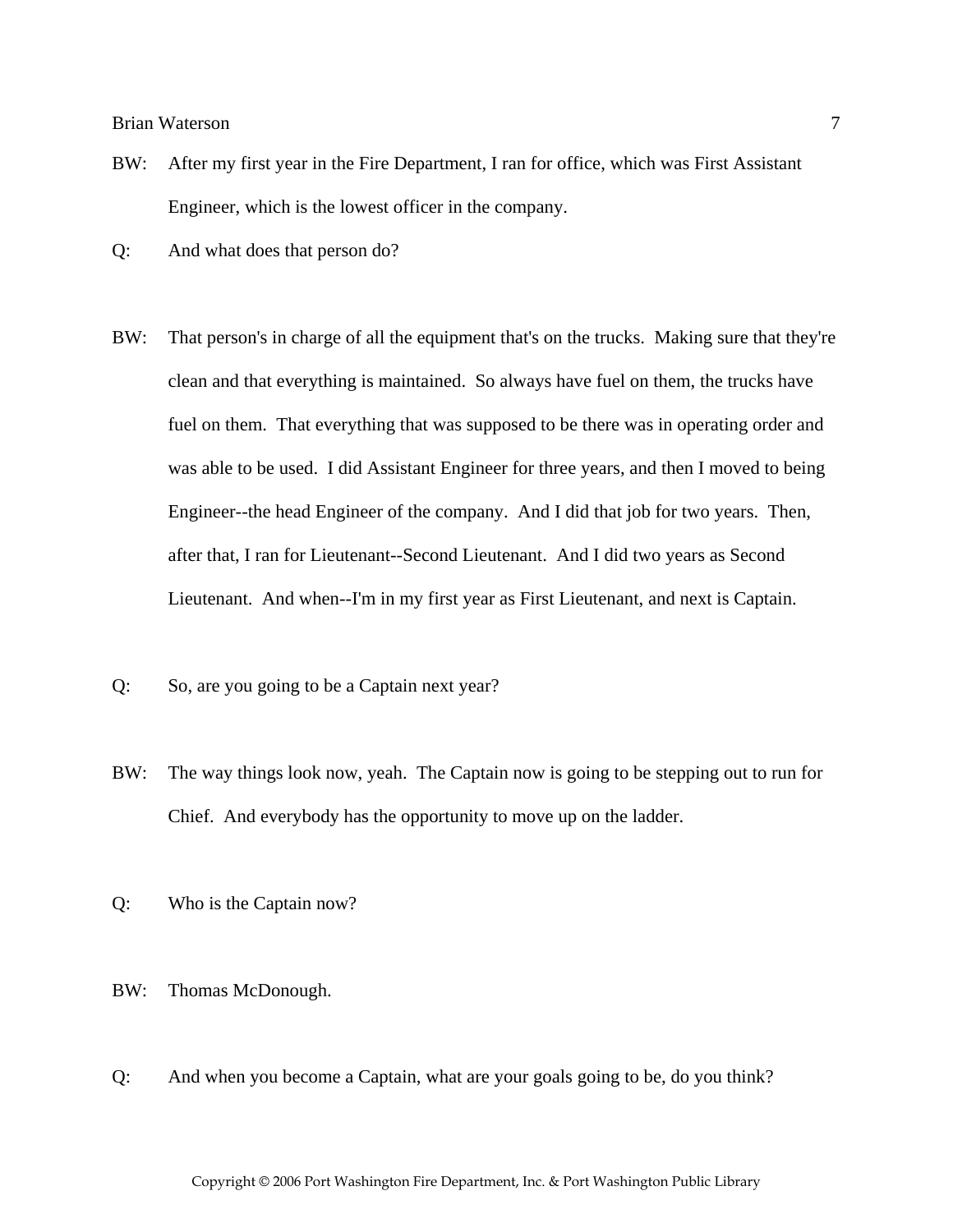- BW: To encourage people to go to calls. There's a lot of guys in the firehouse that have done their time and they don't have to make calls anymore.
- Q: Why is that, do you think?
- BW: Well, fifty year members and twenty-five year members. Once you hit twenty-five years in a fire company, you don't have to go to fires anymore. You're considered a life member, and you're exempt from the point system and everything else. There's still a lot of twenty-five year members and even fifty year members that go to calls. I'd like to encourage guys to--to get back into it and help the morale.
- Q: How do you propose to do that?
- BW: I don't know, yet (laughs). Hopefully, I won't have to put to much thought into it. Hopefully, it's not that hard. I'm a well liked guy at the firehouse, and I just feel that if I respect everybody that's down there, they're going to respect me, and if I ask, maybe they'll change their minds and come out more often.
- Q: Now, when you become Captain, is there an initiation program when you become Captain?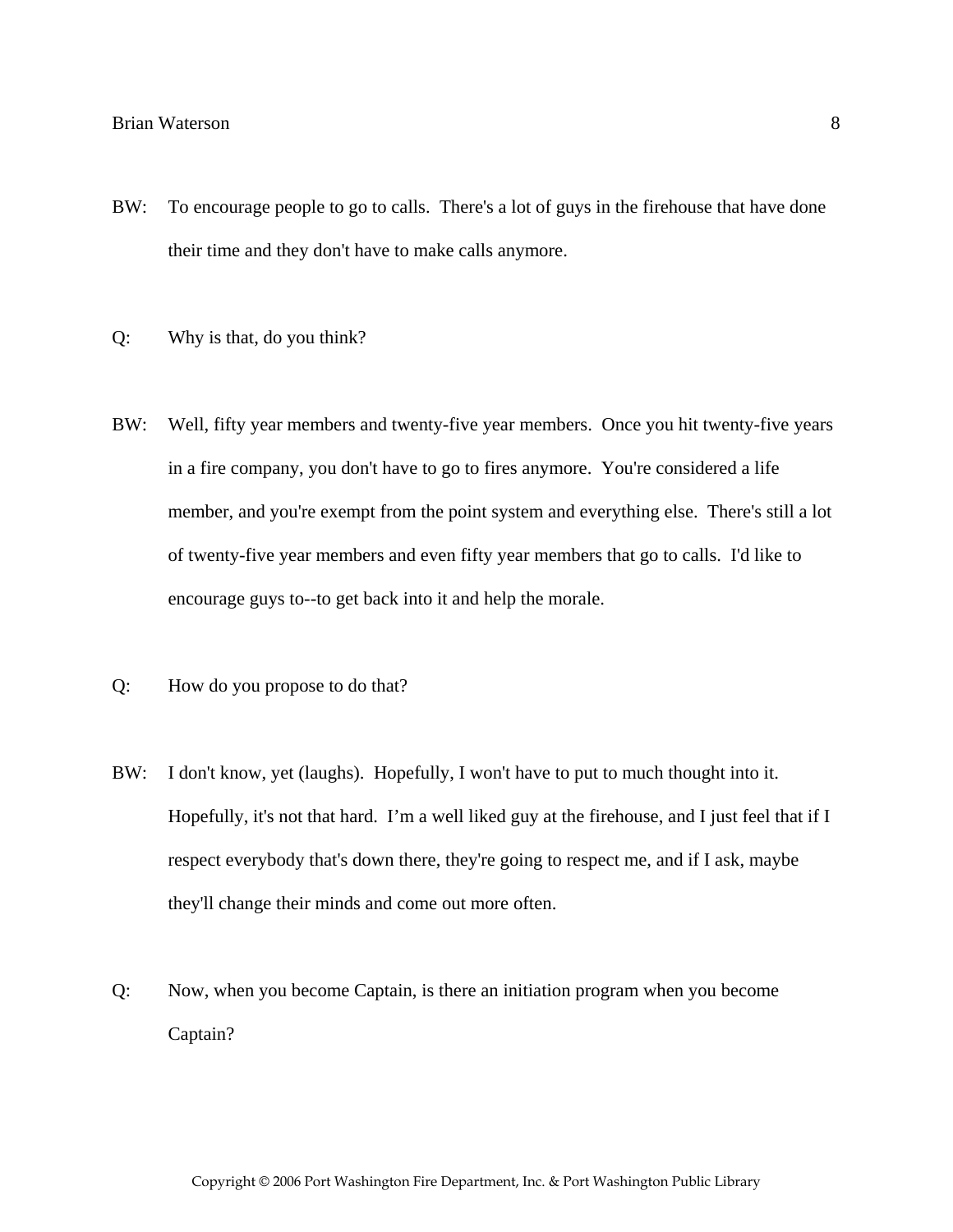- BW: [There's an installation dinner that they have every year. It's an installation and awards](http://www.pwfdhistory.com/trans/watersonb_trans/pwfd_officers003_web.jpg)  dinner. And they swear in all the officers and hand out various different awards for the year.
- Q: Where do you think that will be held?
- BW: The Chateaubriand in Carle Place.
- Q: What happens at those, aside from the formality. Is there a lot of joking around at those, or are there serious things?
- BW: It's a serious function, but there's always joking around. I mean, even at the firehouse, guys will joke around. But they don't mean to hurt anybody. I mean, some people take it the wrong way sometimes, but ...
- Q: What kinds of jokes or pranks do they usually play?
- BW: If you leave your car in the firehouse parking lot when you go away on vacation, you come back and you find it covered with toilet paper. Or, you know, they switch your boots around in your turn-out gear, so you go to get into your boots, you get your feet in the wrong boots. But otherwise, they don't do anything to hurt anyone or that would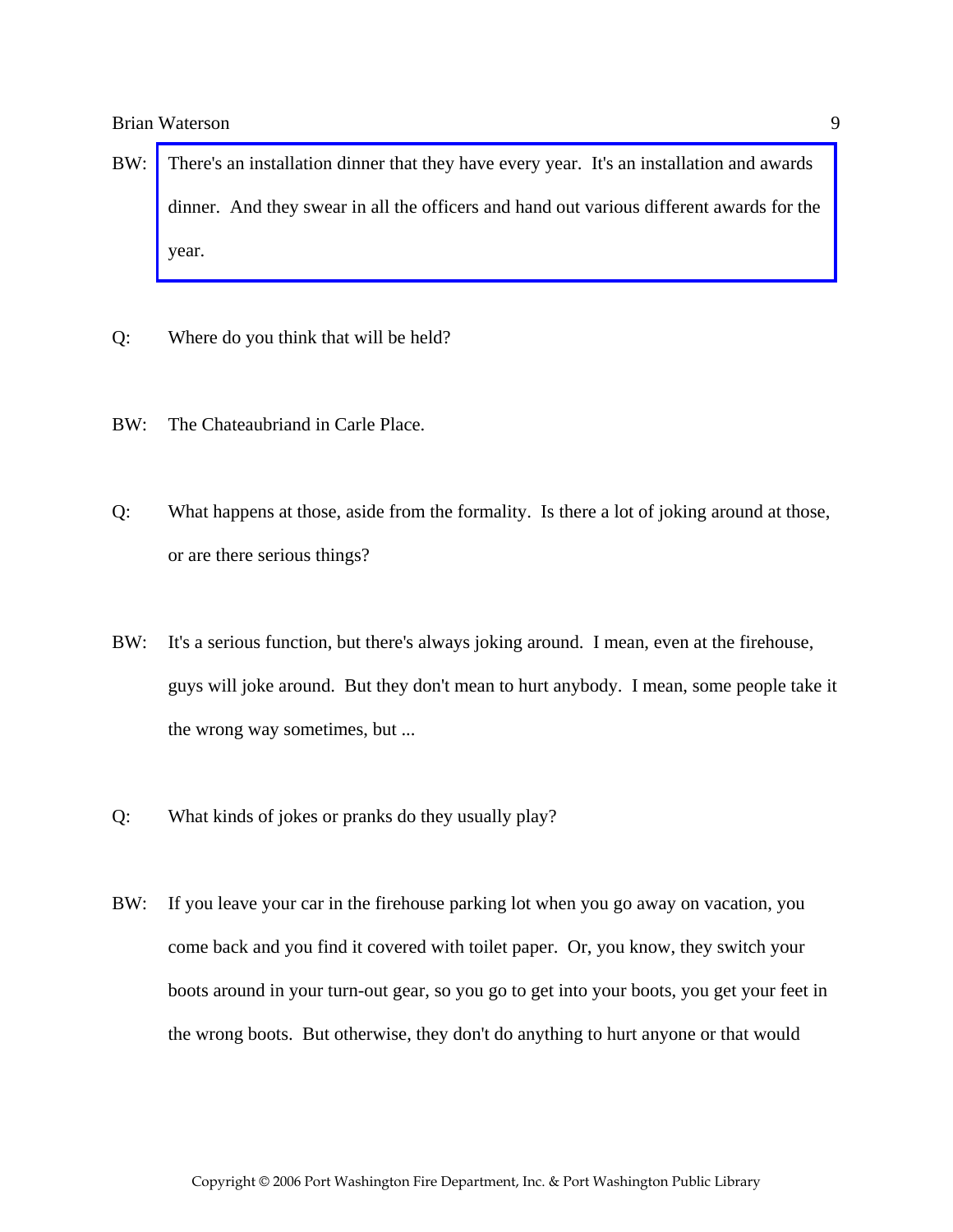cause somebody to not come around anymore. They only joke around with the guys they know that can take it.

- Q: Are there some that can't take it?
- BW: No, not too--not that I can think of. Everybody's pretty much a good sport.
- Q: Who are the real cut-ups in your company--real cut-up characters, in terms of being jokesters, pranksters?
- BW: My Captain now, which is Tom McDonough, nicknamed "Mad Dog."
- Q: "Mad Dog"?
- BW: "Mad Dog."
- Q: Why did he get that nickname?
- BW: Oh, geez (laughs). It was before I got in the Fire Department. He was a member of Great Neck Fire Department, and then he moved to Port Washington and became a fireman here. Just because of his personality. He loves to yell and everything, and then the next minute he's your best friend. But, no, he jokes around with the guys, and he's--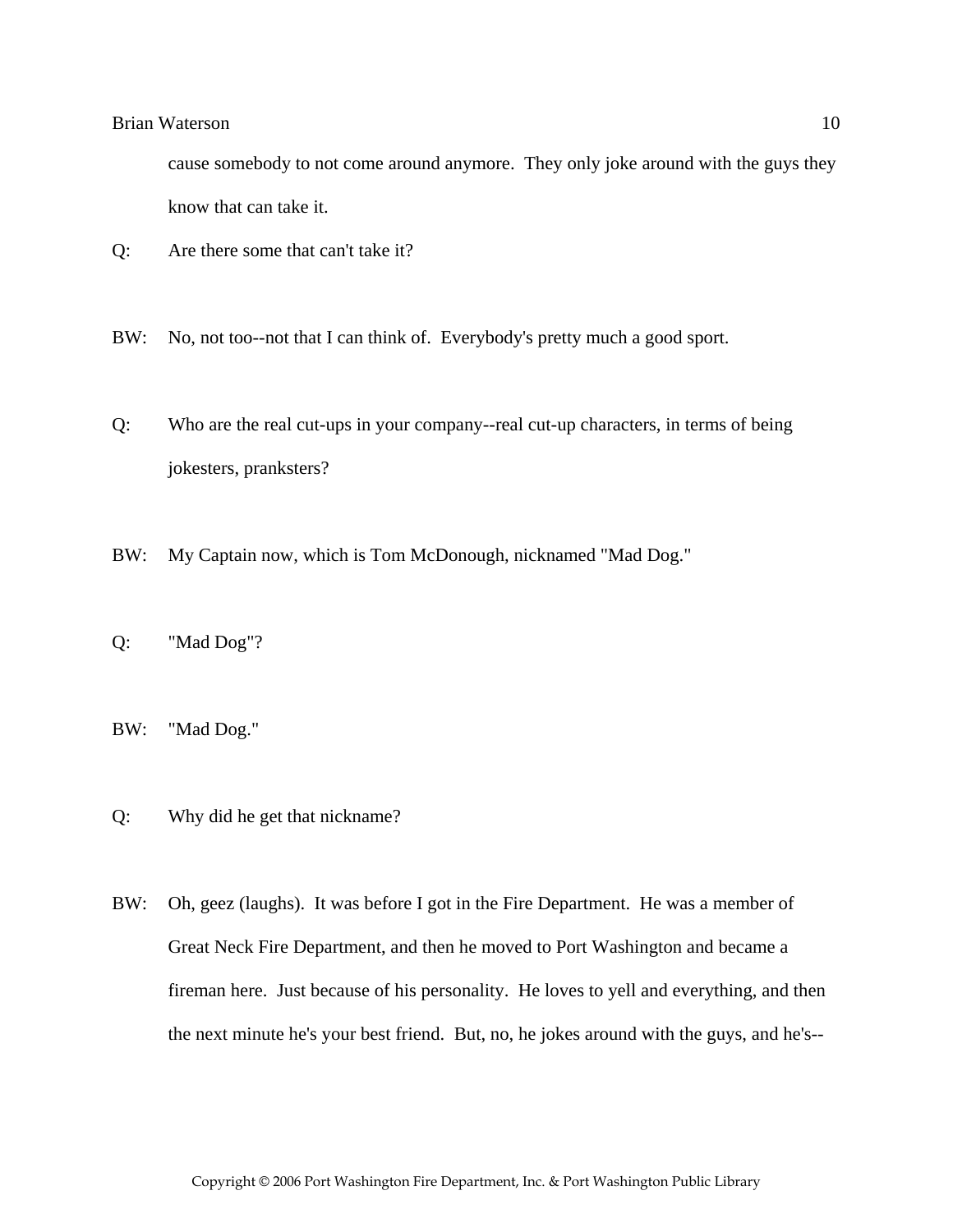because he's an officer and he's going to be running for Chief, everything's calmed down a little and he hangs out with the guys.

- Q: What are some of the other nicknames that people have in the Department that would be very interesting?
- BW: Oh, there's so many of them.
- Q: Can you think of just a few?
- BW: Most of the new guys don't have nicknames anymore. It's mostly the old-timers.
- Q: Is it because of the generation gap?
- BW: I think so. I think--back then, everybody had a nickname. And I guess, you know, people were--I wouldn't even know how to put it--they never came up with a nickname for them or they were afraid to start calling the guy something and be afraid that the guy wasn't going to like it, or just kind of put that to the side.
- Q: So it's basically the old-timers?
- BW: Most of the older guys have nicknames.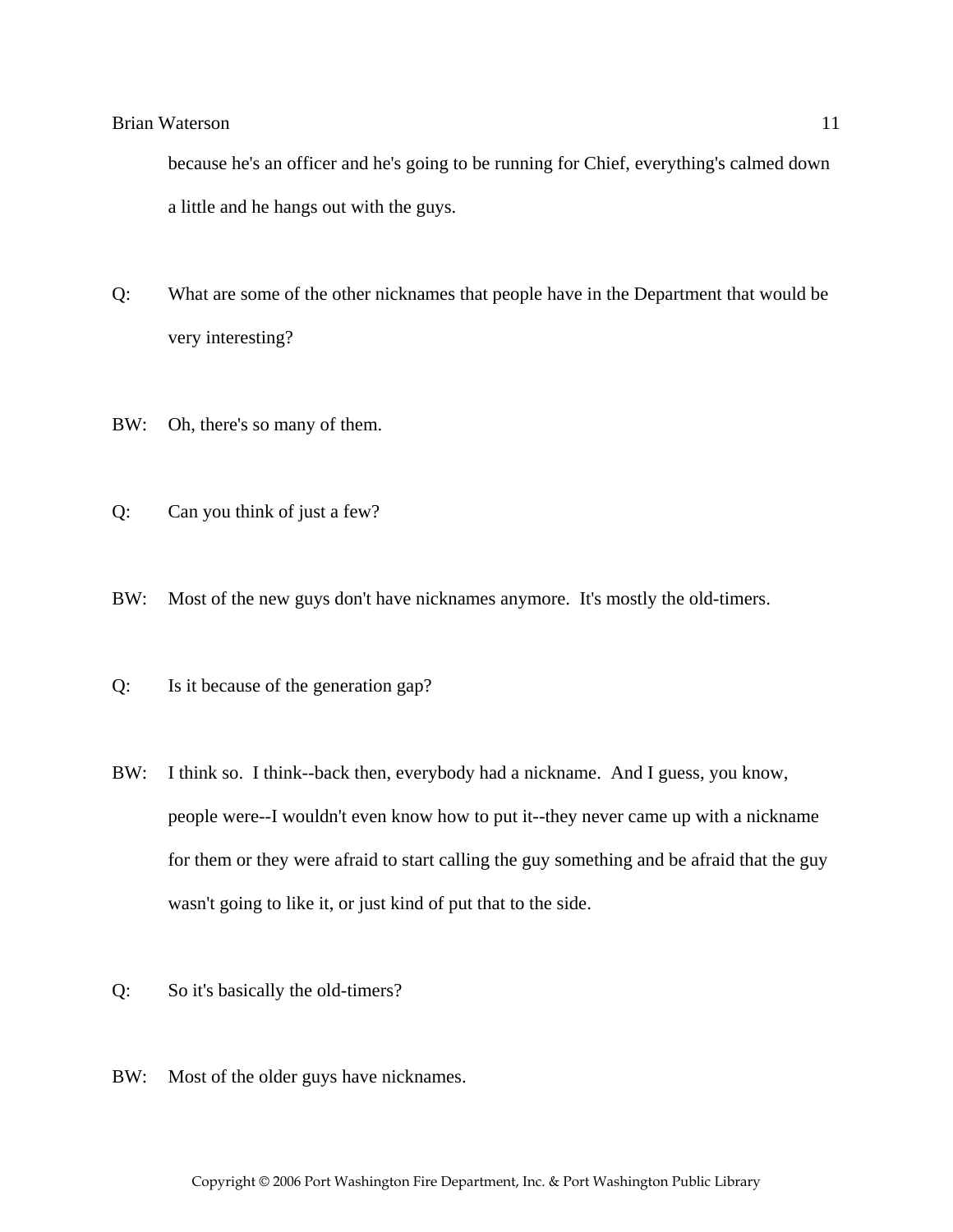- Q: Are there any real catchy ones that you can think of among the old-timers?
- BW: Oh, there's "Jingles." There's "Jewels." There's "Bubba." "Weasel." And there's a list. There's a list at the firehouse of names and what their nickname was, because people would always refer to the person as their nickname, and everybody'd be like, "Who's that?" Then, "You have to go on the bulletin board and ..." "Oh, okay." And then they'd find out who they were talking about.
- Q: Were most of these related to fire incidents--these nicknames? Or are they just because of certain appearances or ...
- BW: Some of them were appearances, and some of them are just, you know, having a good time and you say something and the name just stuck.
- Q: Tell me what your training was like when you went to training. What was it like for you?
- BW: It's long. It's ...
- Q: What do you mean?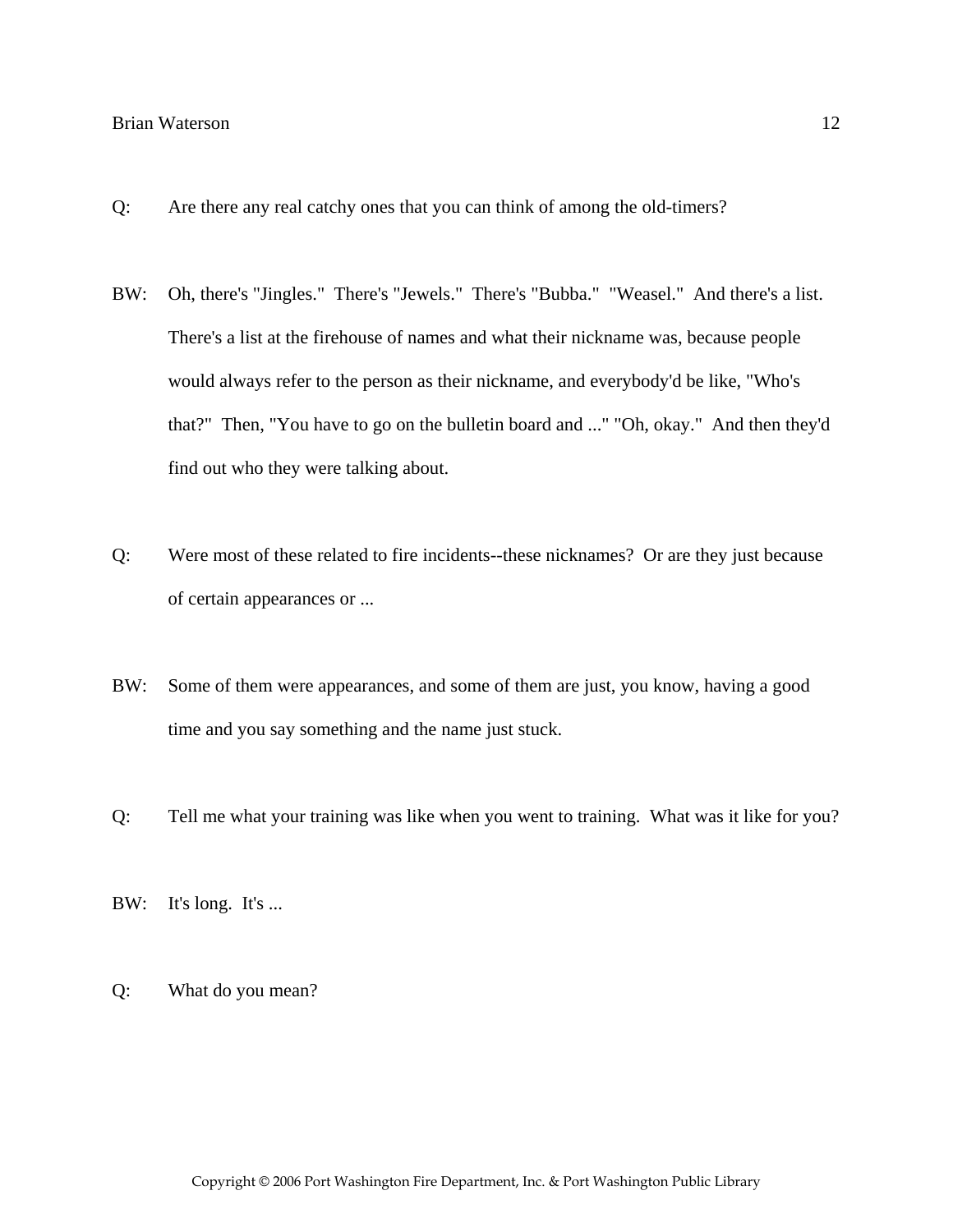- BW: It's fun. There's various different schools you have to take in your first two years of joining. You have Primaries of and Essentials of Firefighting, which are your two major probie classes. And, you know, you're just going to fire school every Friday night for two hours a night for ten weeks. And then Essentials was two nights a week, two hours a night, for eleven weeks. You have Mass Confidence, which is hands-on. There's handson classes. There's just classroom training.
- Q: What was the physical part like for you of the training? What did they make you do physically?
- BW: It was fun because you're just getting in, and they go through all the basics of how to carry a ladder, how to raise a ladder, how to stretch a hose line, how to do a search and rescue. The different types of fire extinguishers and what they're used for.
- Q: What do you think is the most important thing you learned in training?
- BW: How to keep yourself and others safe. The signs of what you have to look for when you're in a fire.
- Q: And what did they tell you?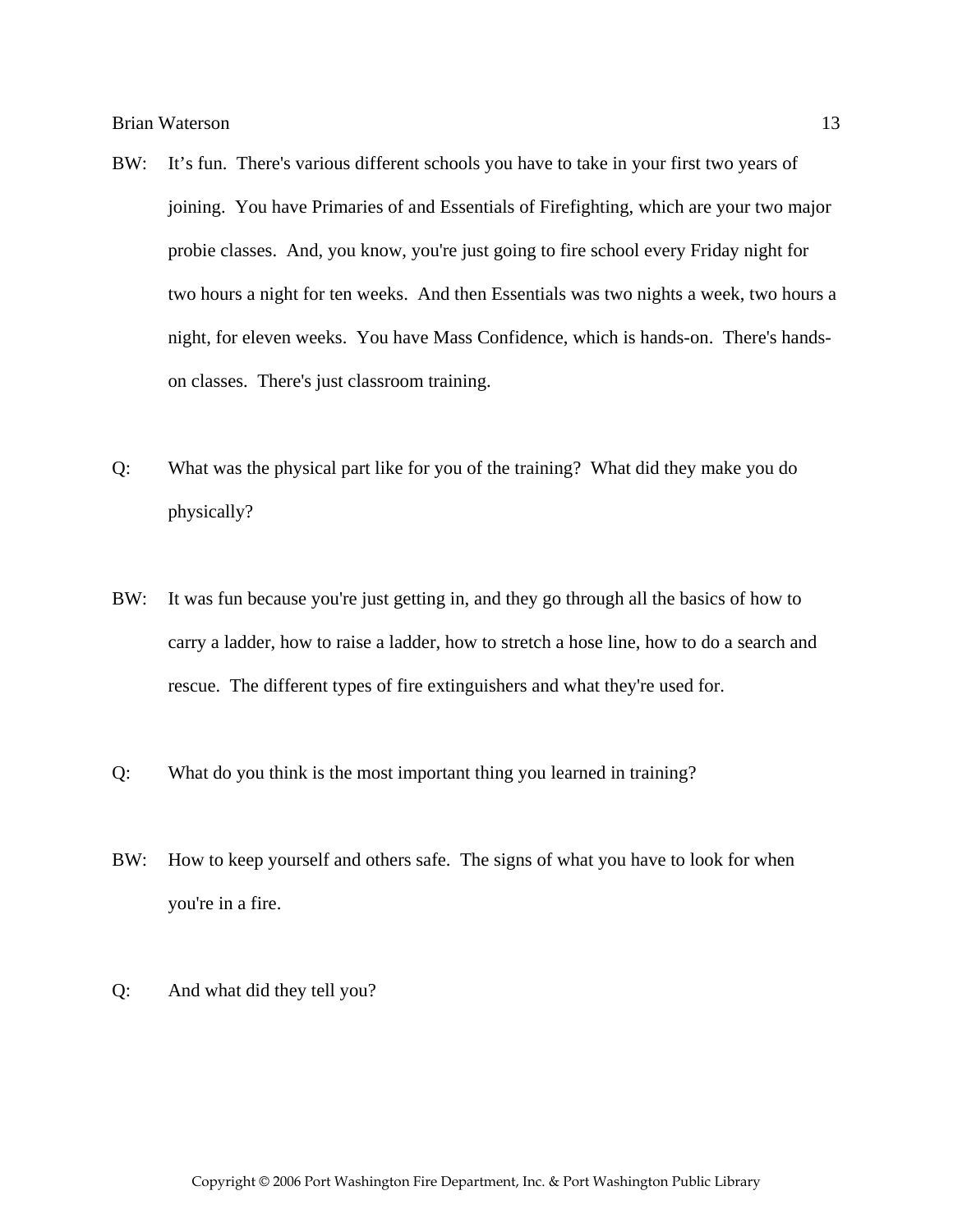- BW: You have to check--our gear now is not like anything, by far, of what they used back in the [old] days. You're so encapsulated in this turn-out gear that you don't feel the heat. So, they tell you, you know, you have to peel part of your glove back and put your hand out where you're crawling around on the floor and you could feel the heat, or you could feel the heat on your ears. When you knew it was really hot, you know, there could be a flashover. Just different signs to look for that, you know, maybe we shouldn't be going any further. Maybe we should turn around and get out.
- Q: How does your training compare to your father's training?
- BW: A lot more!. In my eight years, I've probably gone to more classes than my father has in twenty-six, twenty-seven years. Everything has changed. The way they fight fires. And they have a fire academy now which is state of the art, that they set buildings on fire, which I know my father didn't have it quite like we have it now. A lot of the schools are the same, but it's just so much more now.
- Q: Do you feel the quality of your training is far more superior than his?
- BW: I would say yes.
- Q: So does, now, your father learn from you?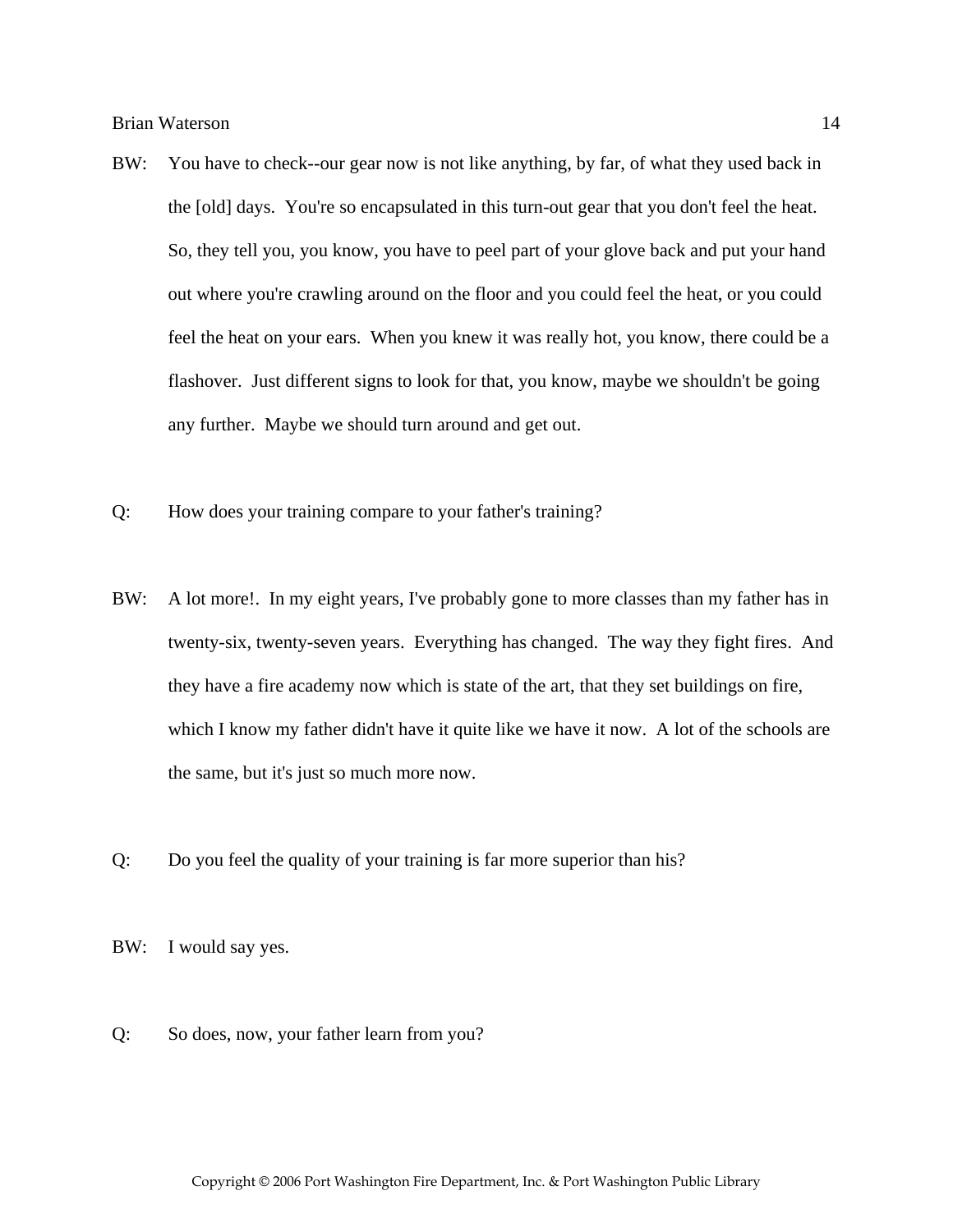- BW: My father doesn't really go into fires anymore. It's basically stay outside and if they need something off the truck. A go-getter, or direct traffic, or something along the lines of not being--being involved, but not being inside.
- Q: When you became a rookie and your first initiation into the Department, how did that feel for you? What were your feelings about that?
- BW: Oh, it was great, because, like I said, it was something that I'd wanted to do for such a long time. And the day was finally here. And, on my calendar, I had marked down when I was getting it. Well, I did, and every day, it was like a little kid with Christmas, saying, oh, "five more days," "four more days." And then the day came, and I was all happy, and my friends were all happy for me. And I got all my friends to join the firehouse. We had a ...
- Q: Which friends have you gotten to join the firehouse?
- BW: My high school friends.
- Q: What specific skill was your--is there one thing that each person at Atlantic Hook and Ladder does well, or do you have to know the whole--the whole component of firefighting?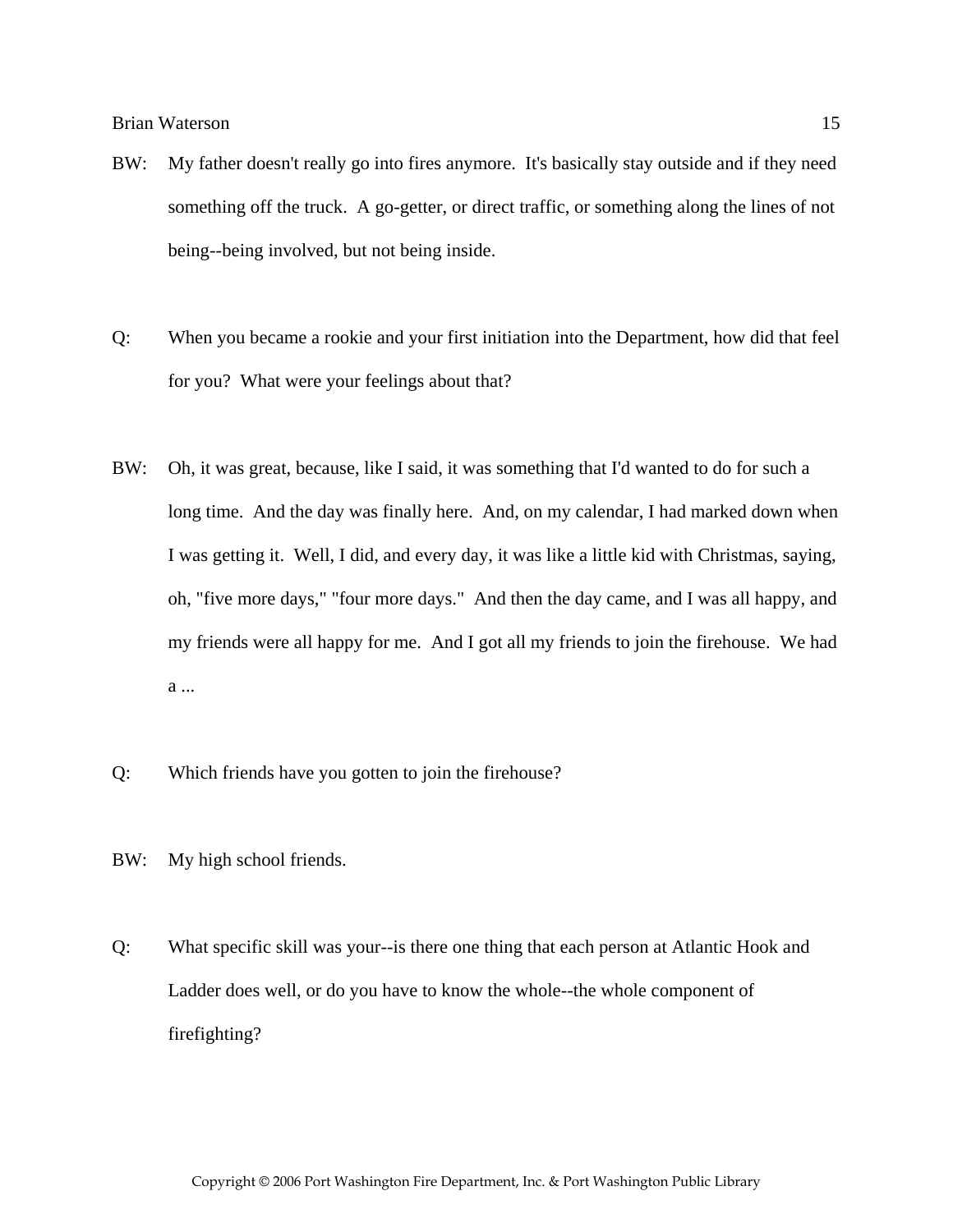BW: It used to be just that if you're a member of Atlantic Hook and Ladder, you only needed to know the basics of that company.

Q: Which was what?

- BW: [Which is like ladders. Our job is, at a fire, if you ride the truck, which Atlantics is called](http://www.pwfdhistory.com/trans/watersonb_trans/pwfd_fires16_web.jpg)  a truck company. And if you ride the truck to a call, there's different operations that you perform, such as outside ventilation, the roof team, search and rescue. Well, while the other companies, which are the hose and engine companies, their major function is locating a water source, stretching hose, and then when they--you know, there's a lot of communications on a fire, but when the truck company finds the fire and talks to the engine company and tells them how to get there so they don't have to keep moving hoses. Tell them where it is and they work as a team. Where they put water on it, they vent, and as far as a skill--one particular skill--everyone's got to be pretty proficient and,even in each company's function, with the changing of time from back then. It's--you used to ride your company's truck. Now, it doesn't matter what company you're in, you get on the fire truck and go.
- Q: When that horn blows, what do you do? What's your procedure?

BW: Get to the fire.

# Q: Do you drop everything and go?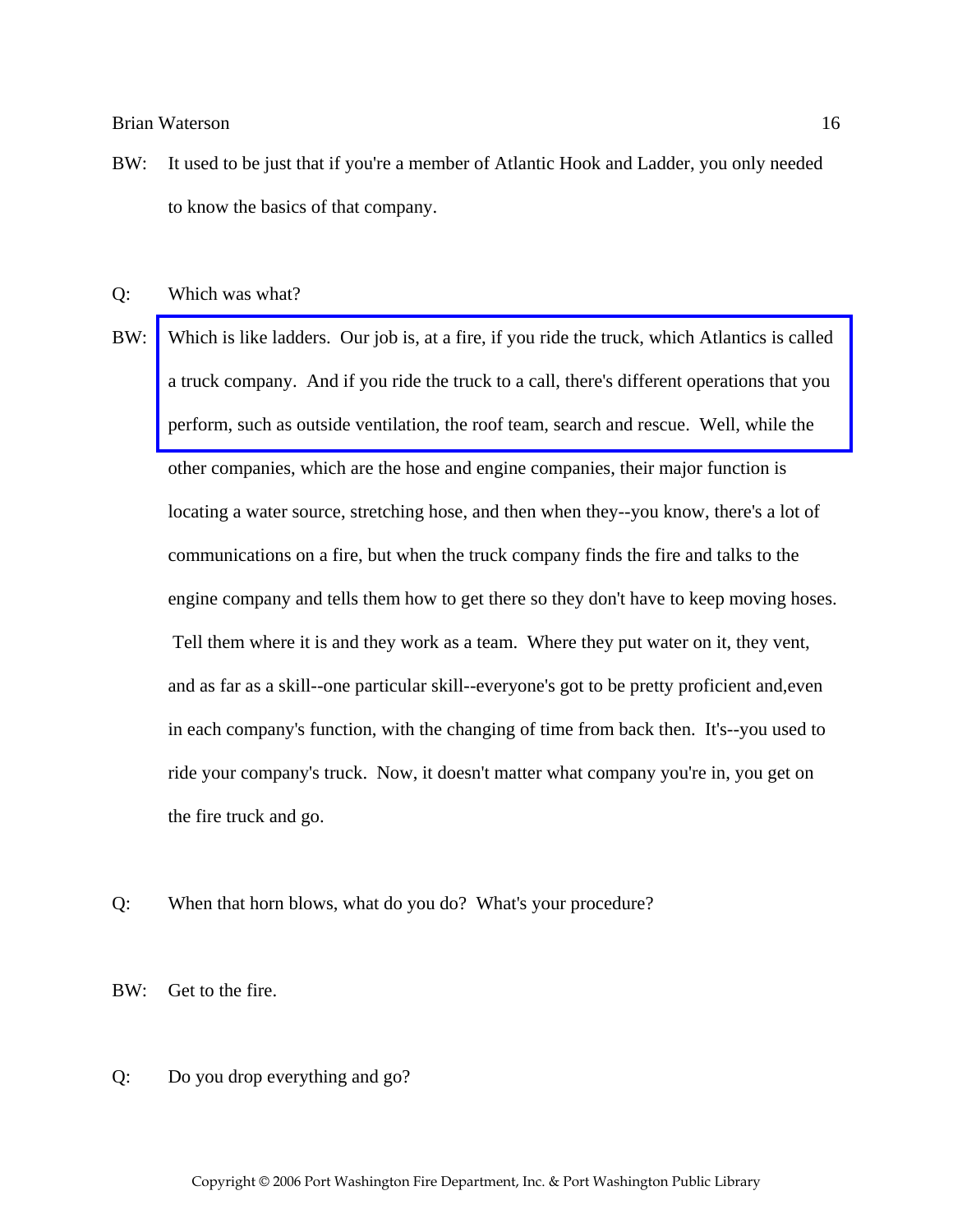- BW: Well, it depends--it is volunteer, and if you're doing something at home or something important's going on, you don't have to go. Most of the time, if--if you're home cutting the grass and the horn blows, it's something that's going to be there when you get back. So shut the lawn mower off and go to the call, and when you get back you can finish cutting your grass.
- Q: Now, did you learn all of this knowledge--firefighting knowledge--from classes and books or from your elders?
- BW: A little of both. There's, you know, with the hands-on classes at the Fire Academy, you learn a lot, but then when you come back home and you're actually doing it as a company, you know how other people work with your company. So you know they're not going to run away and not take you with them.
- Q: Did you have a certain person, when you were a rookie, look after you, when you were green, so to speak?
- BW: Everybody looks after you, because it's a brotherhood, and nobody wants to see anybody get hurt or anything. There were people that would always come up to me and say, "Listen, if you--if you have a question, you know, come see me; I'm always around and I'll help you."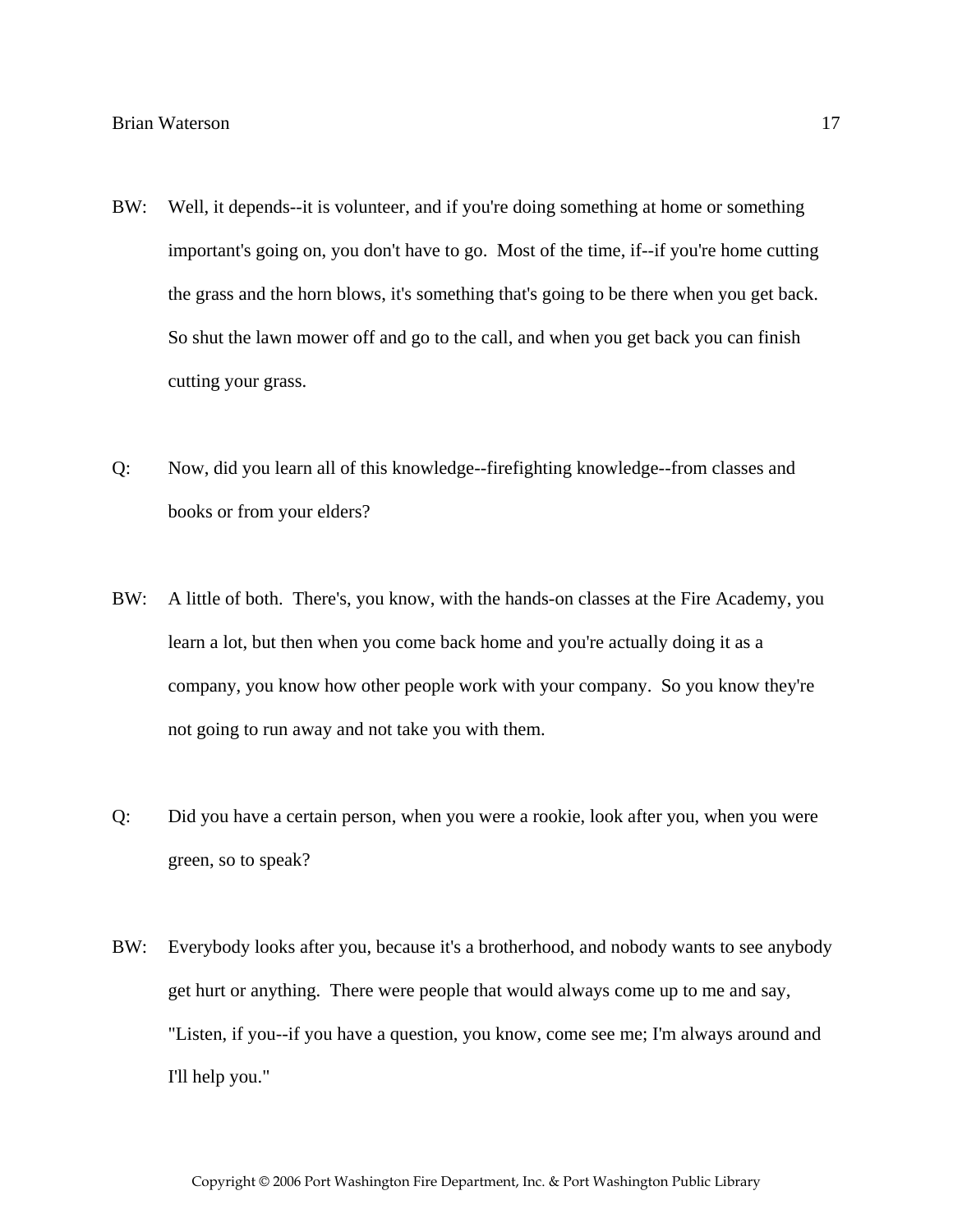- Q: Do you feel any competition between the older generation and the younger generation in any way?
- BW: No, not really. There's competition between the younger members, about how many ...
- Q: Tell me about that.
- BW: About how many calls one can make in a year.
- Q: Like what's the competition and how many calls? How many ...
- BW: Just every month they--the Lieutenant makes out a report of how many fires you went to in a month, and they put a number next to your name, you know. What number you rank in the company out of the top ten. And a lot of the young guys, they go to a lot of calls, and, you know, it's, "Oh, I can't believe I ... " or "I'm way ahead of you, by five calls." Or, if I'm at work and somebody else goes, "Oh, we had ten calls today, and I wasn't able to make the calls. Oh, I've got to make up ten calls to catch up to you." And it's a good morale thing, because it gets people going.
- Q: Have you been on the top of the list all the time?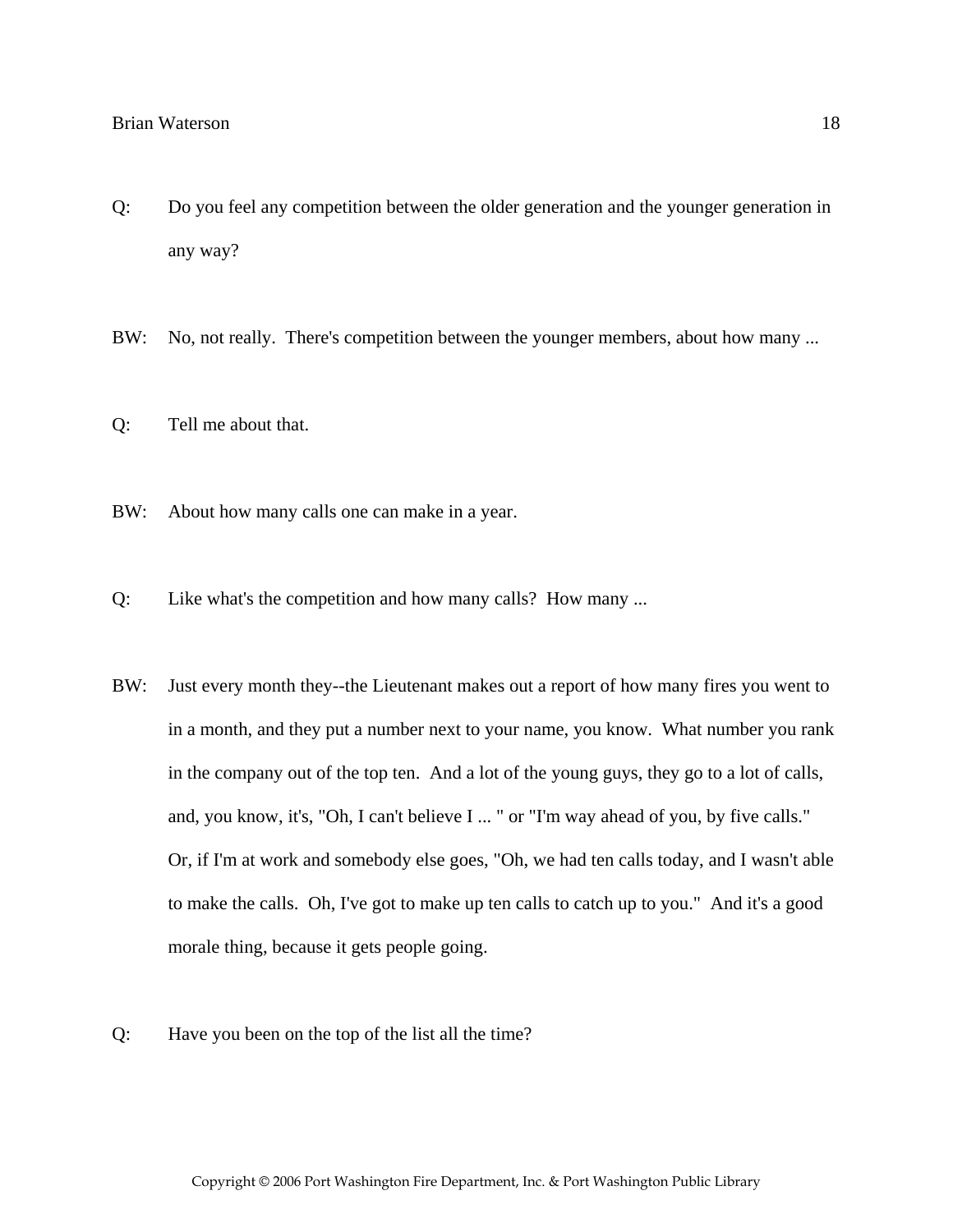- BW: In 1996, when I joined, I joined in June, and by the time January came around, I was the top point man in my age category, which was zero to two years of service. And then in '97, I won the same things there for two years in my category. '98, I won two awards that year. I got high points in my category, which was three to five years, and then I got a-- I'm sorry, no, in '97, it was overall highest points in the company and I was awarded firefighter of the year for Atlantic. And ever since then, I don't think there has been a year yet that I haven't gotten the highest point award--the overall high point award.
- Q: And what do they give you for that?
- BW: It's either a plaque or a little statue with a plaque on the bottom of it. It's got your name and what the award was for and how many fires you went to in a year.
- Q: Have you also--have you also been an EMT driver?
- BW: Currently, I'm an ambulance driver now. I've been an ambulance driver for six years. The EMS company here in Port Washington is part of the Fire Department, and just because you're a member of a--they call the fire companies a line company--you could still join the EMS company as a squad member. And I ...
- Q: So you belong to both firefighters and EMS?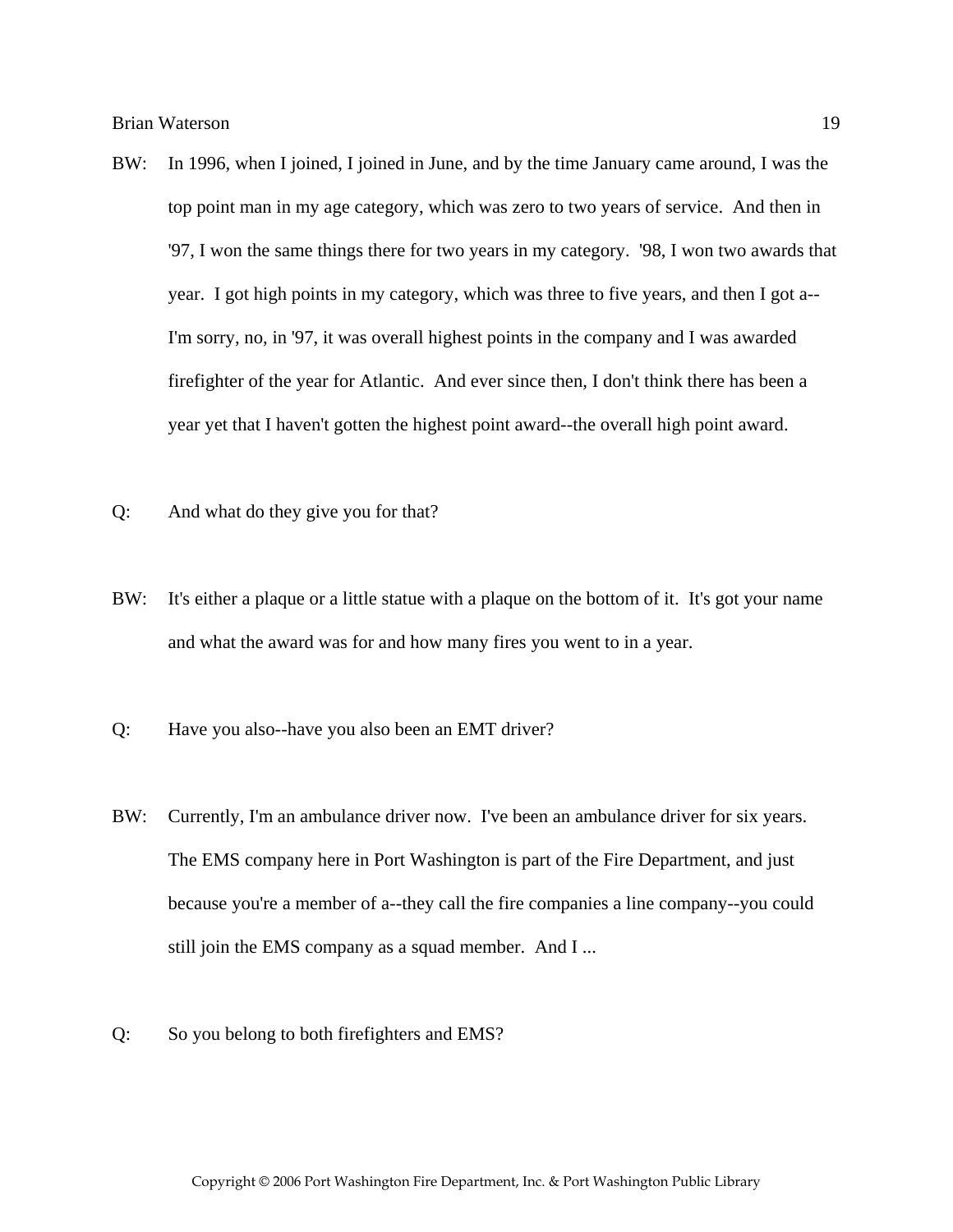BW: Yes.

- Q: And how do you juggle that?
- BW: My responsibility is the Fire Department, my company. And if it's--if there's an ambulance call that they need help, manpower, or need a driver, then I go and drive the ambulance. I did that for a couple of years, and then I got really involved and I took a hundred and forty hour training class to become an emergency medical technician. And I did that for three years. So then my certification expired, and I just didn't have the time to go back to the classes. I was so involved doing my stuff at the firehouse, I didn't have time to do that, plus the ambulance. So I put that on hold, and I'm not an EMT any longer--not anymore, but I'm going to be going back for that. But, right now, I still like to volunteer my services with them and drive if they need a driver.
- Q: How tough is the EMT training?
- BW: Oh, it's--I took a six month class. It was two nights a week for three hours a night, and you weren't allowed to miss any classes. And that was--that was--that's all classroom, and then they had hands-on nights that you did a lab.
- Q: What do you do in a lab?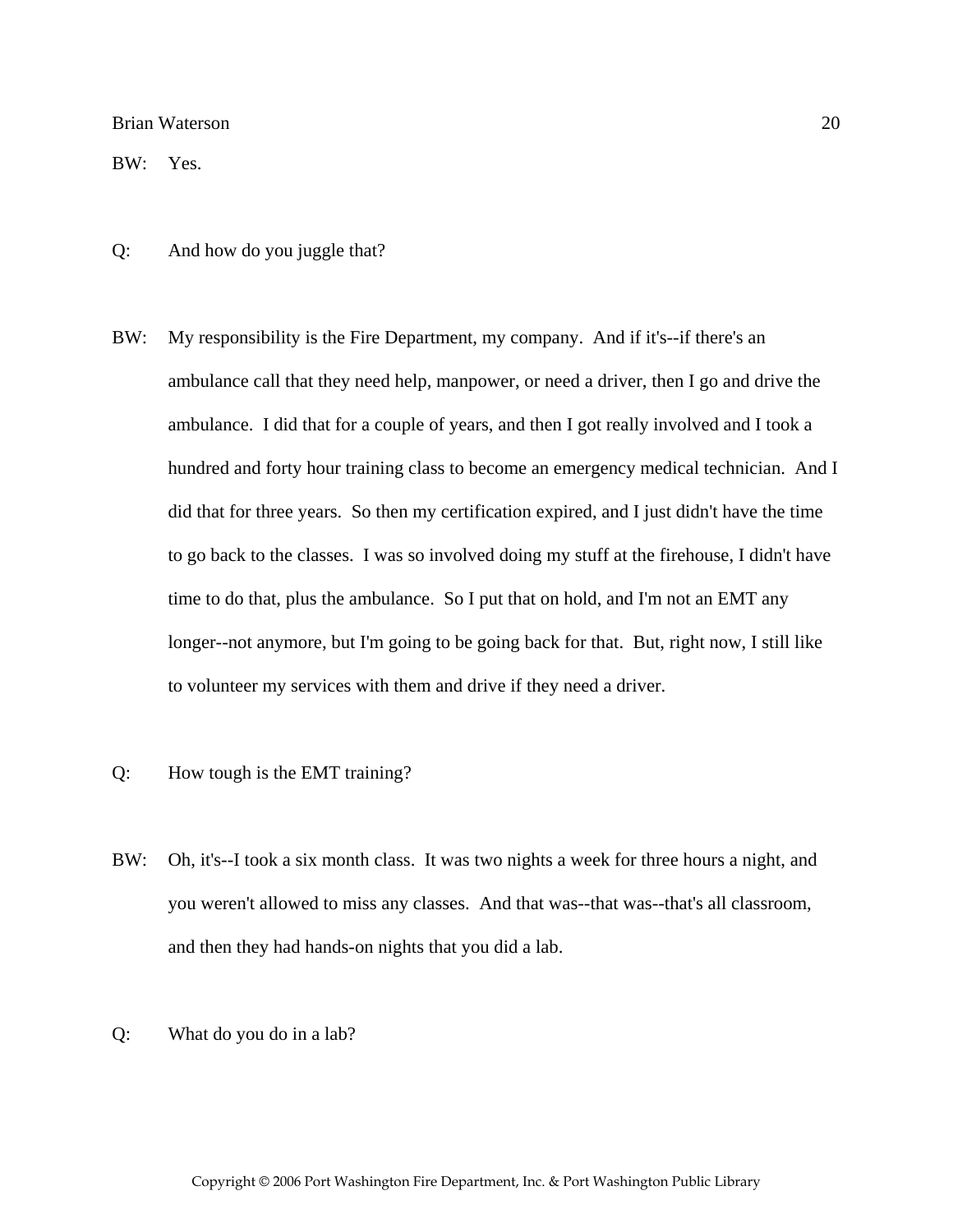- BW: You learn how to splint somebody's arm or you do CPR on a mannequin. Remove somebody from a car accident the proper way with a collar and a backboard.
- Q: Do you administer any drugs at all?
- BW: No, that's an AMT, an advanced medical technician. I was just a basic.
- Q: Now that you drive the truck, the EMS truck?

BW: Yes.

- Q: How does that compare to driving a fire truck?
- BW: (Laughs) Big difference!. The ambulance has got to be the smallest piece of apparatus within the Port Washington Fire Department. And, I'm its chauffeur on the largest piece of apparatus. An ambulance is only about twenty feet, and we have a ninety-five foot tower ladder, which is forty-seven feet. So, it's quite a difference.
- Q: So how do you have to adjust before you (laughs) drive one or the other to ...
- BW: Well, after I had a year of training in the company, I started doing driver training. Guys would always take me out on the weekend when I wasn't doing anything. And it was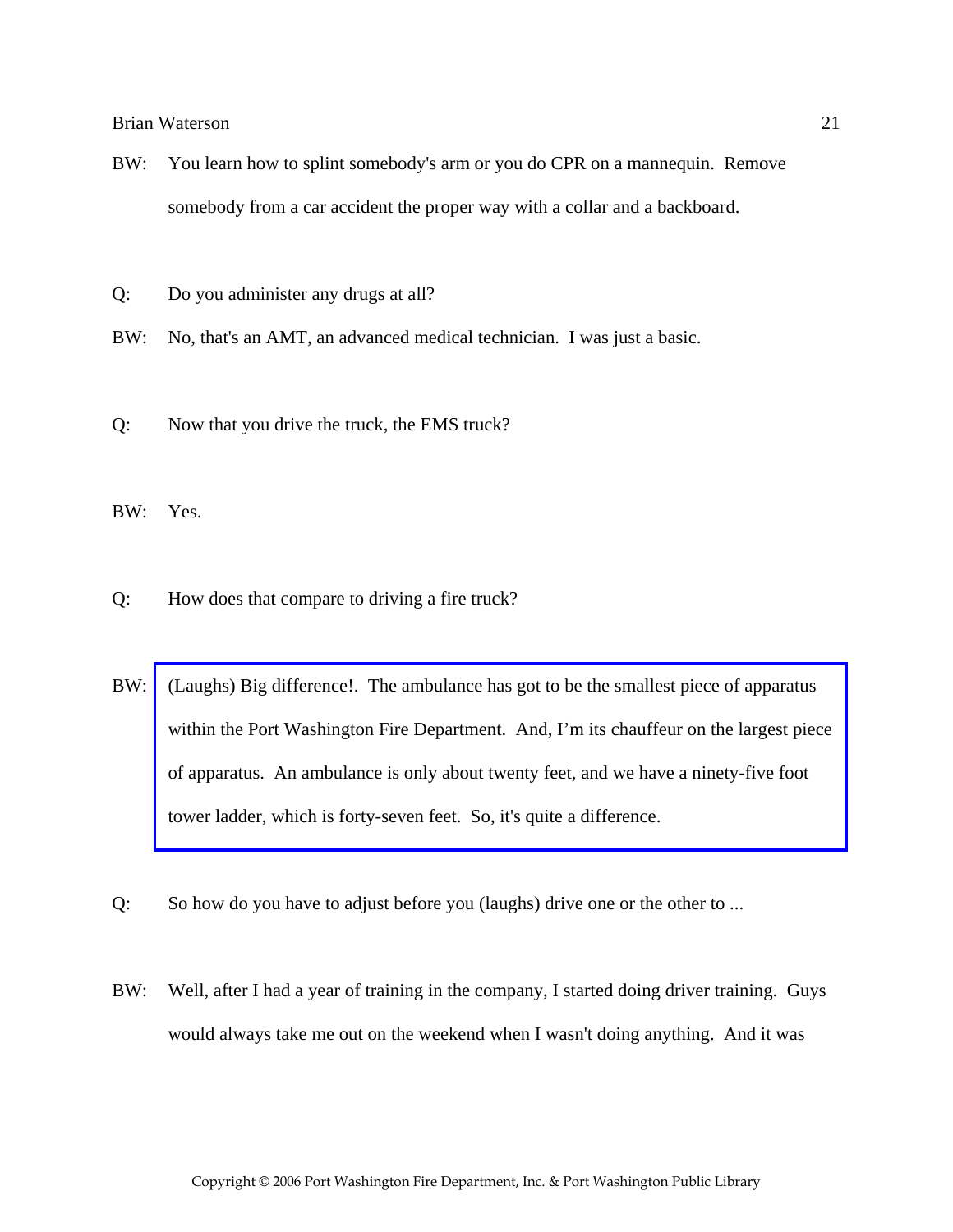something that..you put me in anything, I'll drive it, even at work. You put me on a machine, I'll drive it.

- Q: Tell me about the--I want to go into your fire experiences in a moment, but tell me first what you do for your work, since you mentioned it.
- BW: I work for the Town of North Hempstead Highway Department.
- Q: And what do you do for them?
- BW: Plow snow, road repairs. Sidewalks. Storms. When we're in a bad storm and trees fall, we go out and cut tress up in the storm and clear roads.
- Q: Is there anything that you've learned in the firefighting department that helps you in your job at the Town of North Hempstead?
- BW: Not really. It's two separate things.
- Q: And how many hours do you work at your day job?
- BW: Forty hours without overtime, a week.
- Q: And then after you come home, you go to the firehouse?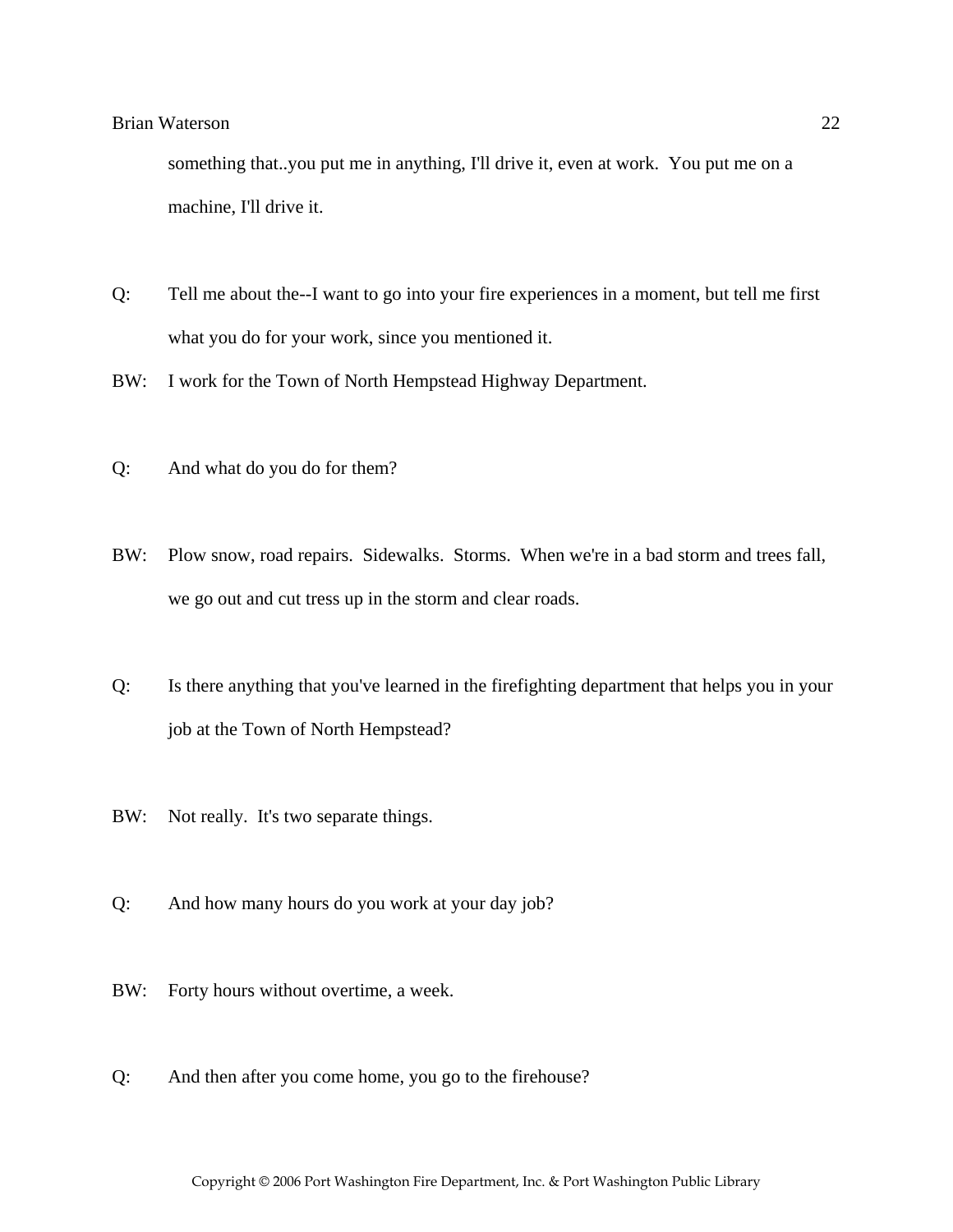- BW: Run home, take a shower, grab something to eat, relax for a little while, and it's off to the firehouse to do firefighting work.
- Q: When you're at the firehouse and there's no fire, what is the atmosphere like? What do the fellows do there to, you know, hang around?
- BW: There's a recreation room with a couple of couches and a TV. You can sit and watch TV. Guys play cards. There's a fitness gym with a lot of weight training equipment. Guys go downstairs and they work out with weights, run the treadmill. Even if you sit on the bumper of a fire truck and just talk for a while, there's always somebody there doing something.
- Q: Do the fellows do any drinking in the firehouse?
- BW: When there's parties, like after a parade, you come back and they might have a barbecue and draw a couple of beers out for everyone. Installation dinners, they put the company out of service for twelve hours.
- Q: What do you mean they put the company out of service?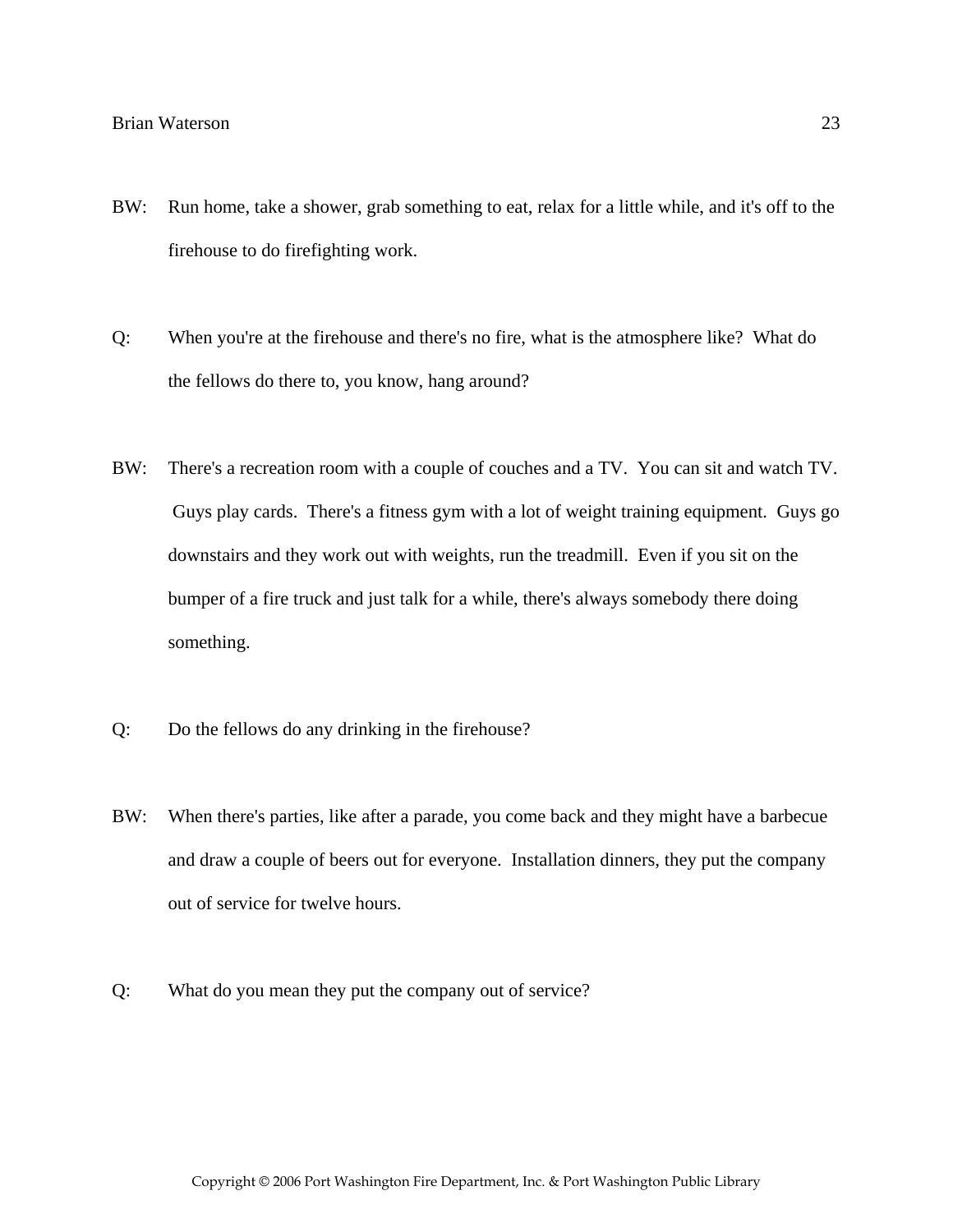- BW: Like for our installation dinner or a big thing where a large amount of the company is going to a party or something, they'll call like Manhasset to come over and stay at our firehouse, while we're out at a party, so we can enjoy ourselves and nobody has to worry about, well, if I'm having a couple of beers, who's going to go to the fire. So they--they make sure that somebody's here to cover us, so that everybody can go out and have a good time.
- Q: Has anybody been caught going to a fire that has had something to drink?
- BW: I'm sure it has happened, but I can't recall an instance where somebody was caught, since I've been in.
- Q: What do you love the most about firefighting?
- BW: Well, I think it's the feeling. A lot of people don't get to experience, or don't even want the experience. A brotherhood. It's like a second family. Everybody at the firehouse is real close to one another. If somebody's relative passes away or goes to the hospital, everybody is there. They're at the hospital. They send cards and fruit baskets, balloons. They go and visit. Even if you're sick at home for a while, they send visitors up to the house and they bring you stuff. They make you feel really well.
- Q: What do you dislike the most about being a firefighter?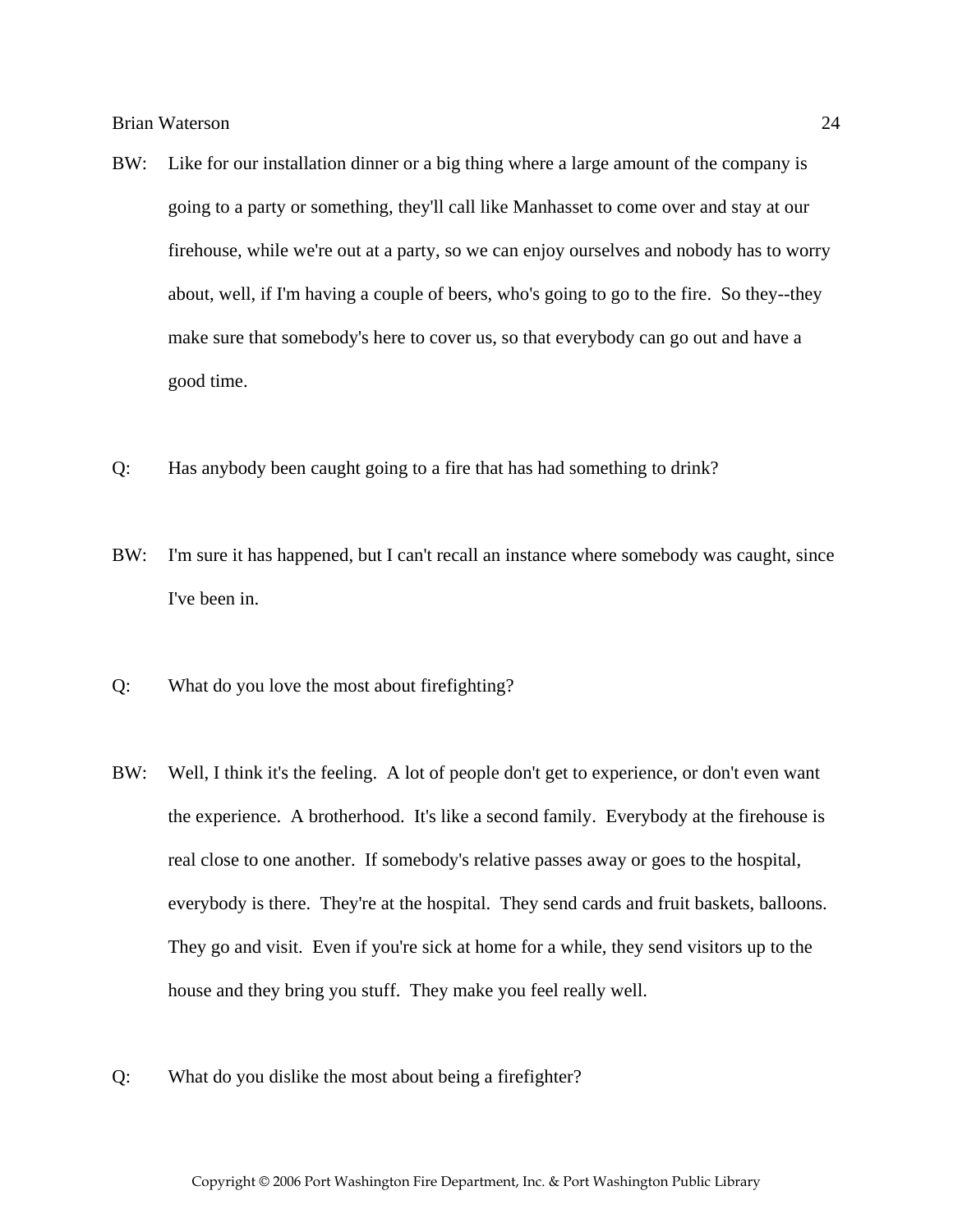- BW: I don't think there's much. Maybe the guys that--it upsets me to see guys that are members that aren't into it as much as I am. I know everybody can't be in it as much. I mean, if you can only volunteer ten hours a week, or even ten hours a month is a lot--if you can do that, I'm happy. But I'd like to see more people more involved and going to more calls. And training's a big thing. I mean, we have a fire school and only five people show up, and it gets upsetting, because without the training, you wouldn't be doing this. And you need the training and nobody comes, and it's upsetting, and that gets to me a lot.
- Q: I'd like to talk a little about--have you talk about your fire experiences. What outstanding fires have you been in in the last eight years of your service?
- BW: [Oh, geez. Kirkwood in Manorhaven; it was a really big fire. A lot of firemen were](http://www.pwfdhistory.com/trans/watersonb_trans/pwfd_news065.pdf)  trapped, and ...
- Q: Were you on that scene?
- BW: Yes.
- Q: Is that the one--was there a death?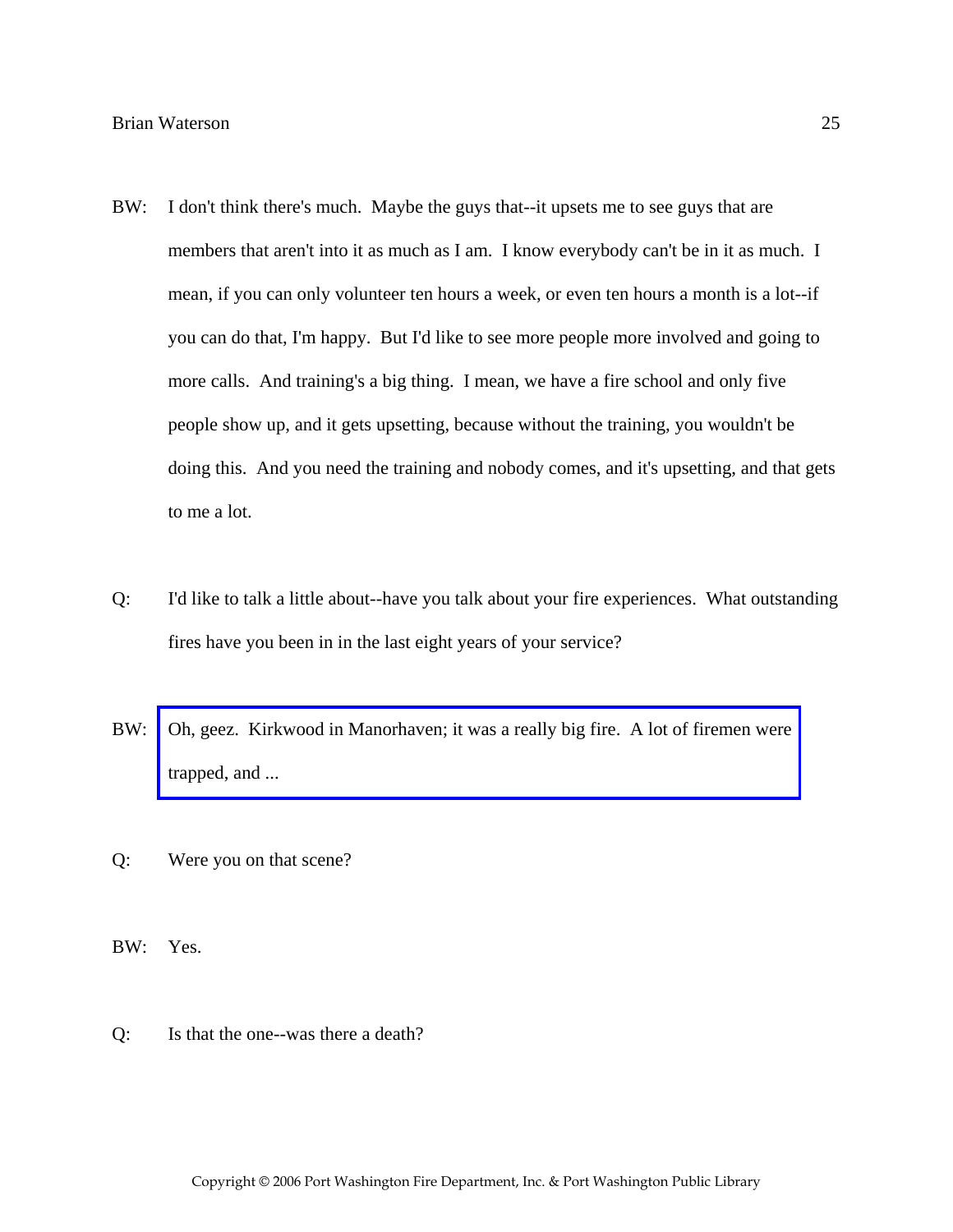- BW: Later on, there was a death. It wasn't an immediate death. Person in the basement apartment had gotten smoke inhalation, and they pulled him out. And he, later on, passed away from injuries from that fire. From the smoke inhalation and burns.
- Q: Was that Mr. Ianelli?
- BW: I think so.
- Q: What did you do on the scene of that fire? What was your role?
- BW: I came back into town late. I was at a convention--a firefighting convention at the Nassau Coliseum, and somebody called me and asked me if I knew anything about the fire in Manorhaven. I said no, I didn't know anything. So I got in my car and came back to Port. And it was a big fire, so they were still there. They'd just started putting water on the fire by the time I got back, because of locating the fire, which way they were going to go in. And the guys on the hose line, they got "disorientated," and they had to be pulled out. And once everybody was pulled out and everybody was accounted for, everybody started going back into the building. So I made it there in time for the secondary search, but the victim had already been removed from the house.
- Q: Was that--was that when the fire Chief--Geoff Cole--
- BW: Geoff Cole, yes. Geoff Cole had a ...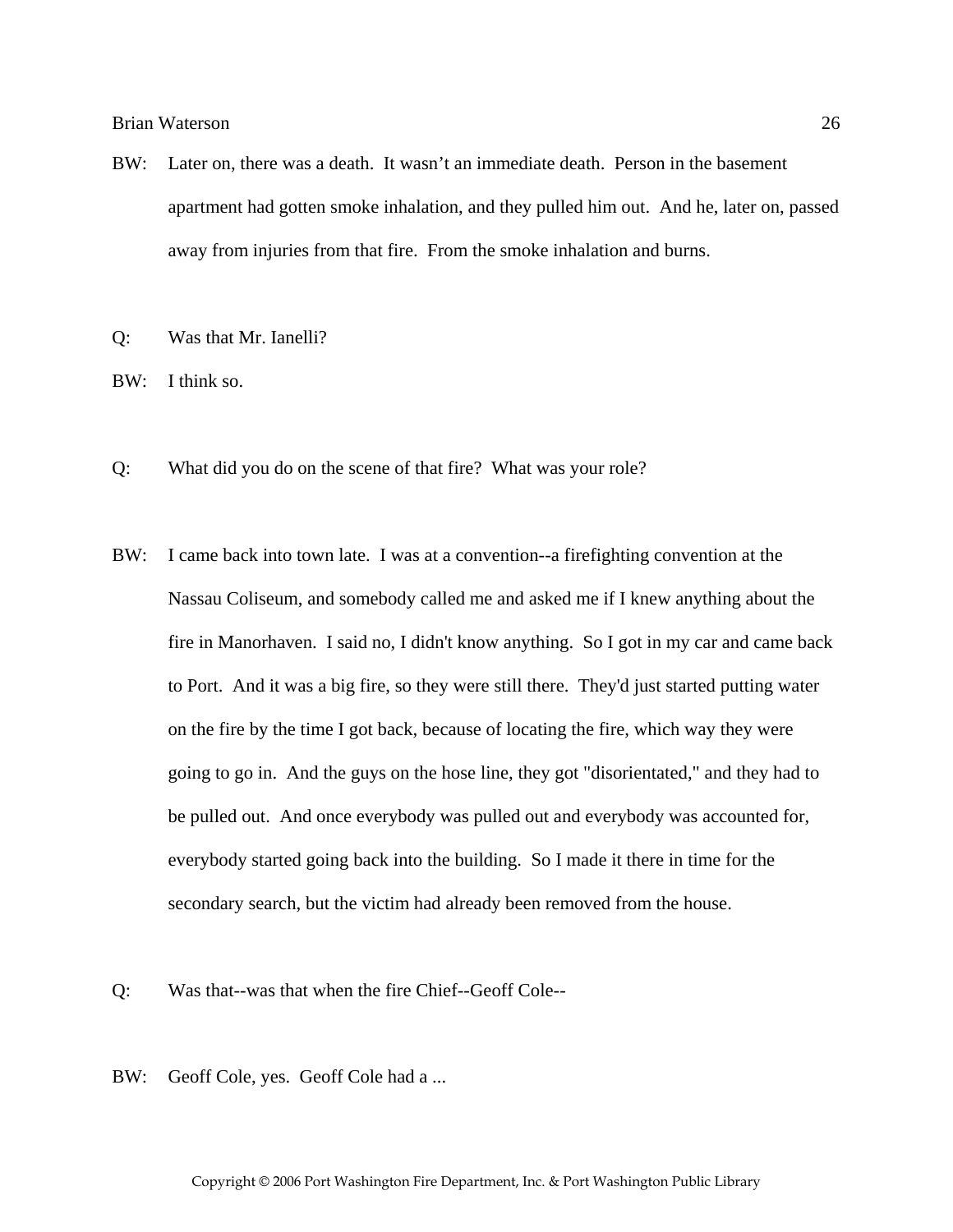- Q: And he received a ...
- BW: He went to the door and pulled the hose back to him and pushed the fire back so that the three or four guys that were on the hose line ...
- Q: Was that ...
- BW: ... could make it out alive.
- Q: Was that Donald Alexander and ...
- BW: [I think it was Donald Alexander, Donald Reese might have been on there, and Gary](http://www.pwfdhistory.com/trans/watersonb_trans/peco_members045_web.jpg)  Chudd. I think he was on there, too.
- Q: What does the nozzle man do at a fire like that? What was Geoff Cole doing with--with the hose?
- BW: The three firemen--three or four firemen that were on the hose line got "disorientated." The fire came--it burned through the basement door and into the room that they were in. And, which was unexpected. They thought that they were safe because the door was closed. But the fire was so intense that it just burned through the door. And I don't know if they got lost on the hose line from one another--but it started burning everything that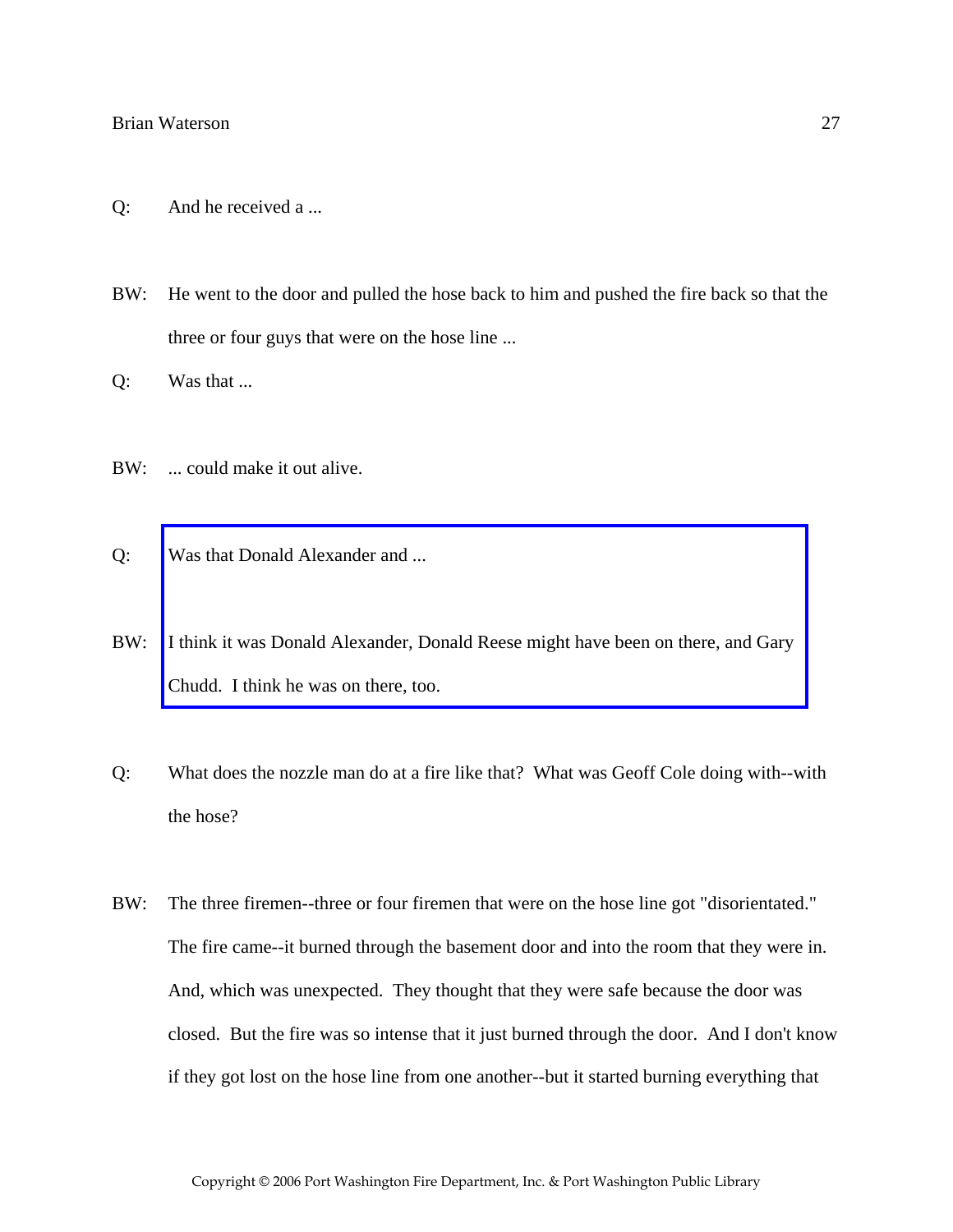was in that room. And Geoff Cole was--I don't know if he was the Chief or the Assistant Chief at the time--he made his way to the front door and found the hose line and pulled the hose line back and so that he can grab the nozzle and push the fire away from the firemen that were there. And kept yelling and screaming, "Follow my voice." And they found their way to the door.

- Q: What lessons did everyone learn from that Kirkwood fire, do you think?
- BW: It doesn't matter how much training you have, there's--something can always happen and something can always go wrong. You always have to expect the worst. Just be safe. You never know what's going to happen next.
- Q: Is there a fear factor for you when you go to these fires?
- BW: Oh, there has been fear. That isn't the only working fire that I have been to in my eight years.
- Q: What other fires?
- BW: I've seen a lady get killed on--what was that road, off of Revere in Port Washington? Roxbury Road. Middleneck Road. Middleneck Road across from the church.
- Q: What happened at the Roxbury Road fire?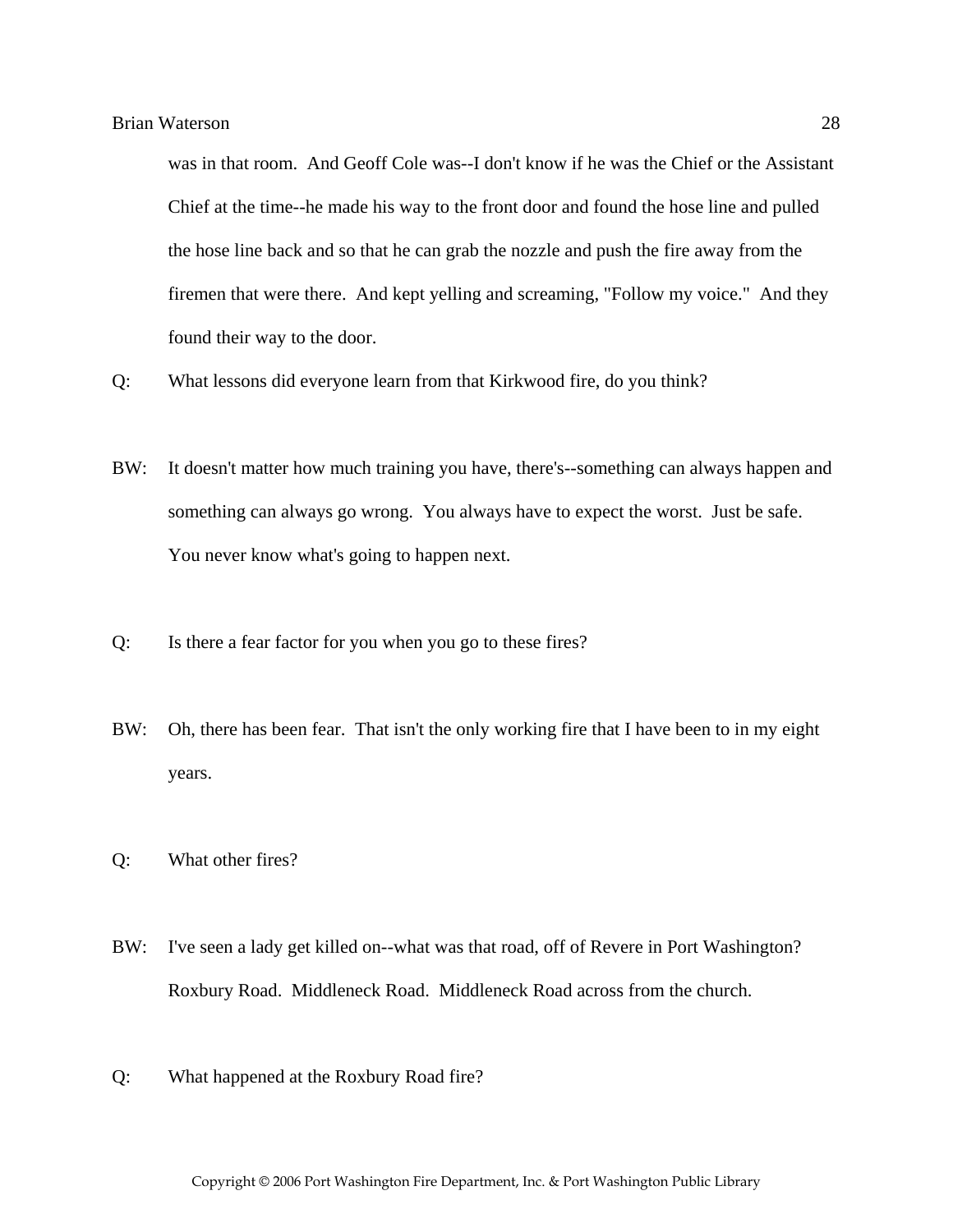BW: We had pulled up, and the police officer on the scene had said that Chief Cole was inside by himself, because they had a report that there was somebody in the house. And so, once you find out that there's somebody in there by themselves, everybody started to … adrenaline started flowing. And, you know, you start running around, trying to work a little faster for his safety inside, because he's got nobody else with him. And you break windows, to make sure that all the heat and the smoke comes out, so that maybe if there is definitely somebody in there, if you start breaking the windows, the victim that's in there can breathe better if they're still alive. The heat leaves; the smoke dissipates. So that while you're searching, it makes it a little easier to find somebody laying in the bed. This woman happened to be in her bedroom.

Q: Did she die?

- BW: Later on, yeah, she died.
- Q: [Were you also involved with the--with any of--the Shields Hardware Store fire or ...](http://www.pwfdhistory.com/trans/watersonb_trans/shieldshdw_pz.pdf)
- BW: [The fire? no. I wasn't in for the fire. I was in for the Shields wall collapse.](http://www.pwfdhistory.com/trans/watersonb_trans/dnews_960820_pz.pdf)
- Q: What was that--what was that about?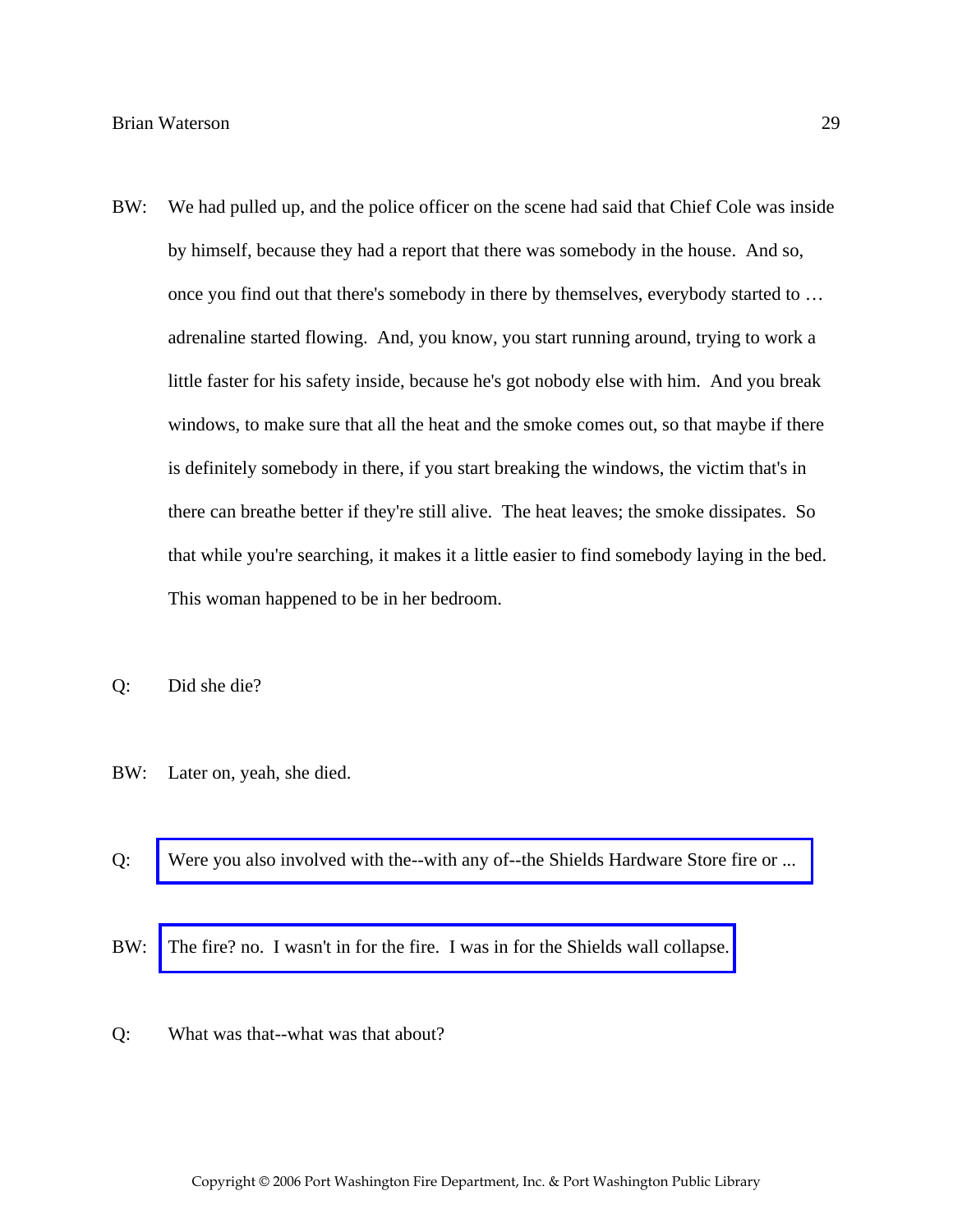- BW: When they had just started building the new Shields had a basement dug out with the foundation poured, and there was a worker that was down in the basement and part of the foundation cracked and collapsed and fell on him. And then he had to be dug out, and special rescue teams from Bethpage and Syosset had to come in, and they had to brace the wall, while people had to keep digging under the wall to pull this victim out. And he was pulled out, and he made it. He's alive.
- Q: And what was your role there?
- BW: I was pretty new, so I was like a go-getter, up and down the ladder, "We need another saw." "Go get this." "Go get a shovel." So I was just up and down the ladder all day.
- Q: Were you involved at all in the Bernard Street fire?
- BW: That actually happened right before I got elected. It's right around the corner from my house. So I was there just watching. And my mom's like, "You don't have any second [thoughts about joining after seeing stuff like that?" I said, "No, this is what I want to do."](http://www.pwfdhistory.com/trans/watersonb_trans/news_bernardst04_960208_hw.pdf)  I mean, that was a major fire, but I had missed it by like three months.
- Q: How does your--how does your mom take it when you are in this danger (laughs).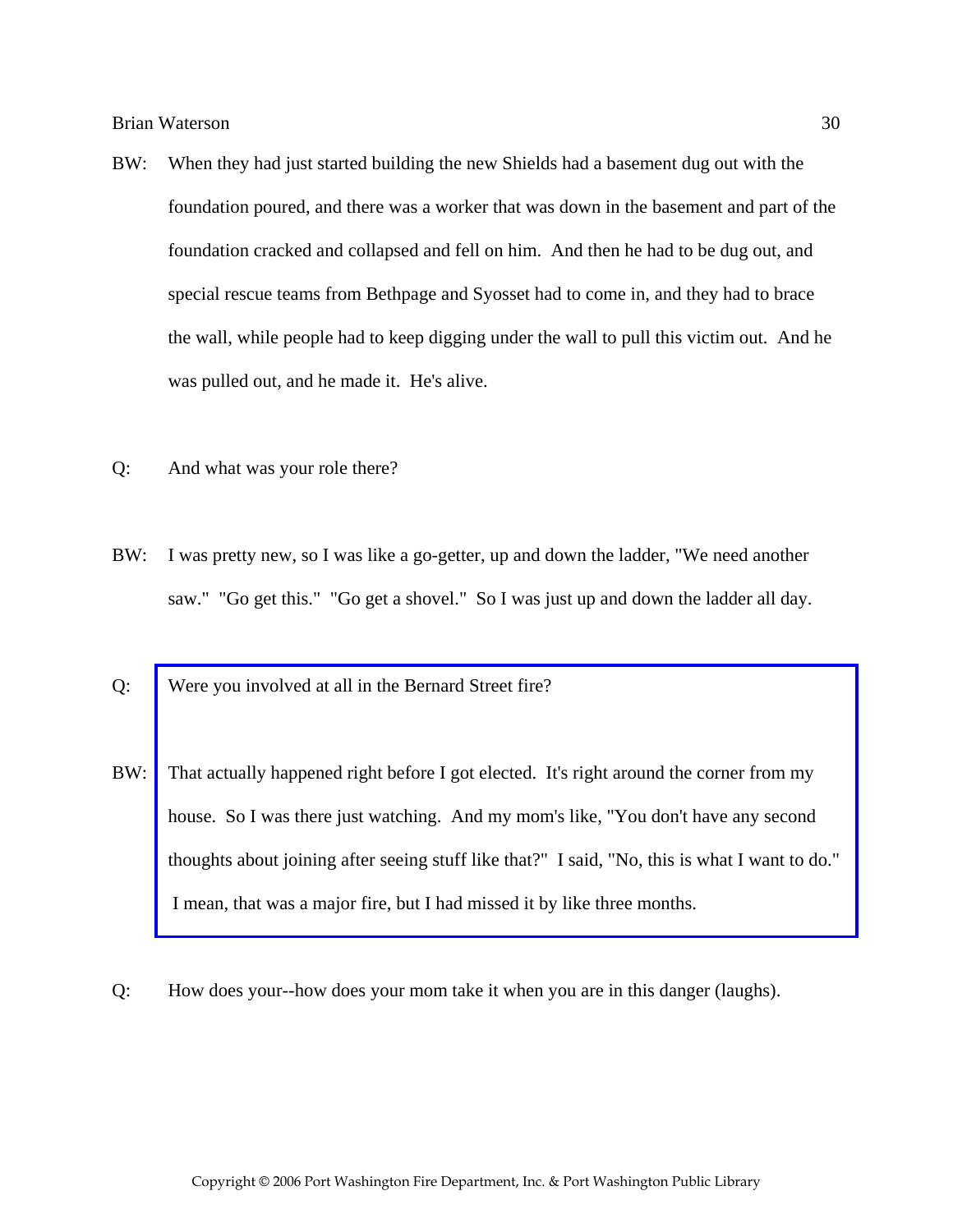- BW: She doesn't like it at all. She'll hear my radio go off in the middle of the night and wake up, and she'll hear me get in my car and go to the firehouse. And she'll listen on another radio that I have at home. She knows all the radio codes and everything, and she knows when there's a Signal 12, which is "fire is under control and everything's okay." She'll go back to bed, and then she'll wake up when I come home to find out, "Well, what happened?" Very inquisitive. And then, but she'll hear like "Signal 13" from a big fire, which means everything's done and everybody can go back to the firehouse, and she's like, it's a load off her chest. She's just happy to hear, you know--I know she's listening when I'm out on a run. So if I know, it's in the middle of the night, I'll pick up my phone and say, "All right, listen. I'm okay. Don't worry. Go back to bed." (Laughs).
- Q: How does she feel when she hears "man down"?
- BW: You don't hear it too often. Maybe like in a drill, like if we have a drill in town. And I'll tell her, "Listen, I'm going to a drill. So, if you hear anything, don't panic." And, of course, she panics. And, she'll hear, "Firefighter down," or something and goes, "Oh, my God! I hope it's not my son." And as long as I call her when I'm done--as a courtesy to my mother. I know she worries a lot. I make that phone call, because I know that's what she's sitting up waiting for.
- Q: How does your dad take it?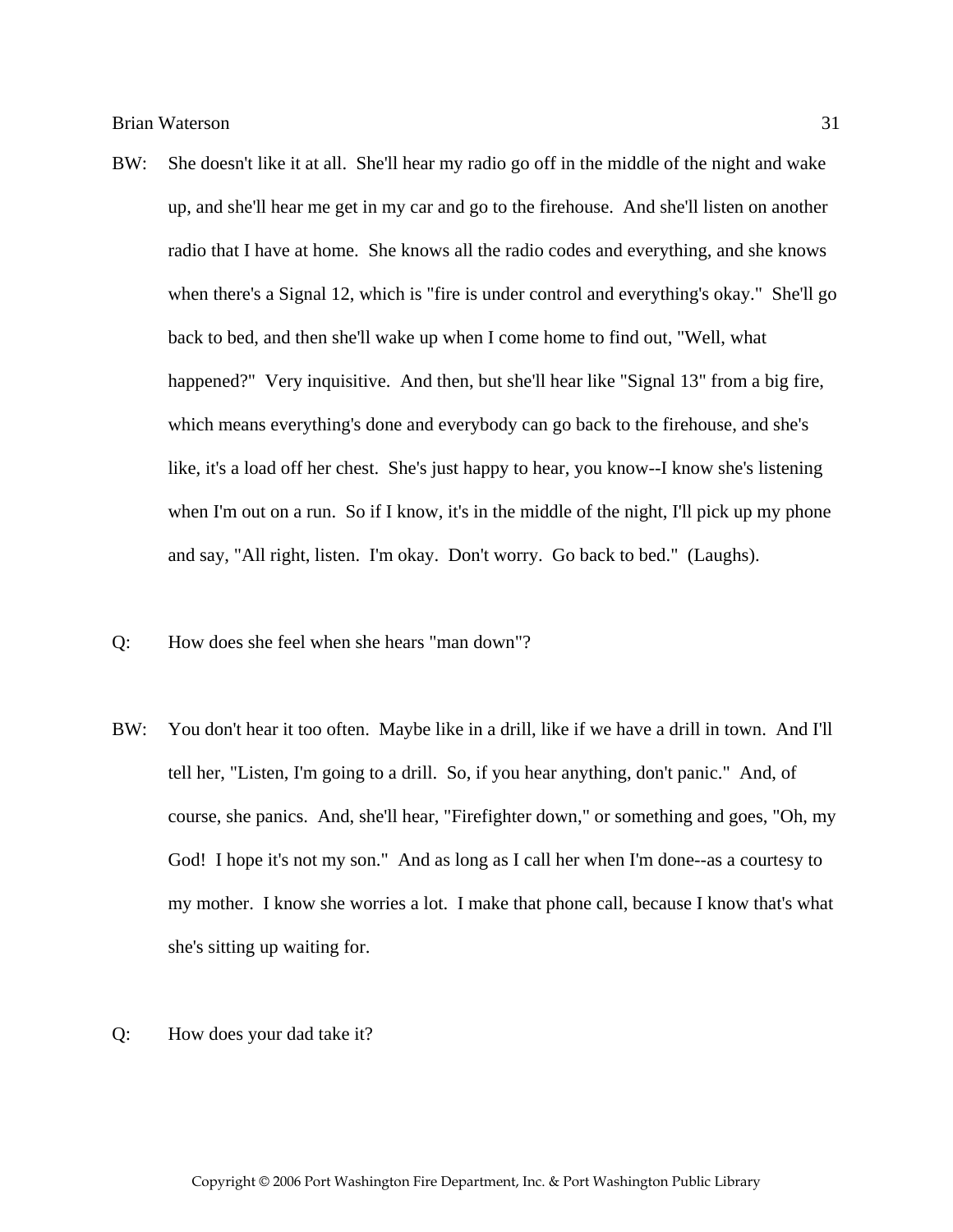- BW: My dad's a little calmer, because, you know, he does it, too. So he knows it's probably just a drill, or he'll just sit and try to keep her calm (laughs).
- Q: Do you take any lucky charms with you when you go to fight a fire?
- BW: Not lucky charms. I mean, I have a medallion around my neck, with my company ID number on it, which I've never taken it off unless like the doctor says, "Oh, you have to remove it for an x-ray," or something. But I don't--I don't consider it lucky. Maybe it is lucky or superstitious, but that's the only thing I carry that I always have with me.
- Q: You've never taken it off except when you need to.
- BW: Yeah.
- Q: Do you know of other men in the Department who wear a lucky charm?
- BW: People have the firefighter's prayer in their helmet--taped on the inside of their helmet.
- Q: And what is that?
- BW: It's just a prayer card that's got a--there's something called "The Firefighter's Prayer." I don't know it, but it's just a little prayer laminated on a prayer card, and they put tape on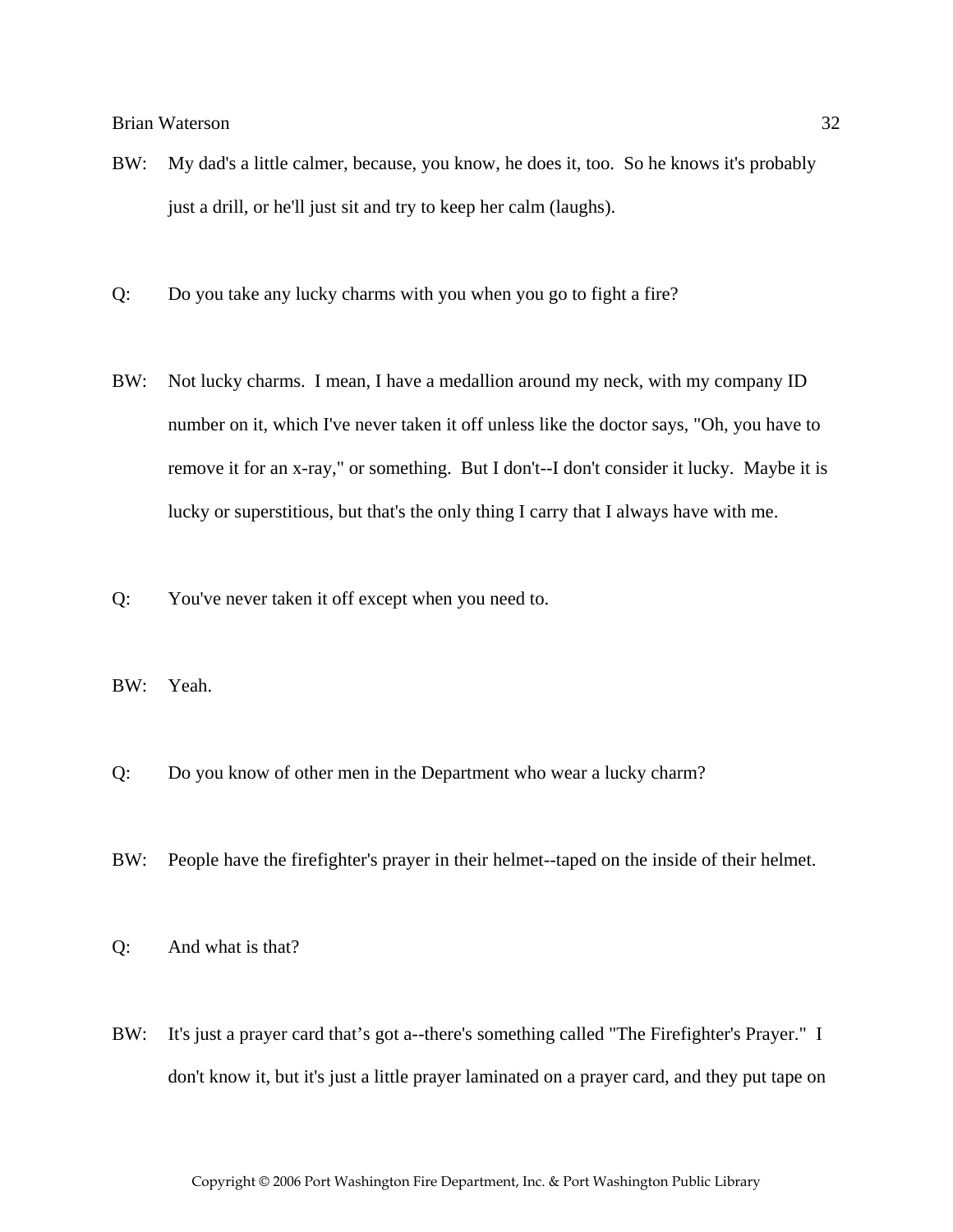it and they stick it on the inside of their helmets, so as long as they have their helmet, they have the prayer card. There's little guardian angel pins that guys wear on their helmets or coats.

- Q: Do you have company mascots or mottos or ...
- BW: Each company's got their own--it's not like having a Dalmatian in the firehouse. But each company's got their own logo, and Atlantic's is ...
- Q: What's your logo?
- BW: ... a beat-up fireman. He's got like stitches on his face, and he's carrying rope and chains. He looks at this big firefighter guy carrying poles and stuff, and the company logo is "The Boys in The Hook," after the movie "The Boys in the Hood." They made it "The Boys in The Hook," because it's Atlantic *Hook* and Ladder Company. So that's on the side of our trucks.
- Q: What did that "hook" mean in the old days? Is it still in place or ...
- BW: It's the same thing. It's just a long pole with a point on it and a hook for pulling ceilings.
- Q: Is that--is that called the Pike's pole?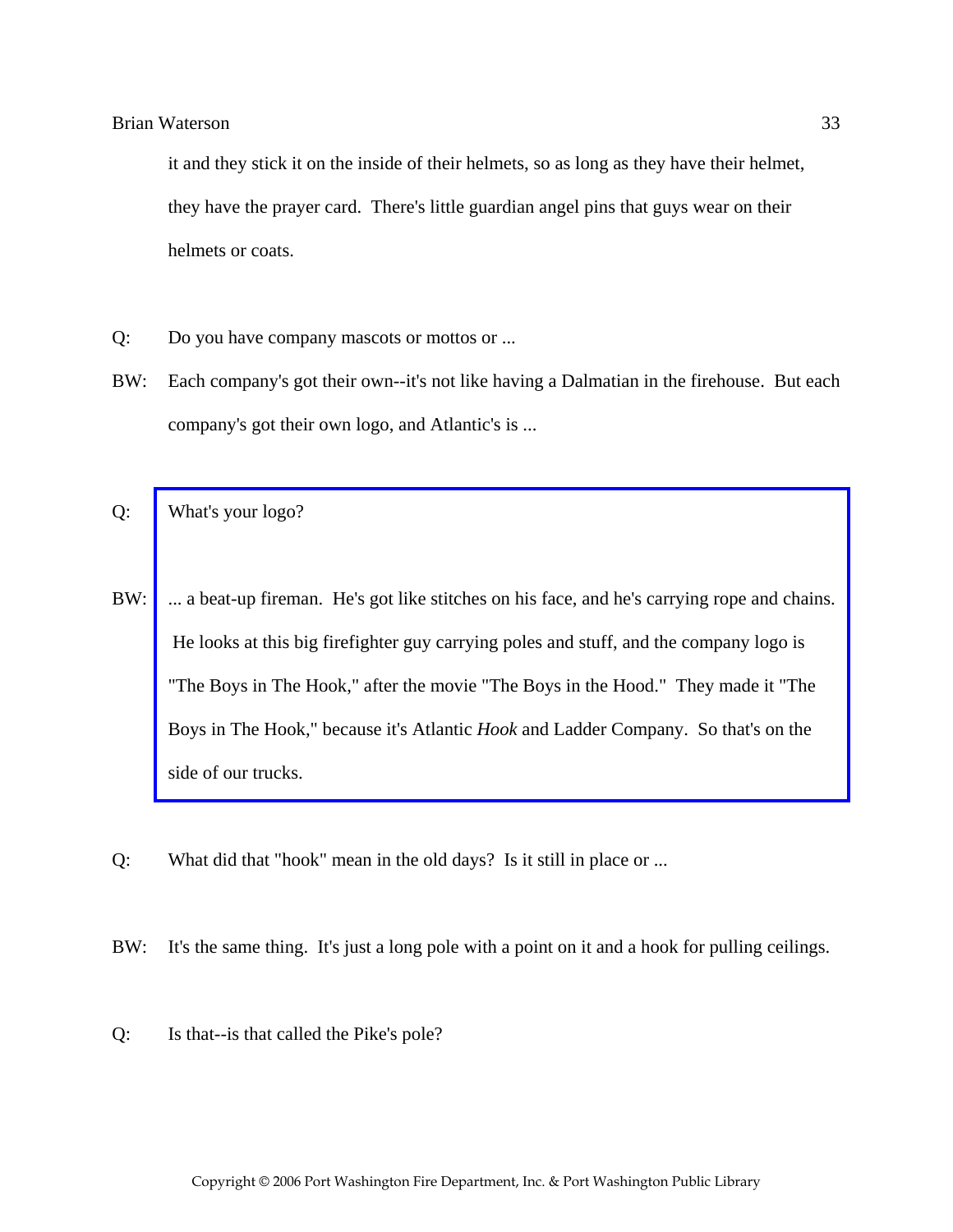BW: Yeah, pike pole.

Q: So that's the hook.

BW: That's the hook.

Q: You spend so much time at the firehouse. Have you ever done kitchen duty there?

- BW: Well, there's not--we have something called the steward that cooks for all the meetings, and he's got his own little kitchen crew. But once in awhile now, you know, if it is bad weather, we have a stand-by, we'll go to the store, and we'll all chip in money for food, then come back to the firehouse and each guy's--"You make the salad. I'm going to make the steak." And, you know, everybody helps out. There's no particular--if I'm going to be at the firehouse, you have kitchen duty tonight. It's--they have guys that do that; that's their job. So they'll cook after the meetings and schools and stuff.
- Q: I didn't understand, whose job is it to do that?
- BW: The company elects a steward.

Q: Okay.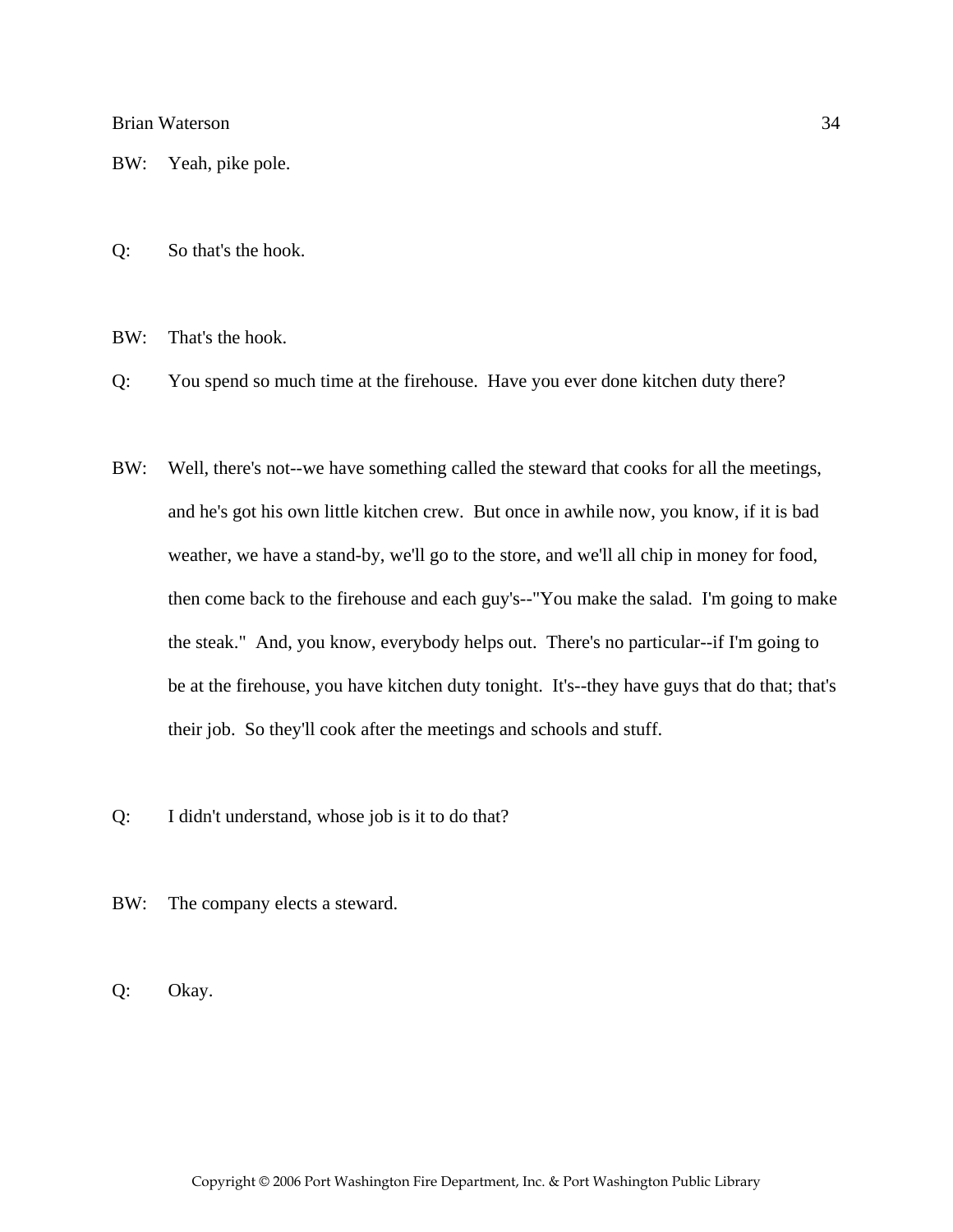- BW: The steward's job is to form the kitchen committee group, and he's got four or five guys that work with him and cook food for after the meetings.
- Q: So is that a paid job or ...
- BW: No, it's--everything's volunteer.
- Q: And what if the fellows don't like what he's--the steward--has (laughs) planned?
- BW: They don't eat (laughs). Go get food somewhere else.
- Q: But does that happen often?
- BW: Once in a while, a bunch of guys will say, "Well, can you make fish for dinner?" or a seafood dinner. And some guys go, "Oh, I don't like seafood." But the majority of them wanted the seafood, so that's what he makes. But most of the time, they're pretty good. They'll make the surf and turf.
- Q: What's that?
- BW: Seafood and a steak, or something. And make everybody happy, or try to make everybody happy.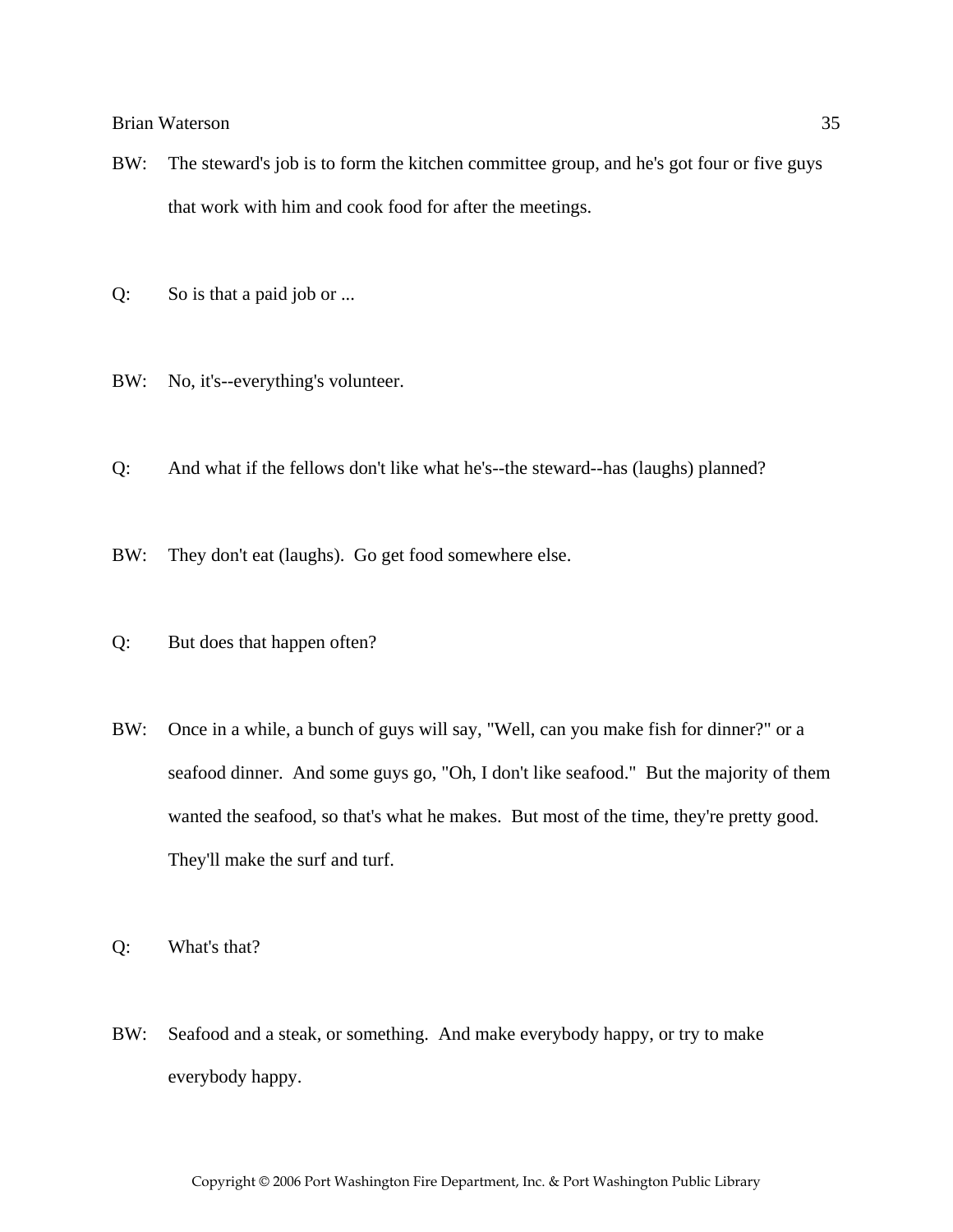- Q: So you have any special recipes that you like?
- BW: I'm not picky (laughs).
- Q: Tell me about the tournaments. Are you--or drill teams. Are you ...
- BW: Yes.
- Q: ... involved in them?
- BW: I joined the drill team the summer that I was elected--in June of '96. And I'm still on the drill team. There's eight events, and I run six or five out of eight.
- Q: What do you mean you run it?
- BW: The drill team, there's--dates way back to the days. It's changed big-time now. They have expensive race cars. That you hang on the back of a race car with a ladder. Four guys on the back of a race car, and you're doing eighty miles an hour. Then it stops for a split second and you've got to jump off and put the ladder in the ground and draw the ladder up against an arch. And one guy that's on the back of the truck has to climb the ladder. And all these other towns have their own teams, and you--every Saturday, you go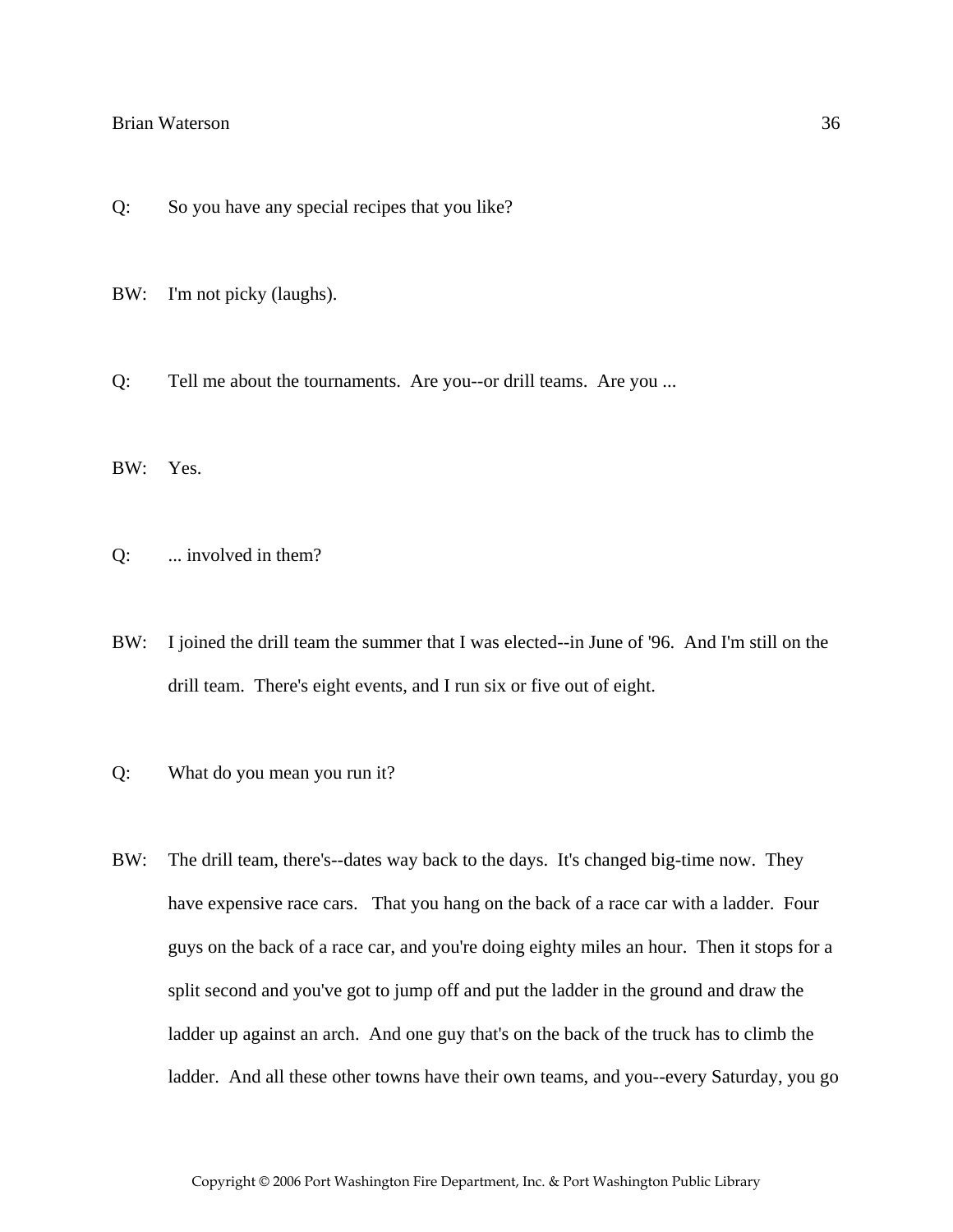and you compete. Who can make it up the ladder the fastest. Who can put water on the- hook up to the fire hydrant and put the nozzle on the hose and hit the target the fastest.

- Q: [Have you ... \[END OF SIDE A; BEGIN SIDE B\] ... This is side B, to continue, have you](http://www.pwfdhistory.com/trans/watersonb_trans/pwfd_racing030.jpg)  been tops in doing in any of these exercises?
- BW: We've taken trophies. We've placed in tournaments. But I've never taken a first place overall trophy.
- Q: What is your team called?
- BW: The Port Washington Road Runners.
- Q: And do all of the firefighters come to these, or just a few?
- BW: It's a combination of the four fire companies, or the four companies in the Fire Department. It used to be that each company had their own racing team. It was Atlantic had the Rowdies. Each company had their own racing team. Atlantic had the Rowdies; Protection had the Rangers; and Flower Hill had the Runts. And I forgot what year it was, that they decided to combine the three racing teams and they formed the Road Runners.
- Q: Are these competitions and the racing teams, are they more for training or relaxation?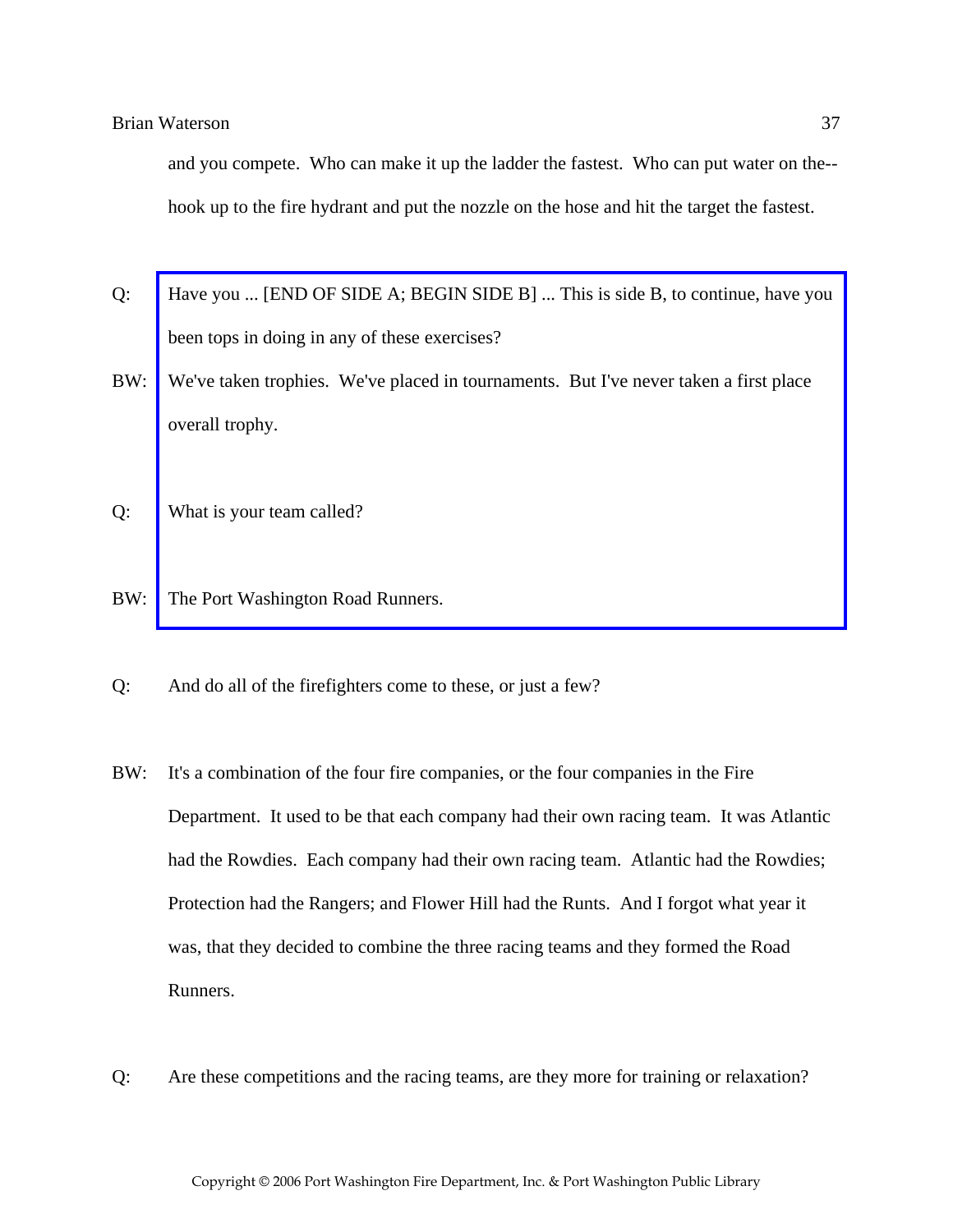- BW: It's more for recreation. I mean, they call it the drill team. Like I said, you're raising ladders and you're pulling hoses together. It's not training as far as firefighting; it's just a recreation, fun thing to do.
- Q: How big a part does firefighting play in your social life? Do you socialize with the firefighters, as well as working with them?
- BW: Yeah. You become friends with a lot of members from other departments, and, you know, you might see them at a tournament or a fire that you get called to in somebody else's district. And you hang out and you talk, and you meet a lot of people. I met my girlfriend through the Fire Department.
- Q: Tell me about your girlfriend.
- BW: She's a member of Roslyn Highlands, and she comes from a big firefighting family.
- Q: And you met her ...
- BW: Through the Fire Department, racing.
- Q: At the tournament?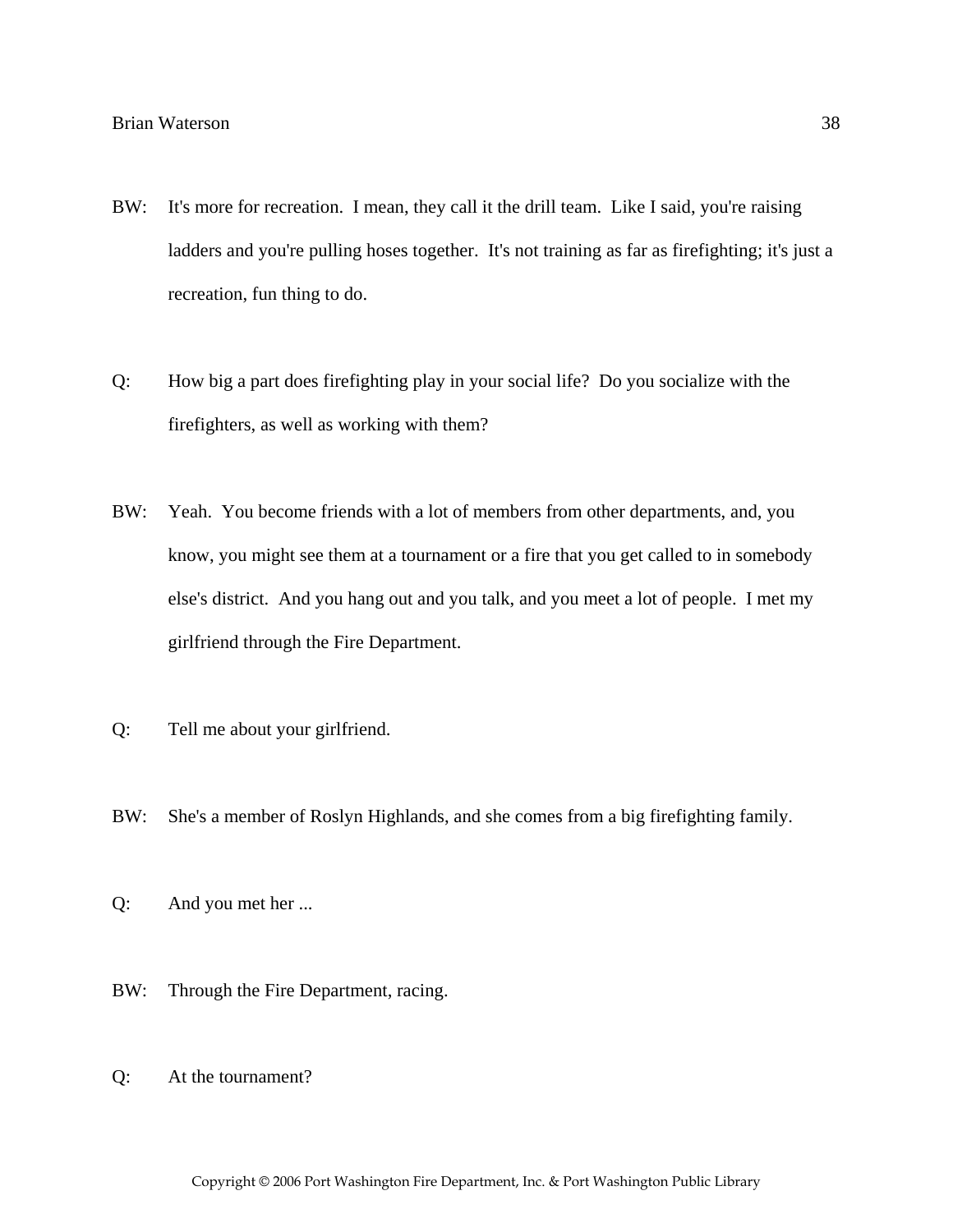#### BW: Yes.

- Q: Tell me, how do you get to date when both of you run to fires every night?
- BW: I'm more into it than she is. So, she doesn't care if she misses a call. Me? I always have to, if I'm home, I've got to go to the call. She'll tape the re-set button on her radio and go back to bed, and my father will go. But she hangs out with me, you know, in Port, and she'll go to calls with us.
- Q: What's her name?
- BW: Dawn. And she'll come, and she's got permission from her Chief and our Chief gave her permission to--she's got the same training we do, and ...
- Q: So she can go into a fire with you?
- BW: Yeah, if she's here, and it's just another person to--to fill the truck.
- Q: And how many fires have you been to together?
- BW: Not--we've been to a couple of calls. Nothing--no major fires, or anything like that.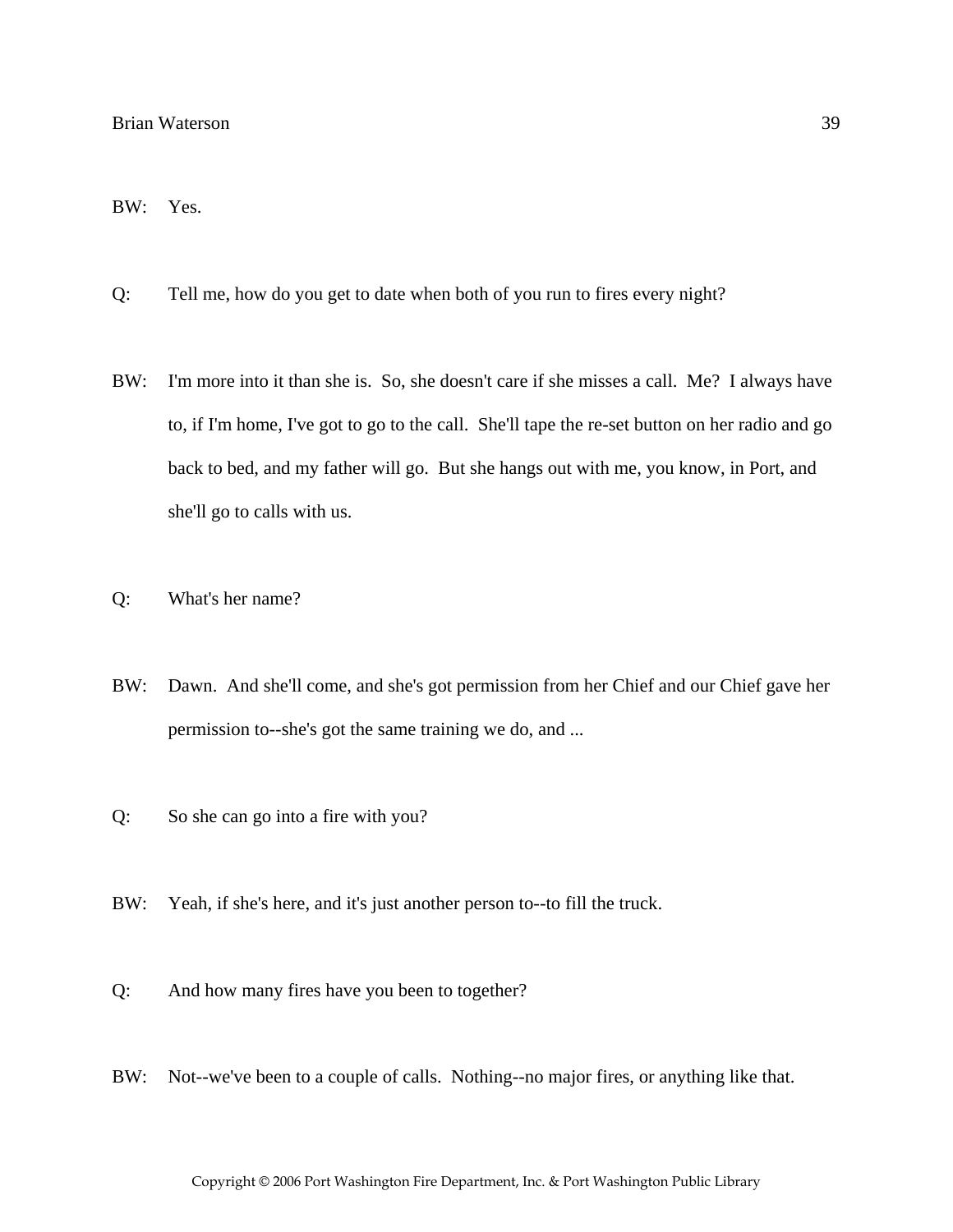- Q: So, what does a fireman do on his night off?
- BW: We go to dinner. My girlfriend and I, we'll go to dinner; we'll go to a movie. We'll even sit at the firehouse and watch TV or something. Hang out with some other firemen.
- Q: Have you seen the movie "Ladder 49?"
- BW: I saw it last night (laughs).
- Q: As a fire--a real firefighter, what did you think of what you saw?
- BW: I thought the movie was an excellent movie. It was very realistic. It got sad towards the end, and I was told--I was told by a couple of friends, "Don't bring your wife, your girlfriend. Just go see it with the guys." And I took my girlfriend, and I said, "Aw, it can't be that bad." And, of course, I mean, she knows what it's like being a member herself. And now it's ten minute into the movie, she said, "Okay, it's time to go. I can't take it anymore." There was a big funeral and everything at the end of the movie. And it makes you think of, oh, my God! you know. That could be me. And she just didn't want to see any more.
- Q: So, seeing it's so realistic, does it ever give you second thoughts about being a firefighter?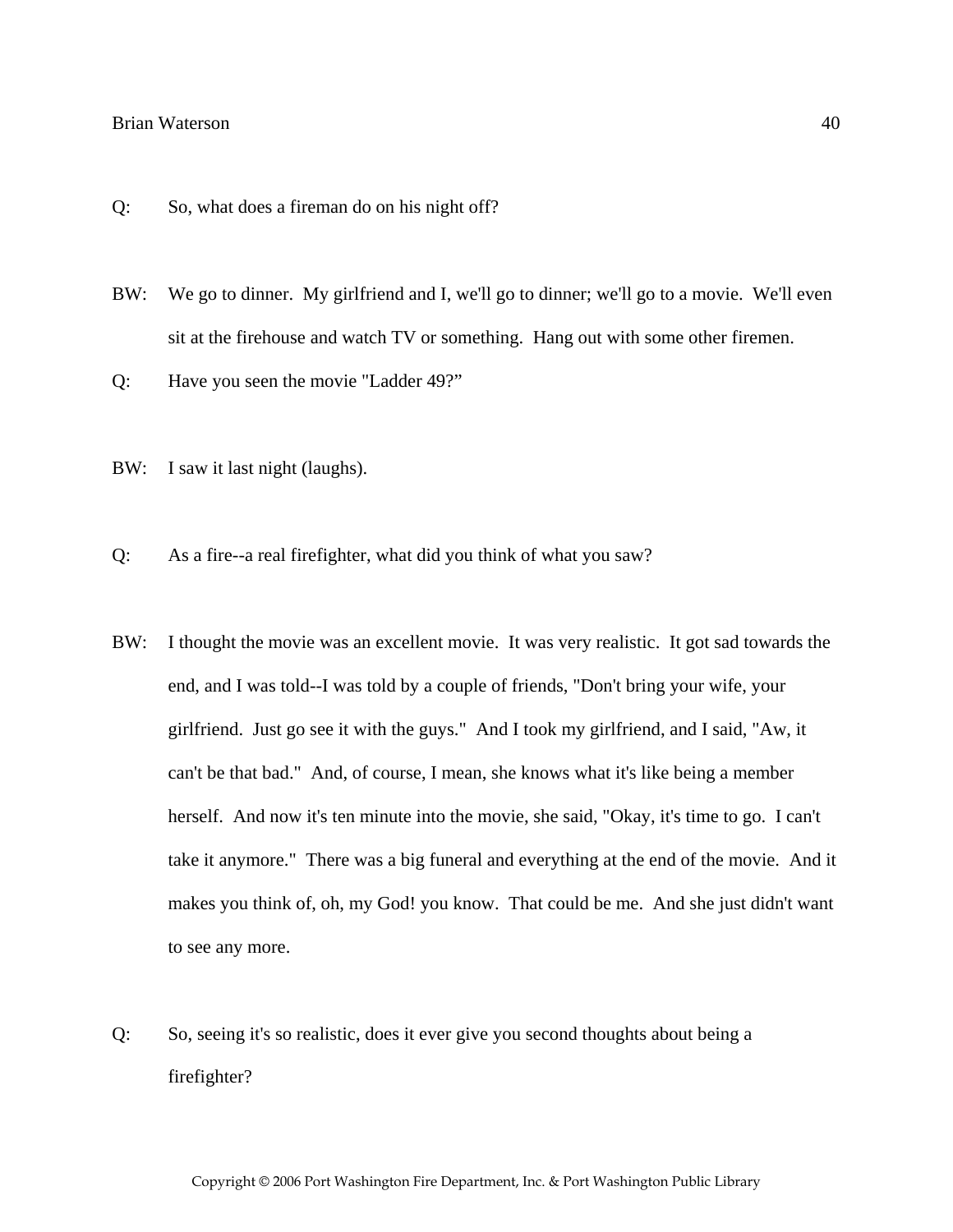- BW: No second thoughts, because I like it so much. But it makes you think "that could have been me that got trapped in that building and burned," or ran out of air and they couldn't find me in time.
- Q: Is there something about youth that likes to taunt death, in a way?
- BW: I don't know. Death isn't a game or I don't want to think about dying. And everybody knows it's going to happen, but I just go and do what I'm expected to do and hope for the best (laughs).
- Q: You were away a couple of weekends ago, and it was part work and part party?
- BW: Yes.
- Q: Can you tell us about where you were and what you did?
- BW: I went to Myrtle Beach for a good friend of mine's bachelor party, which is a member of the Fire Department. And on our trip, the Captain, myself, and one of the Engineers from my company had met with a truck dealer to buy--to purchase a new fire truck. So we had to go over all the specs, just to make sure that we were on the same page.
- Q: Where--where did you go to buy the truck?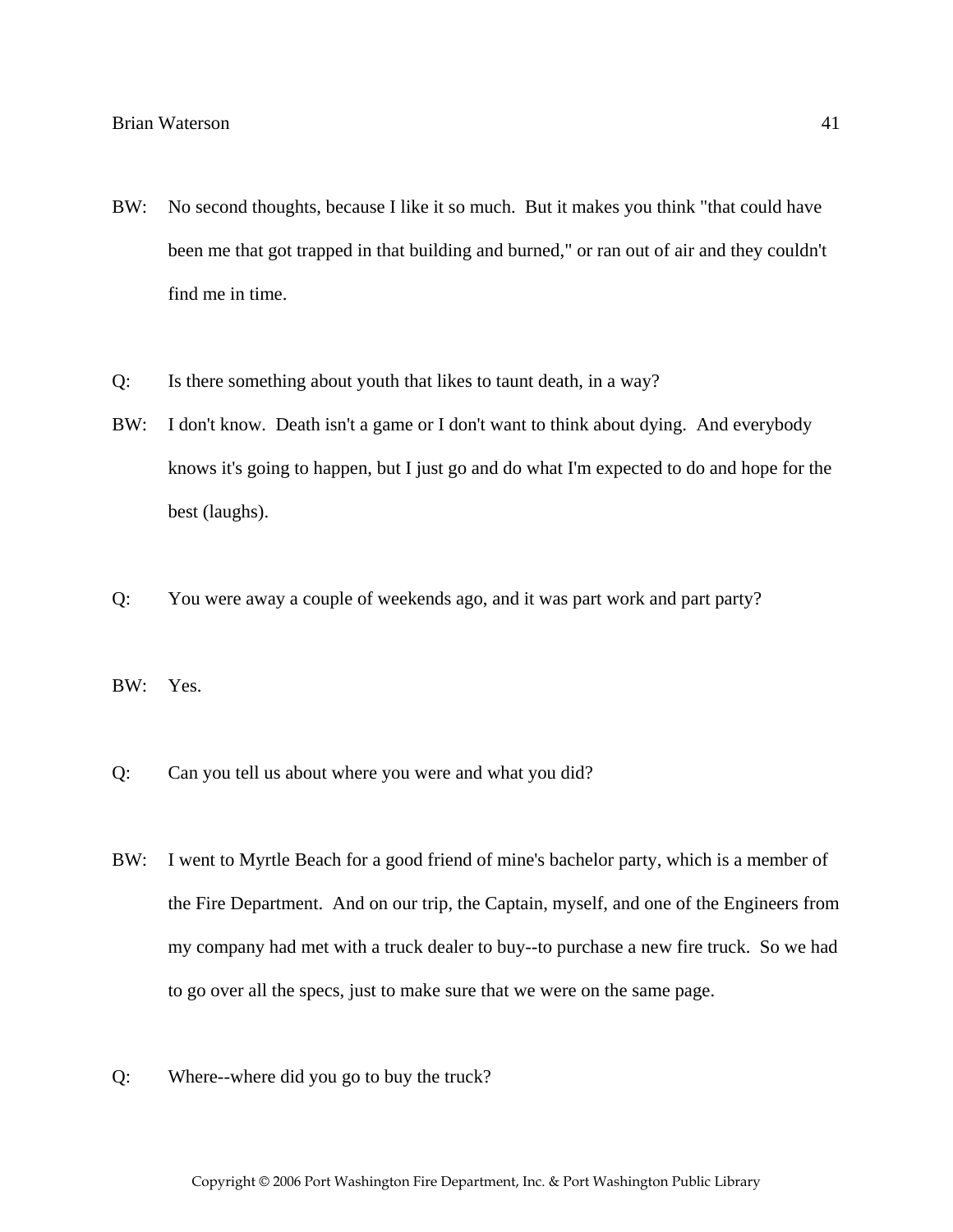- BW: South Carolina. And we just talked to the salesman about different things. About how many seats we can fit in it, what kind of tools we could put on it, if there's going to be enough room for the type of engine that's going to be put on it. So we just wanted to get on the same page before the truck actually gets built.
- Q: Do they build the truck to your specifications?
- BW: They try to, as close as they can get it to what you want, they'll do. I mean, if you tell them you want a little door in the side of the truck--two feet after the door--if they--if there's nothing on the other side of that metal, they'll put a door there for a pike pole or an ax. I mean, most of the guys that sell the fire trucks are members of different fire departments, and they know it's critical to fit as much stuff as you can onto a--onto a truck, so that when you go to a call with that truck, you have exactly what you need. And they know it's tough to fit some of this equipment on the truck, and they know that space on the truck is critical, and they try to use every free bit of space, to utilize it.
- Q: So this truck that you looked at, how many firefighters will it hold?
- BW: Six. Which is a driver, the officer, and four in the back.
- Q: And how much would it cost?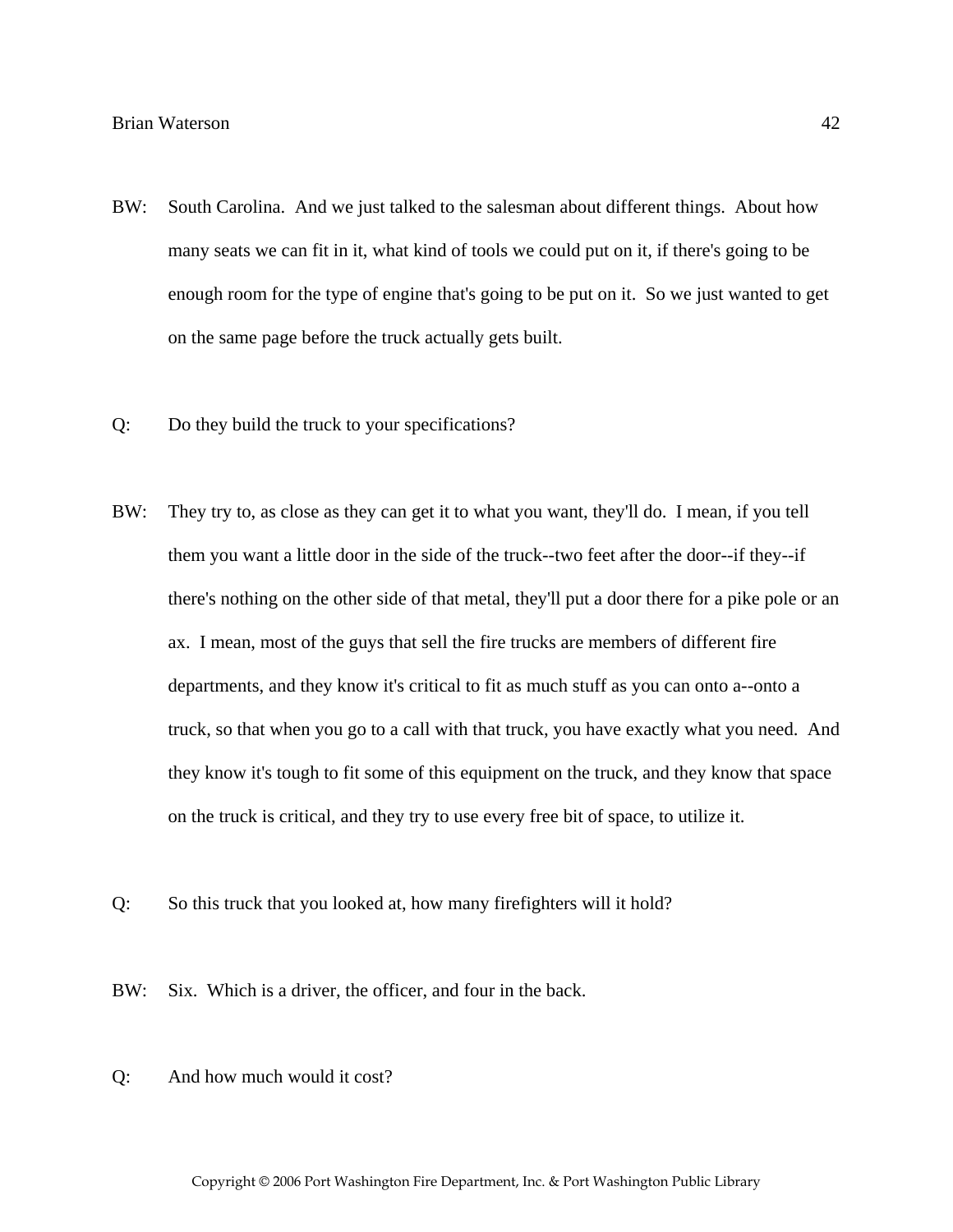- BW: Two hundred and fifty thousand, three hundred thousand. A heavy rescue truck for firefighter, they call it FAST team, which is Firefighter Assist Search Team, which, when you go to a fire, the guys on that truck, their only job--they don't go in a fight fires--their only job is if a firefighter goes down, to go look for that firefighter and remove him. And the truck is also going to act as an automobile accident first response truck that's got the jaws of life for a bad car accident. You can free somebody from a bad wreck.
- Q: Have you ever worked the jaws of life?
- BW: Yeah.
- Q: You have?
- BW: Several times. Between real calls and training, we're big on that.
- Q: So, tell me about the rescue--you've worked in rescue squads?
- BW: Yes.
- Q: Tell me about some of those experiences?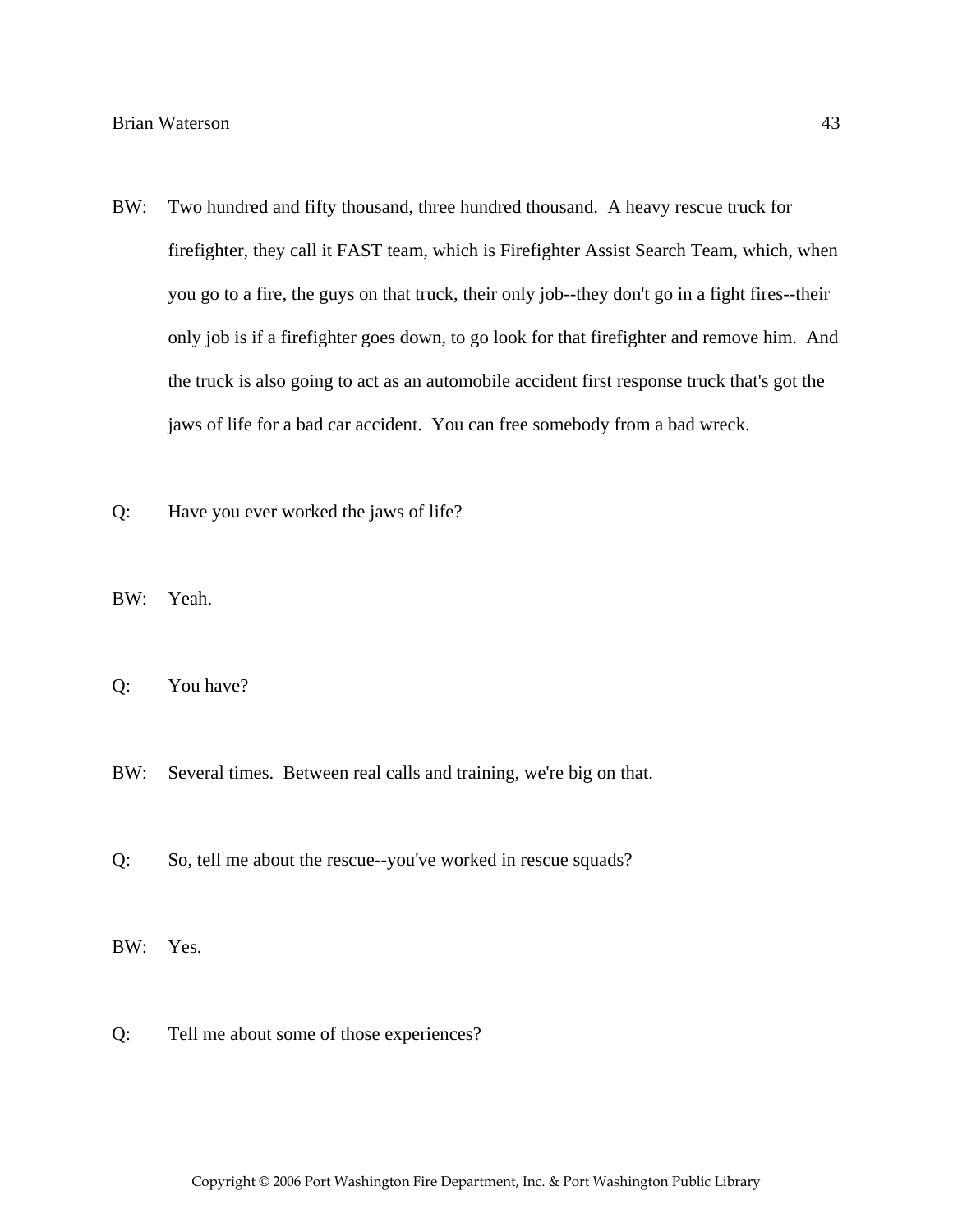- BW: My first one, I had just got into the Fire Department, up on Middleneck Road in Sands Point Preserves, there was a girl that fell asleep coming out of Sands Point, while driving. She hit a tree. Her car was totalled. And she was maybe two years older than I was. So, I mean, it--children think that like "I'm invincible and I can do whatever." And that really opened my eyes, to see somebody my age, dead in a car, and I've got to cut the doors off and everything to get her out. It was just something--I lost sleep that night. I couldn't go back to bed after coming home from the call, and it was just something, I said, well, I'm going to have to--these are things that you're going to have to deal with along the line in the jobs that you're doing. You're going to see more of it. Not that anybody wants to deal with it. But, unfortunately, you're going to see it, and you've got to deal with it.
- Q: How did you deal with that--with the sight you saw and how do you ...
- BW: I guess, as time went on, I put it out of my head. And, like I said, that was the first one I saw. So, as you start seeing more, you get a little bit better with it. It's still hard for a lot of members. They have the critical stress debriefing team that, if you go to an incident that's really tough to cope with, they call a stress team in. And you just sit with this team, and you talk about it, and they try to help you out, you know. After 9/11, they did it. And, you know, I know there were a couple of auto ambulance calls where children were killed, and people have a hard time with, especially children that they're so young, you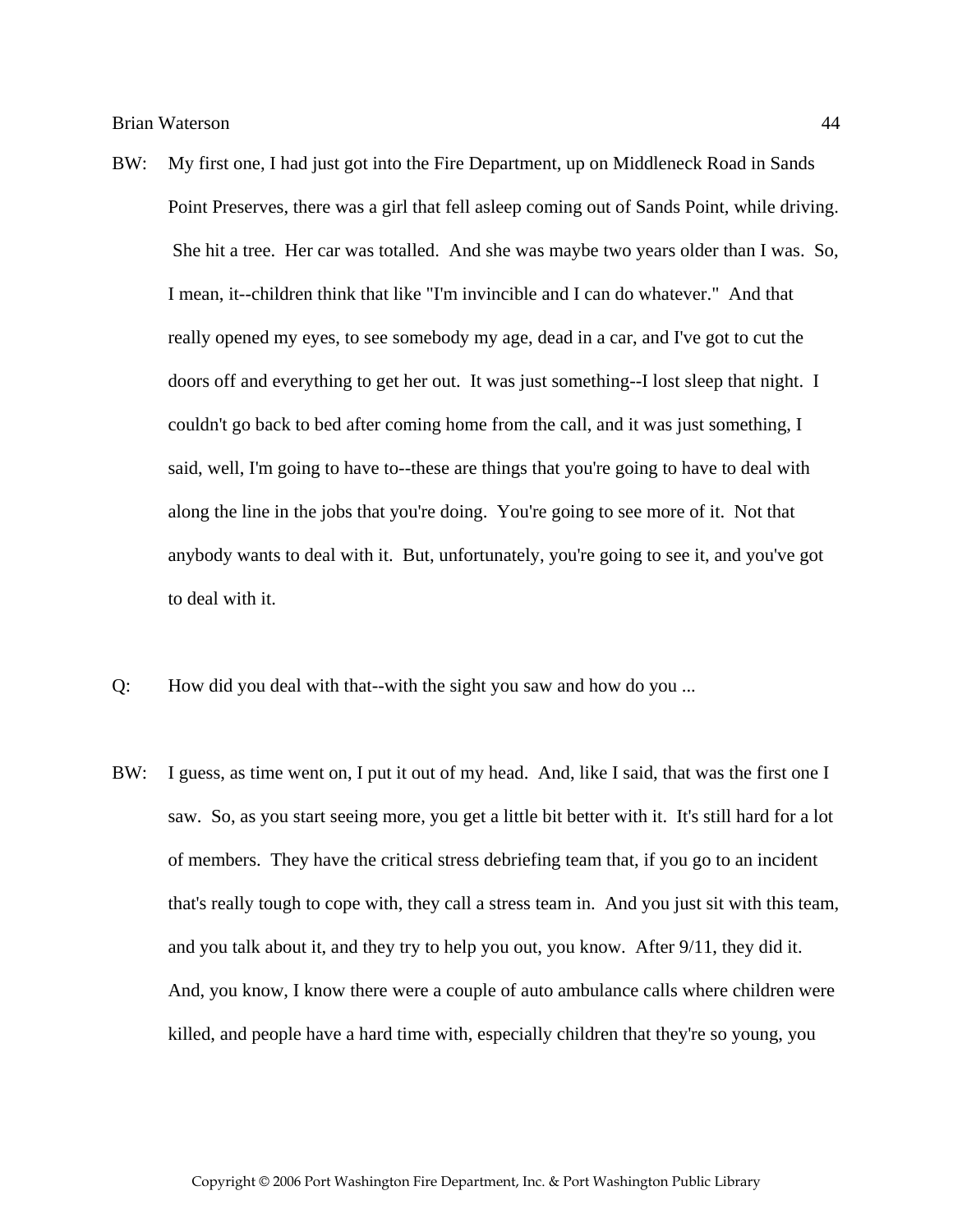know. People can't deal with it, and you have to call these special teams in to help people cope with their feelings.

- Q: Did you go to a stress debriefing for that? For this ...
- BW: For the one that I went to? No.
- Q: How many of those have you been at?
- BW: Hurst tool calls? Or auto accidents?
- Q: With the jaws of life.
- BW: Well, I was at the one on Middleneck Road. I was on the one by Port Police. The biggest one that I can remember, though, was Thanksgiving a couple of years ago on Roslyn West Shore Road, when there was an SUV full of children that hit a tree. The truck that I was on, besides Chief Cole. Chief Cole was the first one there and called us on the radio and said, "There's definitely people pinned in the car," and that we were definitely going to be using the Hurst tool. And I was the first officer besides the Chief to pull up with the rescue truck. And I got out of the truck, and I was looking at the car. And when you have training, you know, you cut up a car. They never put a car wrapped around a tree. So, you're looking and you're like, "Oh, well, if the car was down on all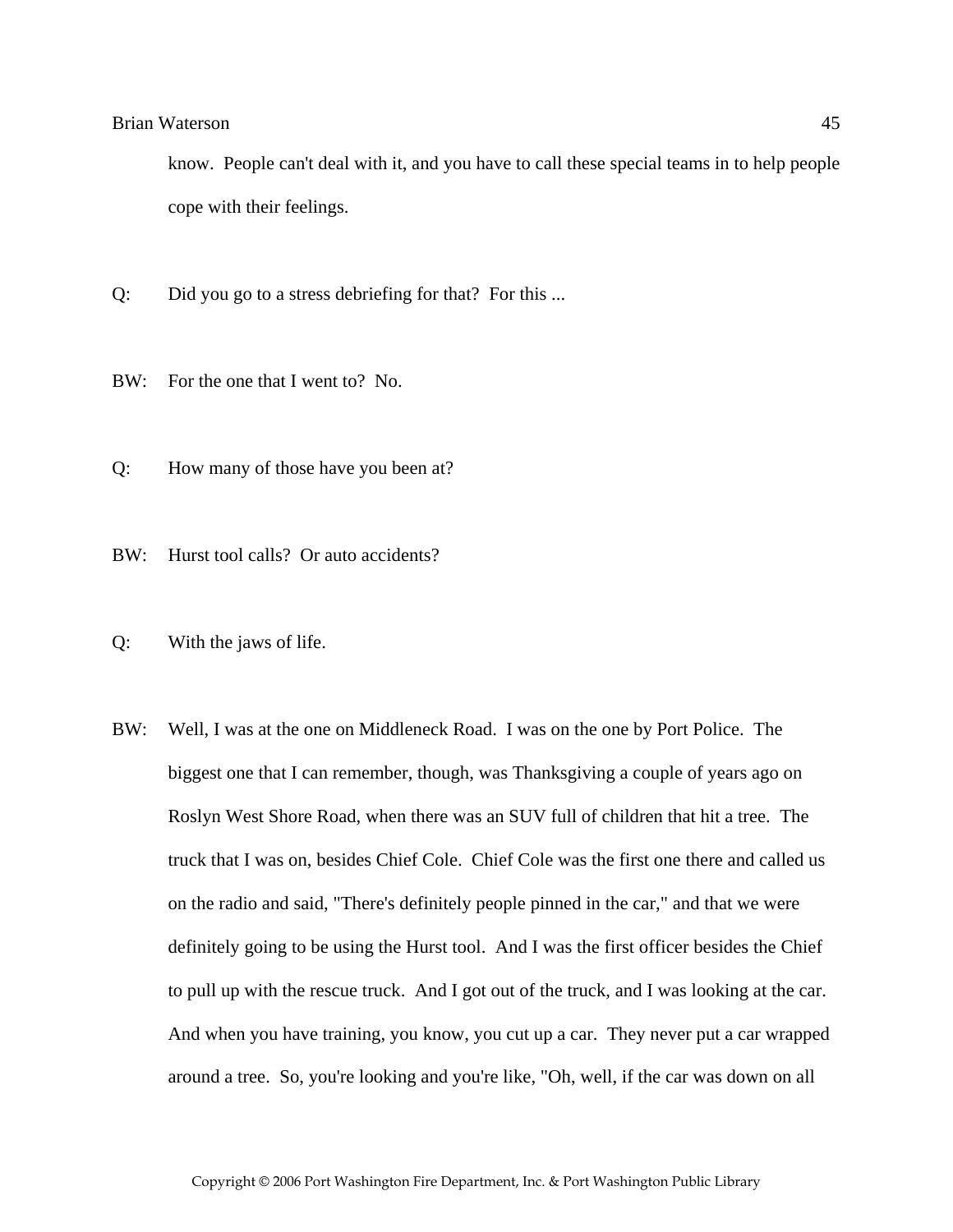four tires, I'd know what to do." And you're looking at this car, and you're like, "Oh ..." And at the time, the one kid that had passed away was still alive, and you're trying to do everything you can to--to help him. And he had passed away at the scene. And it's discouraging, because, you know, you said, "Oh! If I just did something a little bit quicker," maybe you could have had him out of the car quicker. And if, you know, the AMTs and EMTs could have been working on him. And--but he had bad head trauma. He had his head up against the tree and he was trapped in the car for a while. So ...

Q: How do you decide where you cut that car with the Hurst tool?

- BW: Now, going through a bunch of schools for it, if you have a driver in the front seat that the dashboard is on top of him. There's a procedure to get the dashboard and the steering wheel away from the driver. If the people in the back are pinned, there's a procedure to do that. You can take the roof off if the car's on its side and you've got to get people out. You make a door out of the roof. You just take the saws or the cutters and cut a hole in the roof and make a door and remove that one. Most of the calls, whether a car is on its tires or on its side, wrapped around a tree, most of them are all basically the same. The way they teach you now, it's just a couple of things, and using those couple of techniques, if you do them right, can free up anybody in the car.
- Q: Let's talk about--I think you also--you've also done ice rescue?
- BW: Ice rescue and water rescue.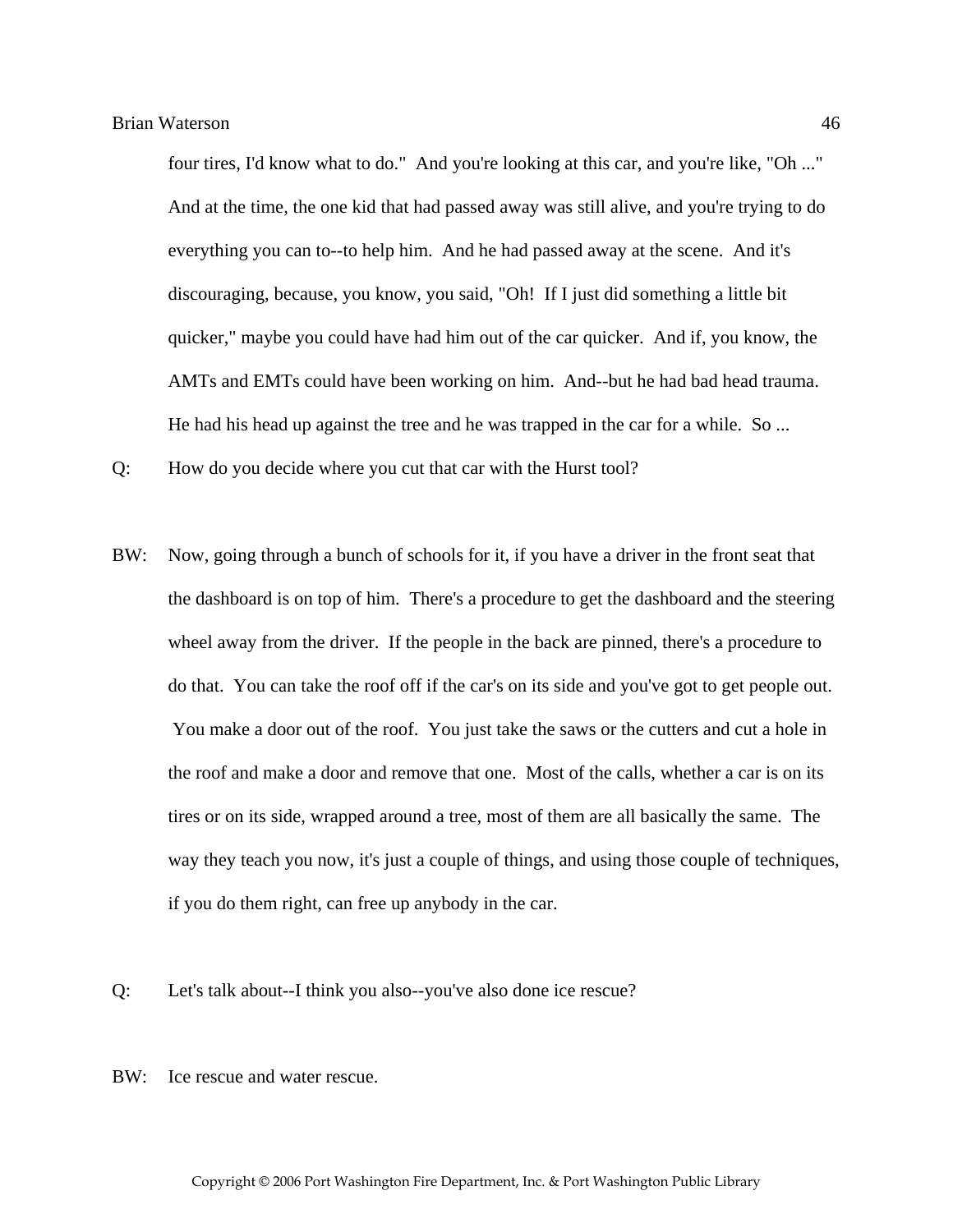- Q: Can you talk about those incidents?
- BW: The only water or ice and cold water rescue that I've been to was Valentine's day a couple of years ago, right here in Manhasset Bay. Two guys had gone out in a canoe, and the canoe had flipped. And they recovered one guy and he told us where the canoe had flipped and what his friend had been wearing. And we were out in our cold water rescue suits and life jackets, on boats, looking to find any signs of a piece of--an article of clothing that might be floating, that might tell you where the body is. But he was--his body was recovered a couple of months later. But he was never found alive.
- Q: So what kind of gear do you have to wear when you're working in cold water like that?
- BW: You have these dry suits that have insulation. They could be used winter or summer. It's like plastic, rubbery. When you get in the water, it like shrink wraps to your body. All the pressure in the water just pushes the suit closer to your body, to keep you warm in the wintertime. You don't really feel the temperature of the water unless you get water down the suit. And if you get water down the suit, that's annoying, but as long as you have it on right and everything, zippered up and sealed, you're okay.
- Q: Have you ever worked in confined spaces?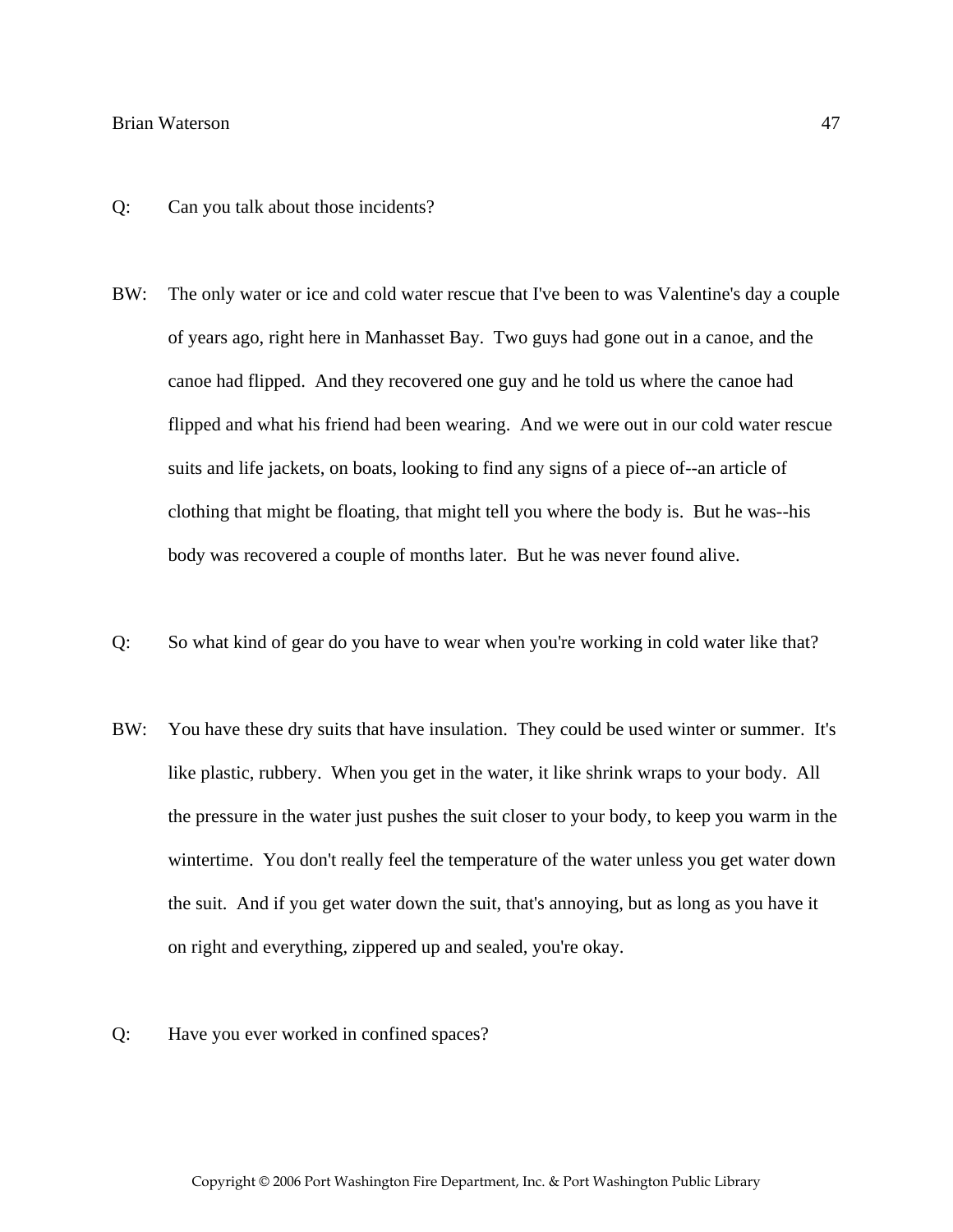- BW: I've taken a class that they teach at the academy. It's a ropes class. You know, Port Washington, they had--they started a confined space and high angle rescue team, which is ropes for the high angle and a confined space team. I never found myself into the--I'm not claustrophobic or stuff like that. But I'm a big guy. I can't get into a man hole and stand up, like some of these other guys can.
- Q: How tall are you, by the way?
- BW: Six-six. So, it'd be--confined space, for me, is not the way to go. I've taken the ropes class, though, and I enjoyed that, so I'm going to go back for more ropes classes.
- Q: Out of—working out of all of these different areas in firefighting, which do you lean toward the most, or enjoy doing the most? Is it the water rescue? The ice rescue? The ambulance driving? The firefighting?
- BW: It's got to be the firefighting, followed by heavy rescue or auto accident calls.
- Q: Why does that grab you, out of this, so.
- BW: Because it's--you only have like three or four guys working on the car at a time, so that you have room to work. And those three or four guys, they know what your next move is. Once you do one cut, they know, from the training that they've taken, what you're going to do next. And it's just, you can go in and cut. When you step out, the guy with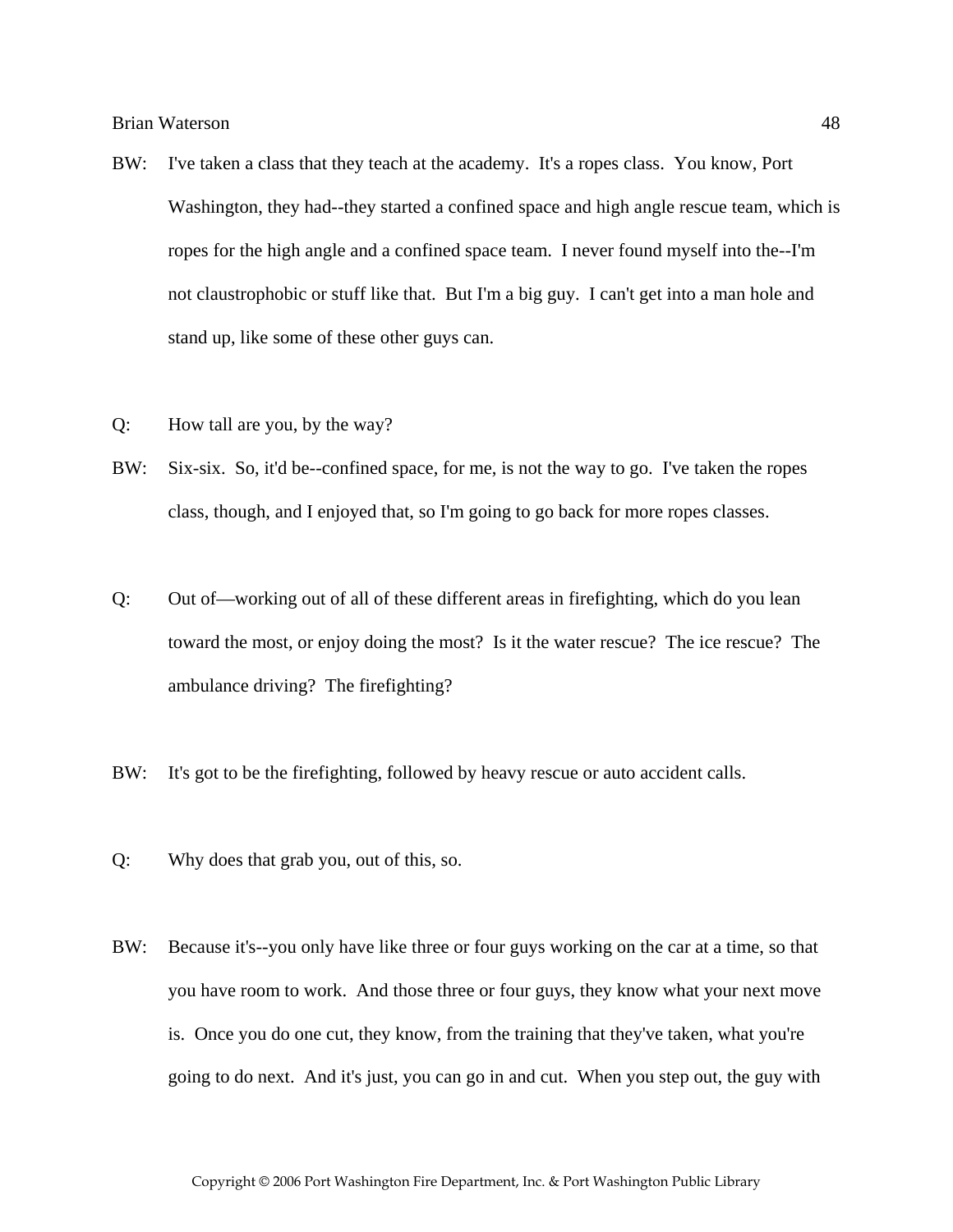the spreaders comes in, and he knows to spread it, the opening. And it's just, the teamwork is, it's unbelievable when you get the right group of guys working together, how much stuff you could do without even talking.

- Q: Tell me about the party end of your trip two weekends ago. What do you do? Do you have parties? Bachelor parties when your friends get married or ...
- BW: Yeah, like I said, the brotherhood is really strong, and there's different cliques in the firehouse, different groups that they hang out with. And this one whole group, we went to a bachelor party down at Myrtle Beach for four days. And we flew down, and we'd go to bars and played golf, and big dinners and stuff. And we had fun.
- Q: What do you feel about the parades? Do you partake in the firefighting parade?
- BW: [Every Memorial Day, I parade. Most of the Pride in Port parades, I've paraded in, along](http://www.pwfdhistory.com/trans/watersonb_trans/peco_parades021_web.jpg)  with the drill team. You have to—when you race, you also have to parade. It's a twosided thing.
- Q: What do you mean?
- BW: You compete in the morning, during the tournament. And then, after the tournament is over, all the teams compete in parading. And there's parade prizes and everything for the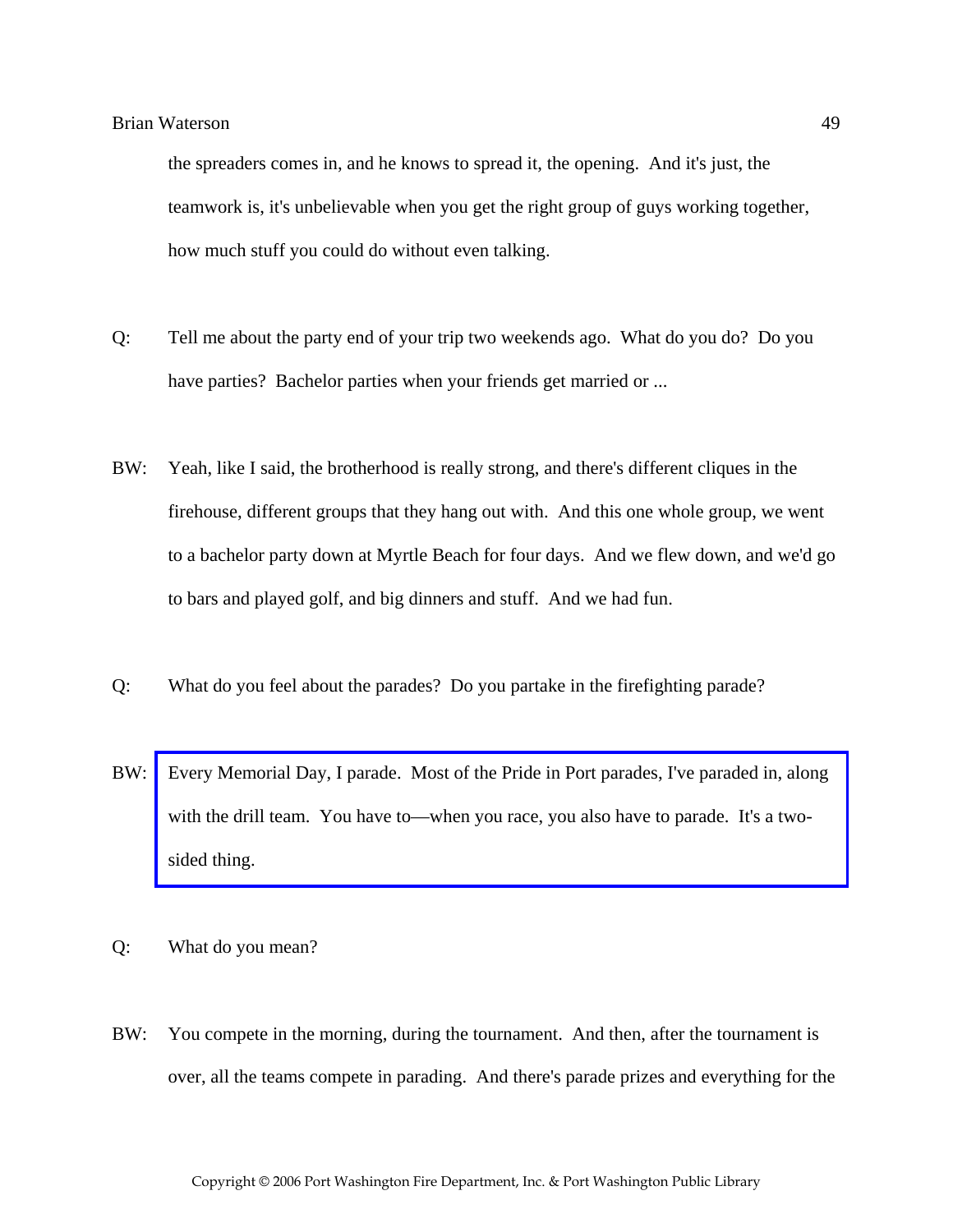most people in line, and everybody's got to be in step, and there's judges on the side of the road that will judge you.

- Q: Who are the judges?
- BW: Oh, just members of other fire departments that are ...
- Q: And what do they ...
- BW: ... parade officials.
- Q: ... judge when they're watching? What is it that they judge?
- BW: They'll make sure that everybody's got the same belt buckle, the same shoes. They want to make sure that everybody's buttons are buttoned the right way. If one guy's got a tie tack, everybody's got to have the same tie tack. Everything's got to be totally uniform. They want to make sure that the spacing between the members is the same. How many spaces between the members going left to right and in front of you and behind you, that there's the same amount of space, consistent throughout the ...
- Q: The marchers.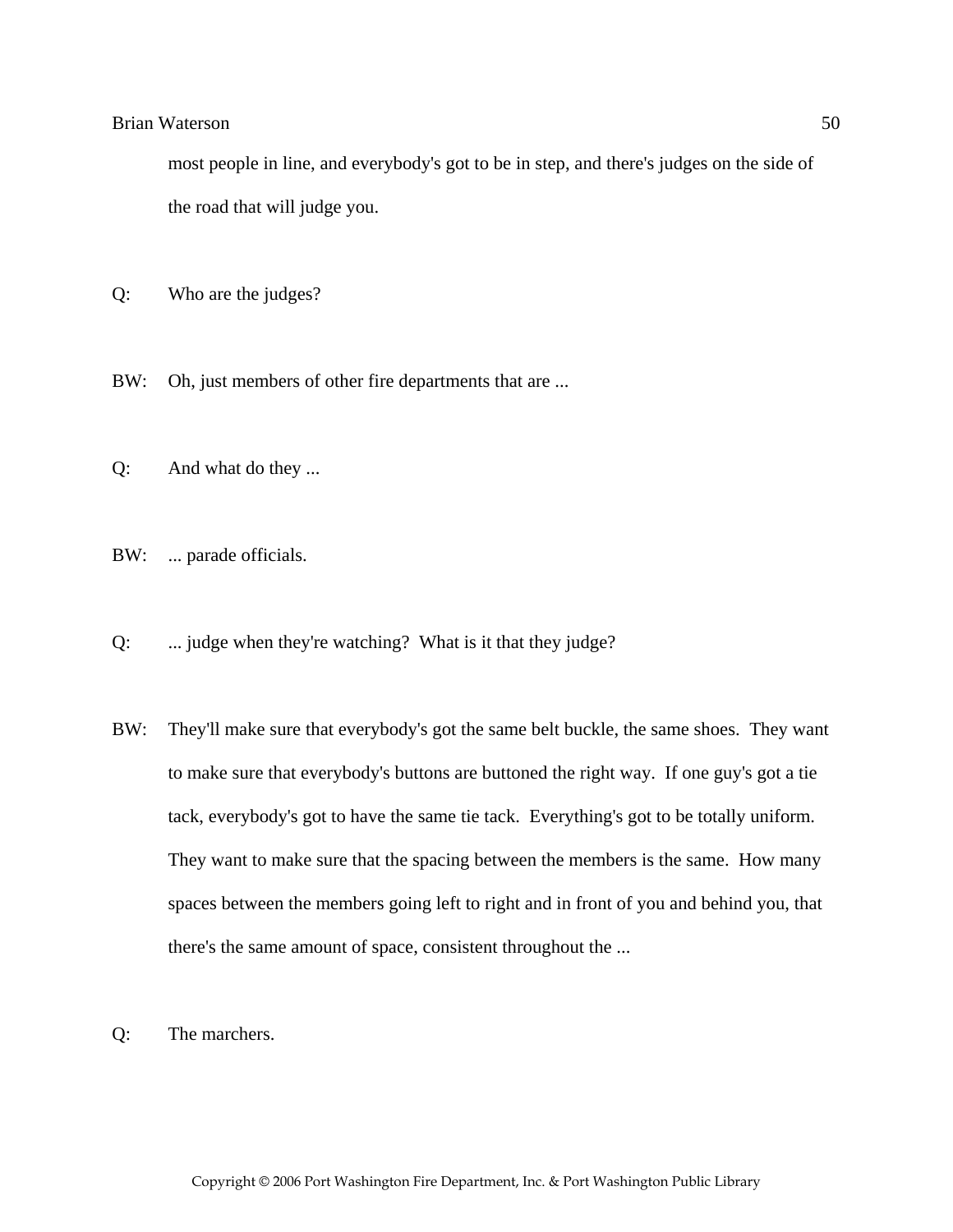- BW: ... yeah, the Department.
- Q: Who trains you to do that? To walk like that?
- BW: That's just--you go to a parade, and they say, "Okay, when you hear the drum, your left foot hits the ground" (laughs), and if you can't listen to the drum and figure out which way your feet go, watch the guy in front of you (laughs). Hopefully, he knows.
- Q: Do you have musicians in your ...
- BW: Oh, we used to have a band--a drum corps--which we had for one summer. And I guess there're only like four or five guys involved in the band, and they couldn't all make the same dates that we had parades. It kind of got split up and we went back to renting bands.
- Q: Do you think that the Port community appreciates the volunteer firefighters?
- BW: I think so. I mean, their applause and everything, walking down Main Street on a Memorial Day parade, and you hear everybody cheering. And even somebody coming up to you if you're wearing a Fire Department jacket and you're at the deli getting lunch or going out to dinner. There's always somebody that'll come up to you and say, "Oh, thank you." Or "I had an ambulance call at my house, and you guys made it there quick." You know, there's always something. Somebody says something or writes a letter in the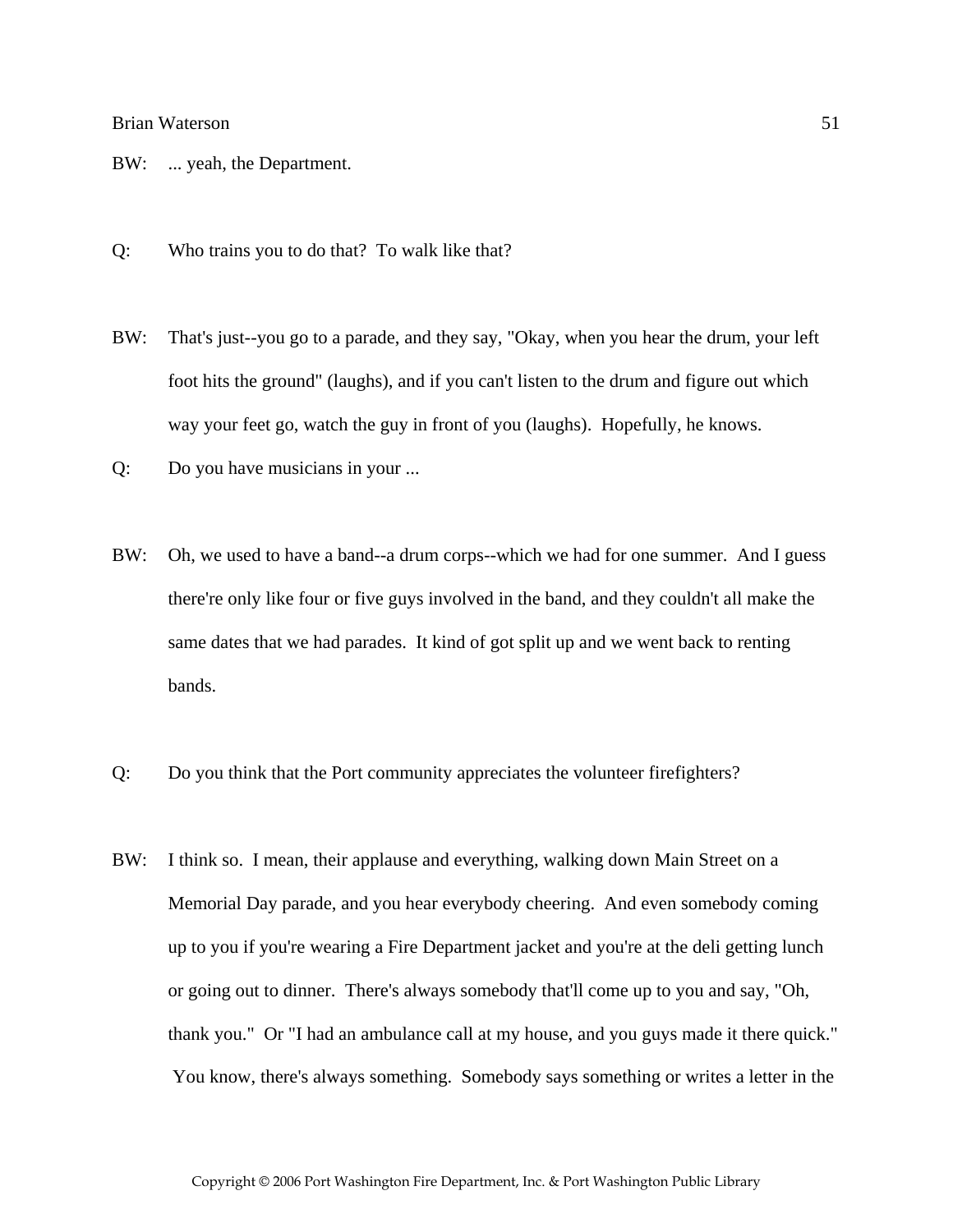Port News to the editor thanking the Fire Department. Yeah, I think they're very well respected--respectful of the Fire Department.

- Q: Do you think that most everyone knows that you're volunteer?
- BW: Oh, I know that answer is no for a fact. There's a lot of residents that believe that it's paid. And between the fund drives and public relations, like an open house or a fire prevention thing, we try to make very clear that it's all volunteer and nobody's getting paid here to do what we're doing.
- Q: If you were to be paid, what do you think the salaries would be?
- BW: Starting salary--thirty-six thousand dollars for the first couple of years, and then maybe like forty-two after your first two years or so, as just a firefighter. And then if you decide to move up the ranks, you know, promotional exams come out. You take a promotion exam. I'm sure that there's big pay raises with promotions.
- Q: Do you know what they're paid in New York City?
- BW: I think a regular fireman on probation's about thirty-two.
- Q: To start.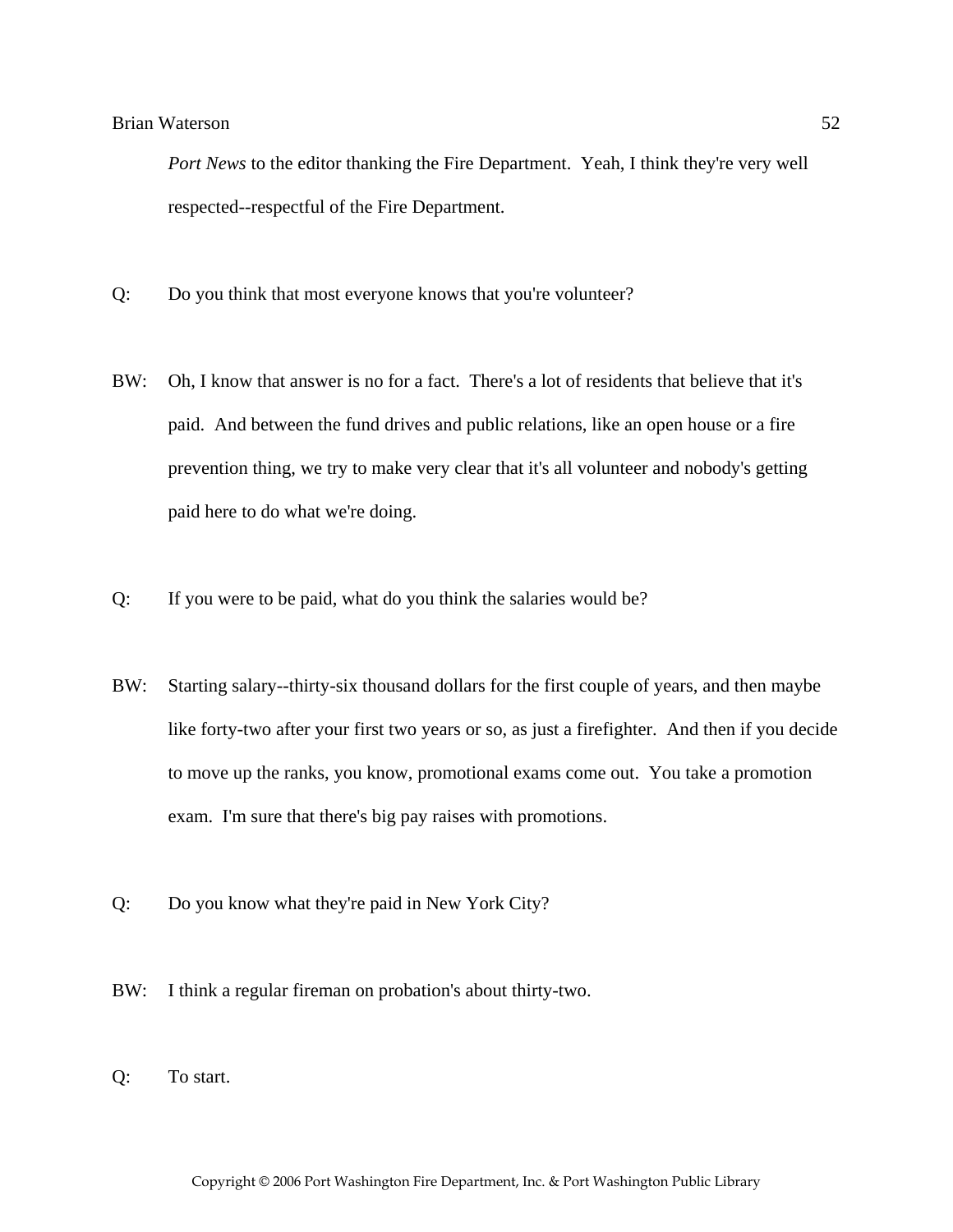#### BW: Yes.

- Q: What are the customs and traditions that were carried on in your dad's day that are no longer done that you may know about?
- BW: I don't know. It's pretty much, you know, the same. We're approaching our hundredth anniversary--the Fire Department's hundredth anniversary. And our logo is "A hundred years of tradition." Nothing's--I mean, besides the way you fight fires and the equipment and everything. But pretty much everything is still tradition.
- Q: Have you ever been injured in a particularly dangerous situation when you were fighting fires?
- BW: I put my hand through a window one time when I wasn't wearing my gloves, which I was supposed to wear. And I needed stitches in my hand. You get--at a big fire when you're running around and you're on the roof and you climb the ladders and you're off the roof, and grabbing something, bringing it back up the roof. Or, your dragging a victim to the front door. It's very strenuous. I mean, but the ambulance will pull you to the side and say, "Listen, sit down, relax, hydrate yourself. We're going to put you on oxygen. I just want you to sit here and relax." And then they'll let you go. I've never been to the hospital, except for the stitches, for--on any call.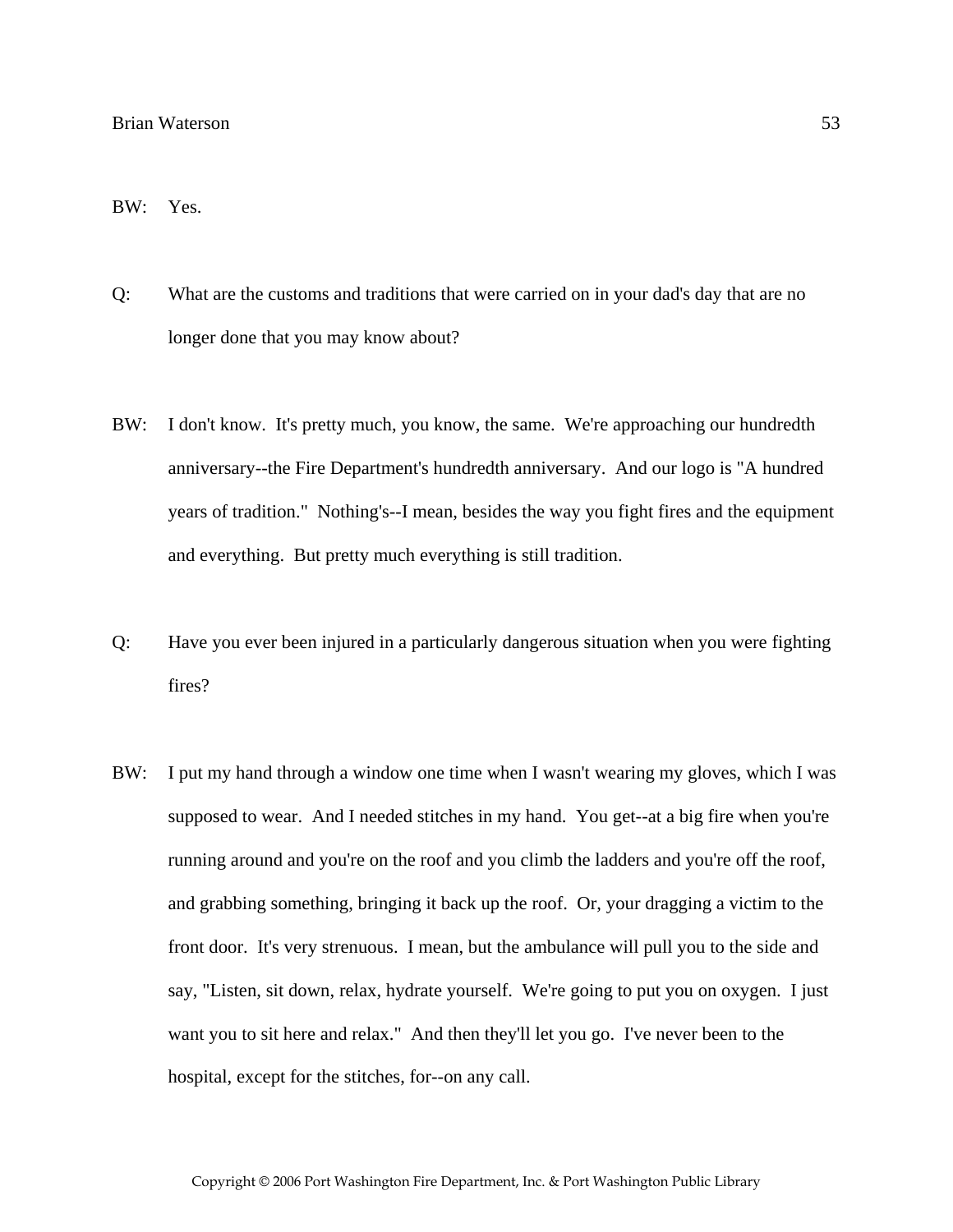- Q: Have you ever hurt your back?
- BW: I've hurt my back, but I don't know if that's between work and firefighting. I have a bad back from lifting and--but when you're in a fire and you're crawling around on your hands and knees, you know, even with all the gear and your air pack, it doesn't bother me.
- Q: How do you deal with your physical exhaustion and your mental stress? Do you have periodic physicals?
- BW: It's every five years for younger members. They get sent to the doctor. The Department sends you to the Department surgeon, and they do a chest x-ray, physical exam, a breathing test. And then, as you get older, you get pushed into a different category, and then you have to go every four years, every three years. And some members have to go every year, if you want to continue being a fireman that goes into fires or driving apparatus. The driver has to go for a physical every year, just to make sure that, you know, their heart's strong and they're not going to be driving and all of a sudden have a heart attack and cause injuries to civilians on the street or members of the Department that are with you.
- Q: What do you feel about the women firefighters?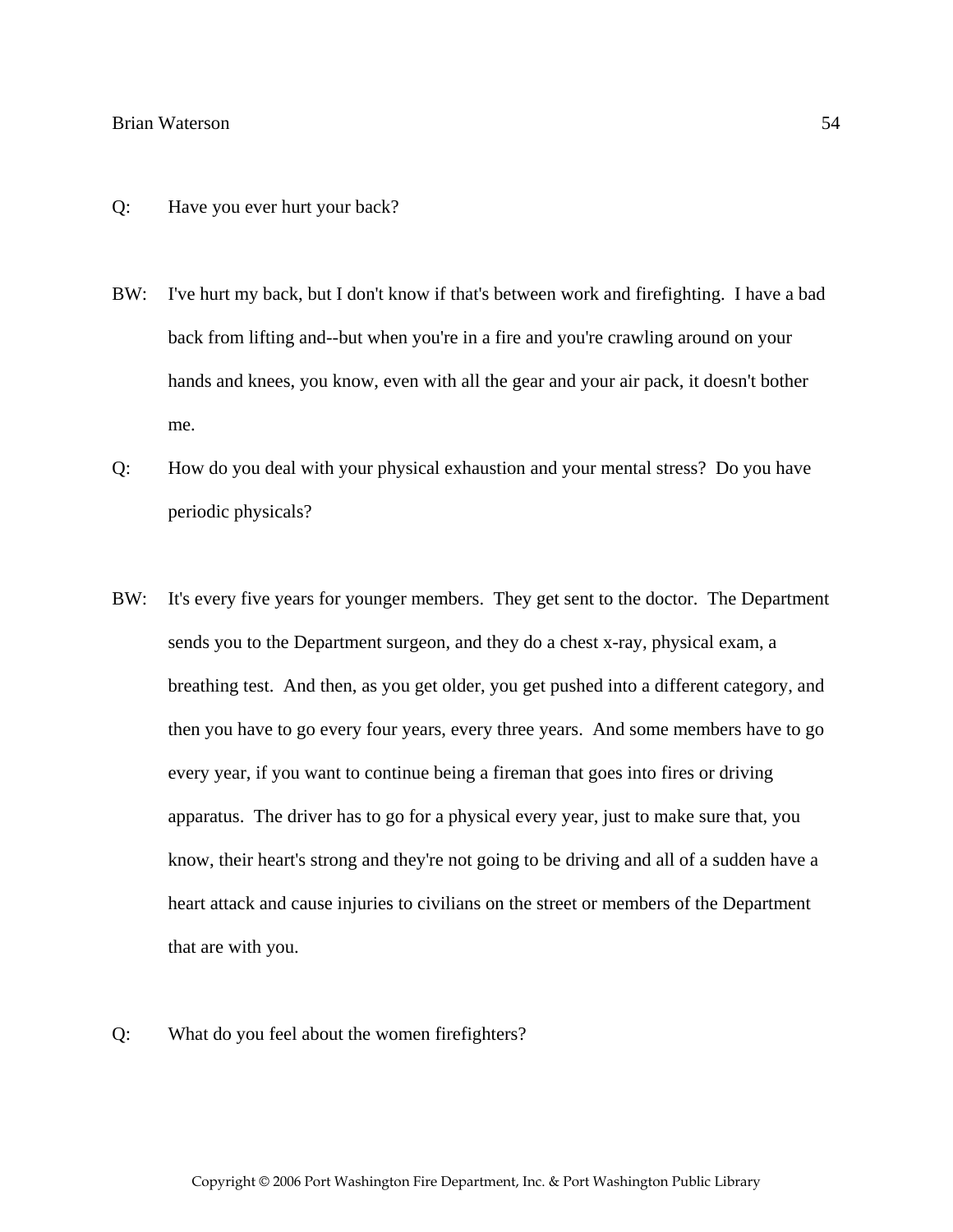- BW: There's a lot of them that can do just as good a job, if not better, than the men. There's not really too many female firefighters in Port Washington.
- Q: How many would you say there are?
- BW: Three, four maybe. Most of the women tend to join the EMS company.
- Q: Do you think they're physically up to doing the firefighter's job?
- BW: I'm sure they can do it, but they choose not to. I don't know if it's they think it's too dangerous or that's just not their line. They like medical better than fire.
- Q: Do you have minorities in the Fire Department now compared to older times?
- BW: Oh, yeah. Things have changed. We never had a Black guy in our firehouse. We had one which had resigned, and we're getting another one this month. I know the other companies have a couple of them. There's Spanish, Jewish, Catholic, Italian, Polish. I mean, it's just everybody joins now. It used to be just--like Atlantics used to be only Italians went to Atlantics, and now it's just you go where you want, and everybody's welcome to come.
- Q: How do the oldtimers feel about that?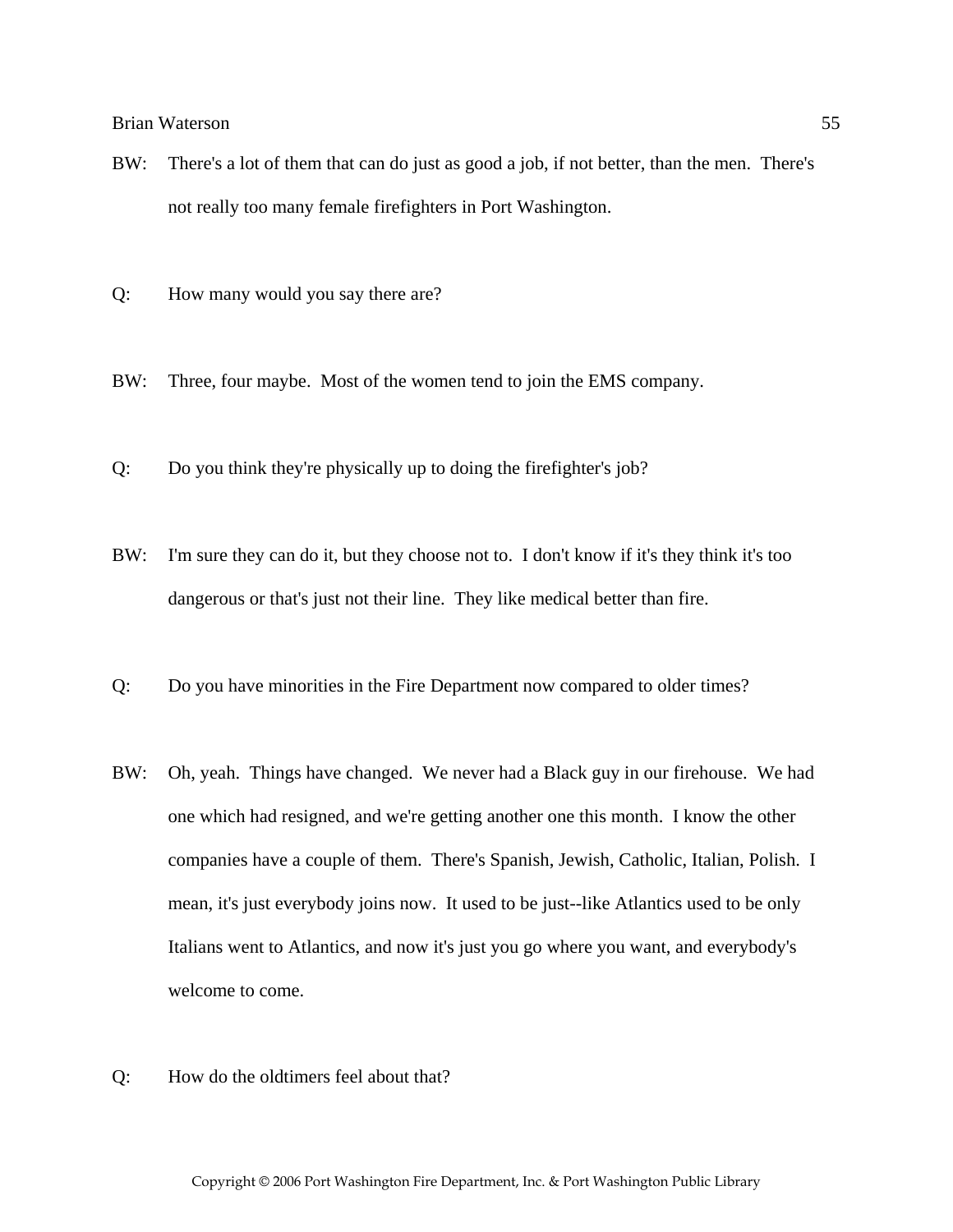- BW: They know that times are changing, and you have to get away from when they joined. And they realize that times are changing and they have to get over it and get with the program, and it's 2004, and this is the way it's going to be.
- Q: What are the biggest annoyances between your generation and the older generation?
- BW: Fire Department, the younger guys, they want a fire *department*. And the older guys want to stay like Atlantic, Protection, Flower Hill. And the younger guys want to just go to--forget all that. Make it the Port Washington Fire Department, and everybody's one instead of four separate companies that make the Department. Make it the Department and no companies. And a lot of the oldtimers want to keep their company identities, because they feel that they're losing out on something. And the younger guys, they haven't been in the Fire Department that long to really get attached to the company identity. They just know about going to calls, so it doesn't really matter to them. The guys in the middle are like, they talk to the older guys and say, "Listen, this is the way it's got to be." And the younger guys, you could tell them anything, it's they'll look up to everybody else. They haven't really done much, haven't seen much, so they take your word for things.

Q: What are the good qualities of your generation?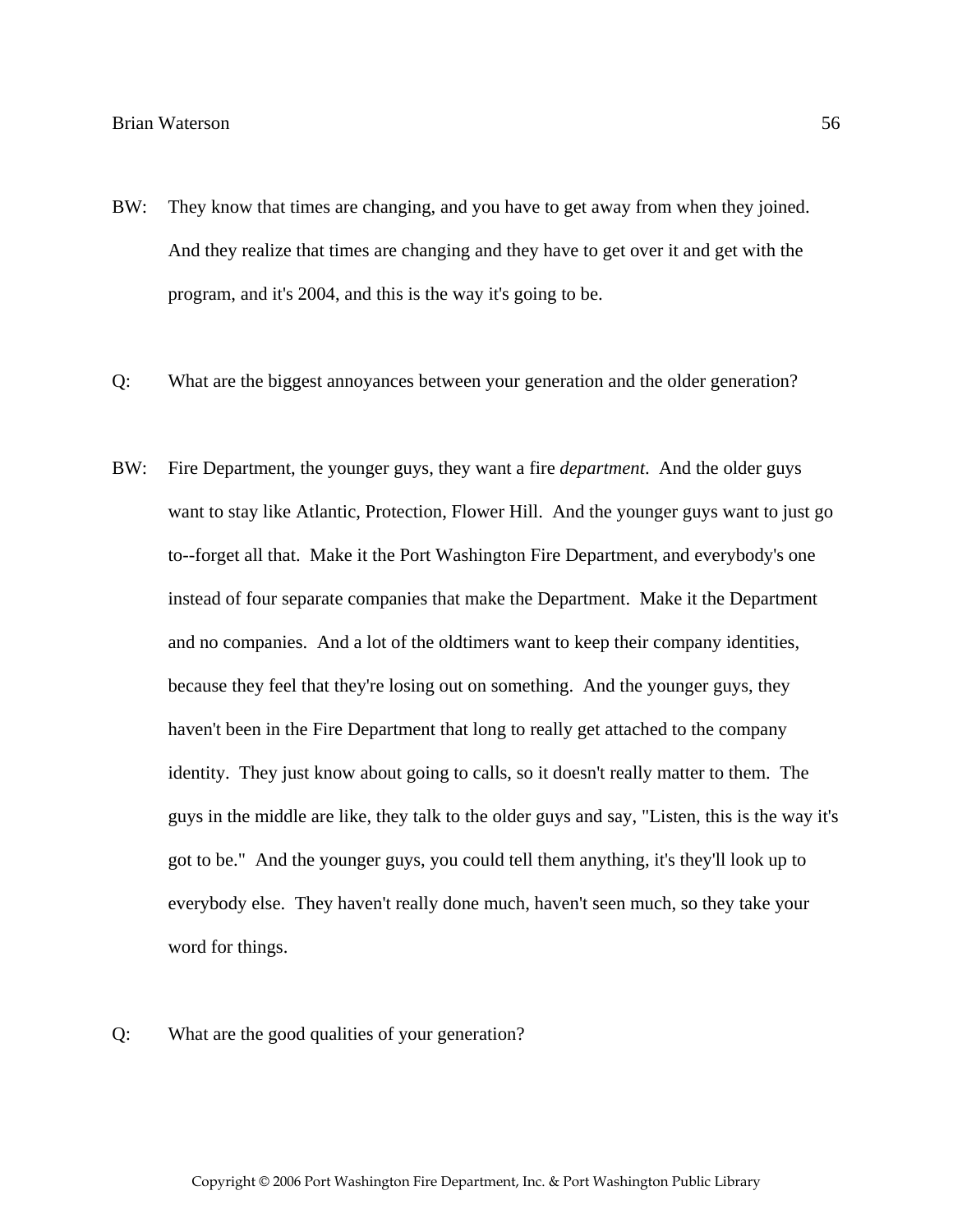- BW: They're polite to the older members. Nobody's disrespectful of them. Always helping them out. I'm not too sure.
- Q: And how do you--we were talking earlier about respect in the company. You know, you respect each other. How do you earn that respect when you go into the Fire Department, especially when you're new?
- BW: You go to the firehouse and you see an older member and, you know, the night you get in, you might not know him. But if you come down and there's an older guy sitting on the couch, you can, you know, shake his hand and say, "Hi, I'm Brian." And "Nice to meet you." And, you know, you just start talking to the guys. The more you come around, the more you see them. You know, just sit around, talking to one another. You start gaining the respect of--but, you know, people don't think that the young guys and the old guys don't get along. There's a big--I hang out with fifty, sixty-year members, and, you know, it doesn't bother any of us. It's a brotherhood, and we're all in it together.
- Q: What do you think makes a good firefighter versus a bad firefighter?
- BW: One that goes to training. Training is very important. One that's always looking to learn more. There's always something to be learned. One doesn't go to a class and learn everything. They're always changing the way you do things. Go to training. Learn.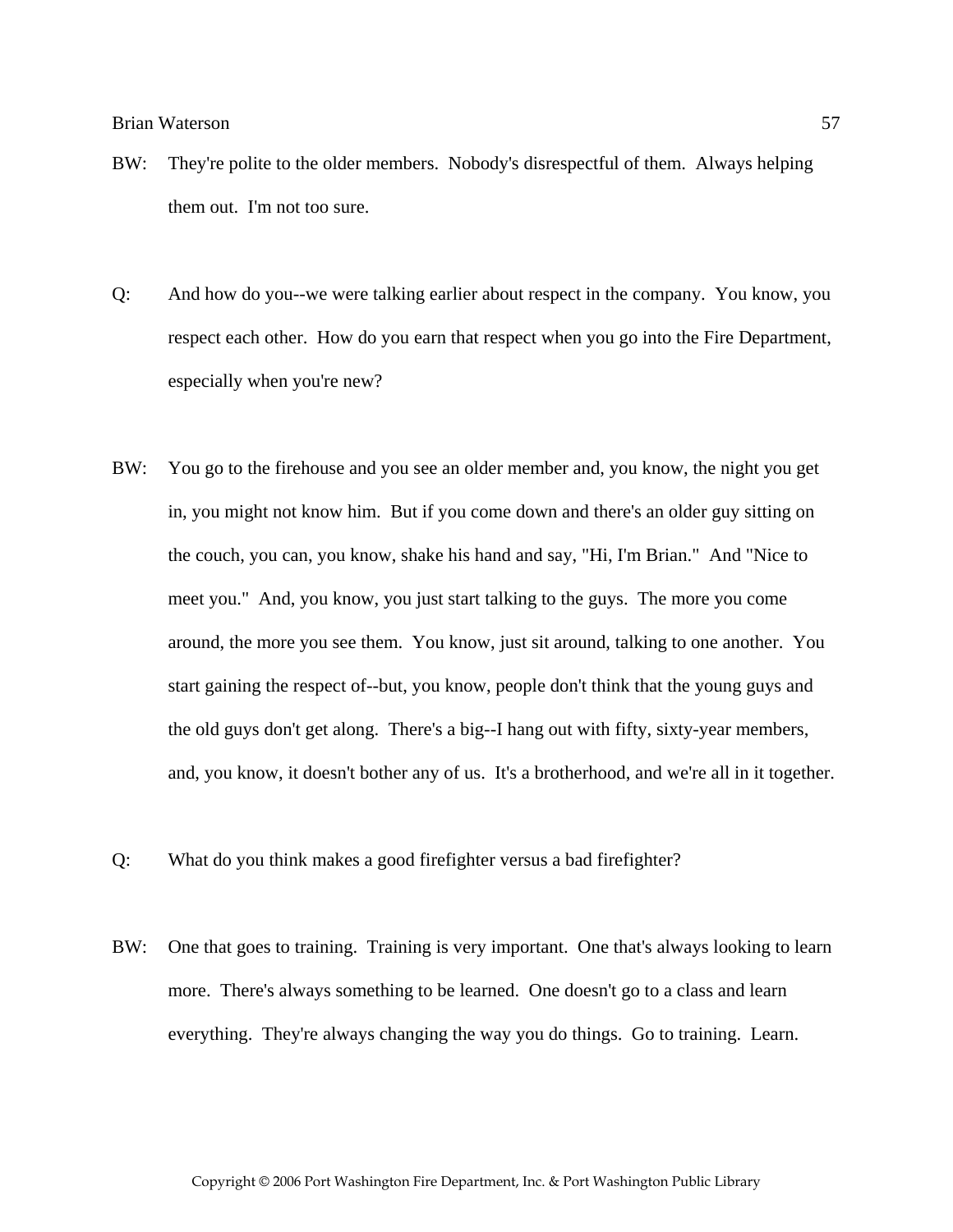And go to calls and help others that don't have as much time as you do. Give them a hand and show them, this is the way we do things, and teach.

- Q: I'm curious to know that--does your generation smoke in the firehouse?
- BW: There's no smoking in the firehouse. It used to be where you could smoke and play cards, have a couple of beers and smoke, and now they stopped the smoking in the firehouse over ten years ago, before you weren't allowed to smoke in a bar or a restaurant. The firehouse did it first. It was important for a lot of guys that didn't want to go home smelling like smoke or breathing that in. So they stopped it, and if you want to have a smoke you go outside.
- Q: Are there many who are smokers that go outside?
- BW: Not that many.
- Q: How did 9/11 impact you?
- BW: It was a shock. I--I didn't expect it. I mean, I knew the towers had fallen when we went, and I just didn't--when we got there, I didn't expect it to look anything like it was. It was just ...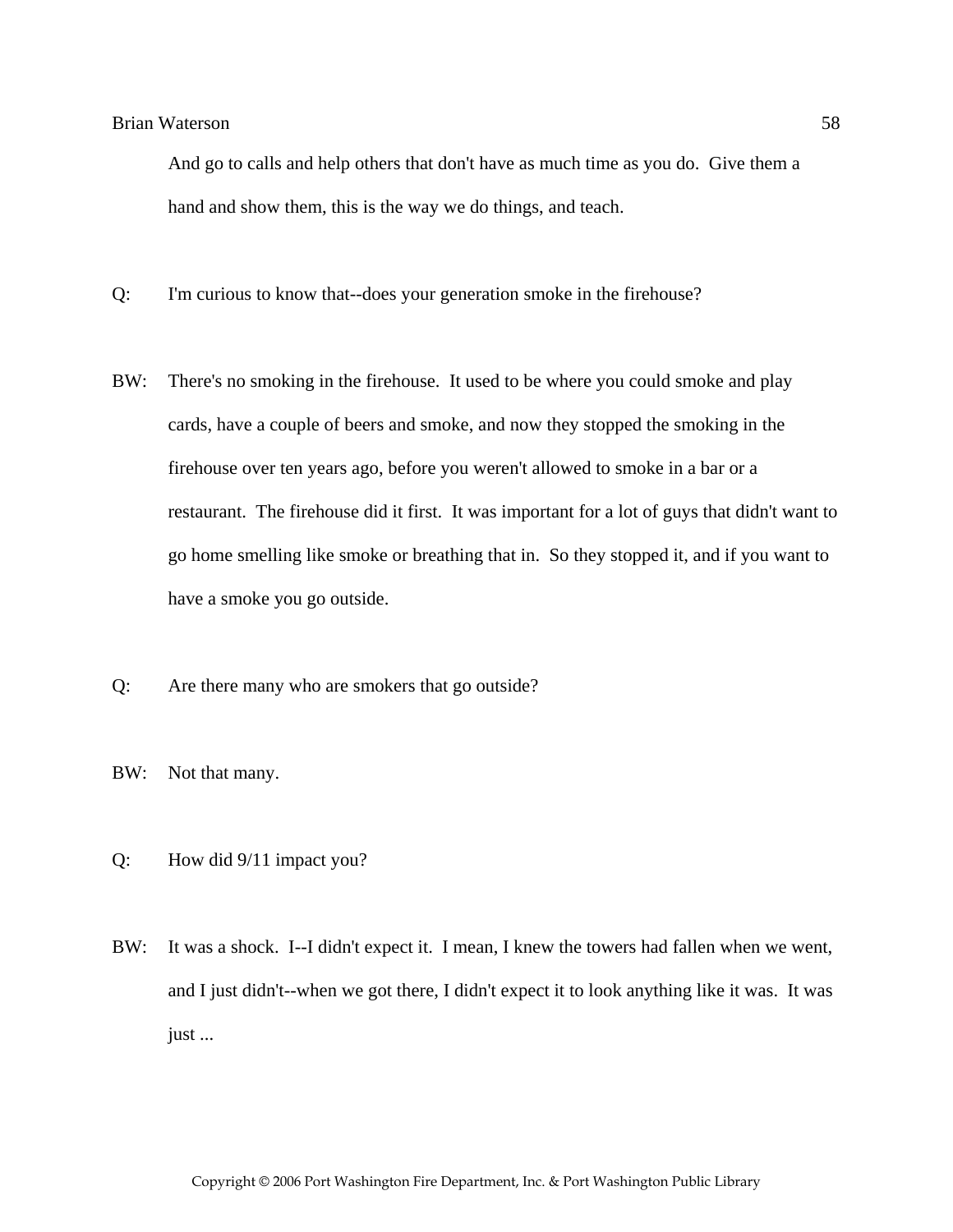- Q: What do you mean, when you got there?
- BW: Port Washington was called for a light truck to Ground Zero. That night at like eight o'clock at night, they sent a truck from Port Washington. And I drove that truck to the City. And all they wanted you to do is park it and just--it's got these bright lights on the side of it--just to illuminate the area. And once the truck was parked, me and the three [other guys that were with me, we walked around and couldn't believe the destruction. It](http://www.pwfdhistory.com/trans/watersonb_trans/pwfd_911008_web.jpg)  was just--you never would have expected to see something like this.
- Q: Were you concerned about breathing in that toxic air?
- BW: Yeah, they had given us dust masks to wear. Nobody knew exactly what was in the air and what the effects it was going to have on somebody. So everybody took the precaution of putting on a dust mask, and then a couple months later, the Department, anybody that had been sent t Ground Zero, the Department made sure that they had another physical by the Department surgeon with extra tests, with blood gases and different blood tests and breathing tests, just to make sure that it wasn't--that it hasn't taken any effect on the members.
- Q: But how could they tell that soon?
- BW: It was just a basic precautionary test. If you had higher levels of asbestos or something in your blood, I'm sure later on down the line, you know, with the City firemen, once they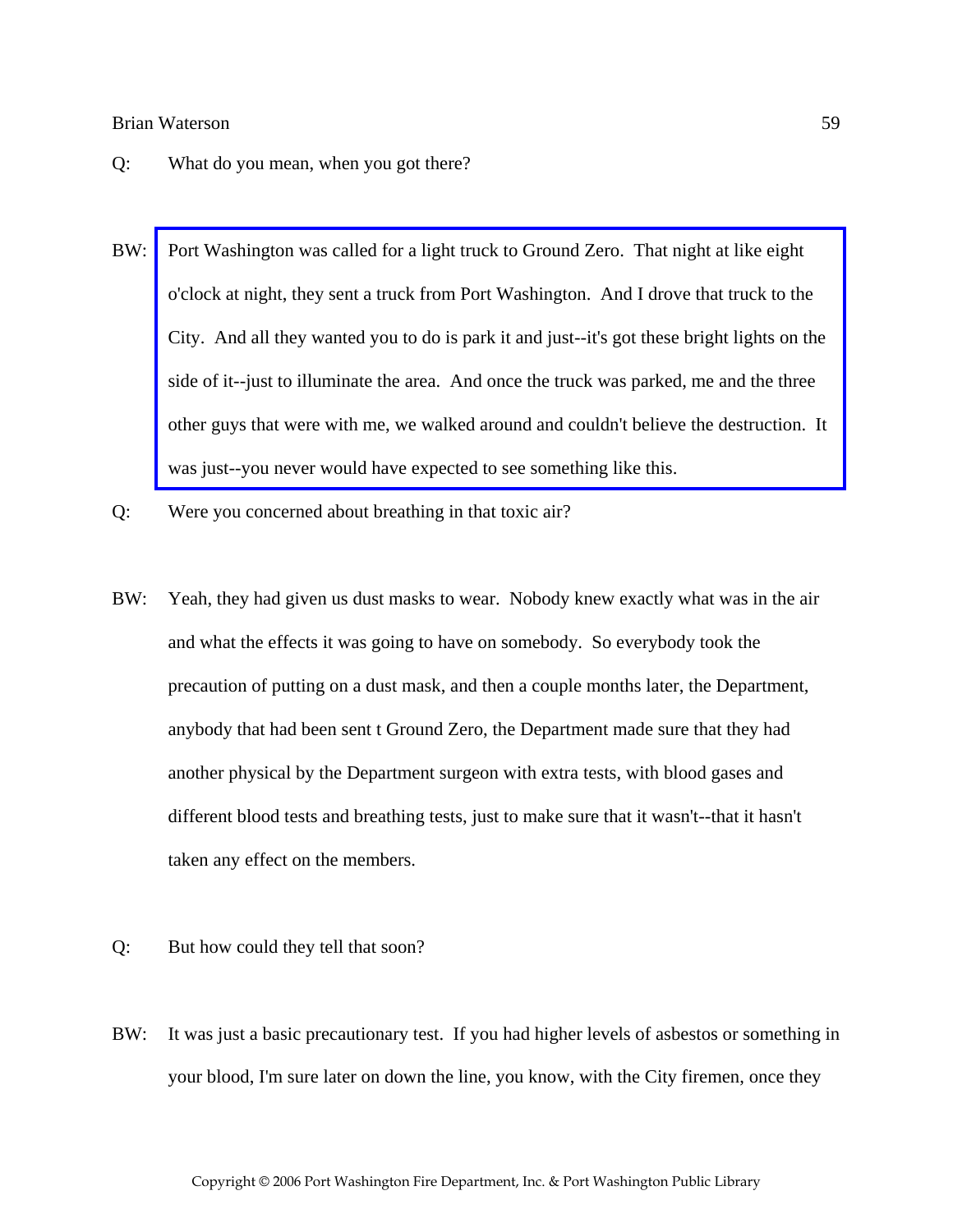find out exactly everything that was in the air that day and all the stuff that was breathed in, in the future, everybody else will be going back for more tests.

- Q: How long were you there?
- BW: I was there for the first night until some time the next morning. And then we were released. And then I went back twice after that--once with the Fire Department and once on my own, with a bunch of friends, just going and being in that bucket brigade, just picking through the rubbish and passing the bucket.
- Q: So how--if you were there through the first night, did you get any sleep?
- BW: No, I was--actually, I was at work that day. When I had found out about the planes hitting the Towers, I had left work to go to the firehouse. And there were a lot of--there's a lot of firemen and policemen that work in the City that are members of the Fire Department. So, it was a big concern on calling their families and comforting their families, just to make sure that they were okay. Or even trying to locate members that were working in the City that day, to make sure they were okay, if anybody's heard from them. The adrenalin was flowing so much that nobody even thought of sleep.
- Q: So, basically, you had these lights on Ground Zero.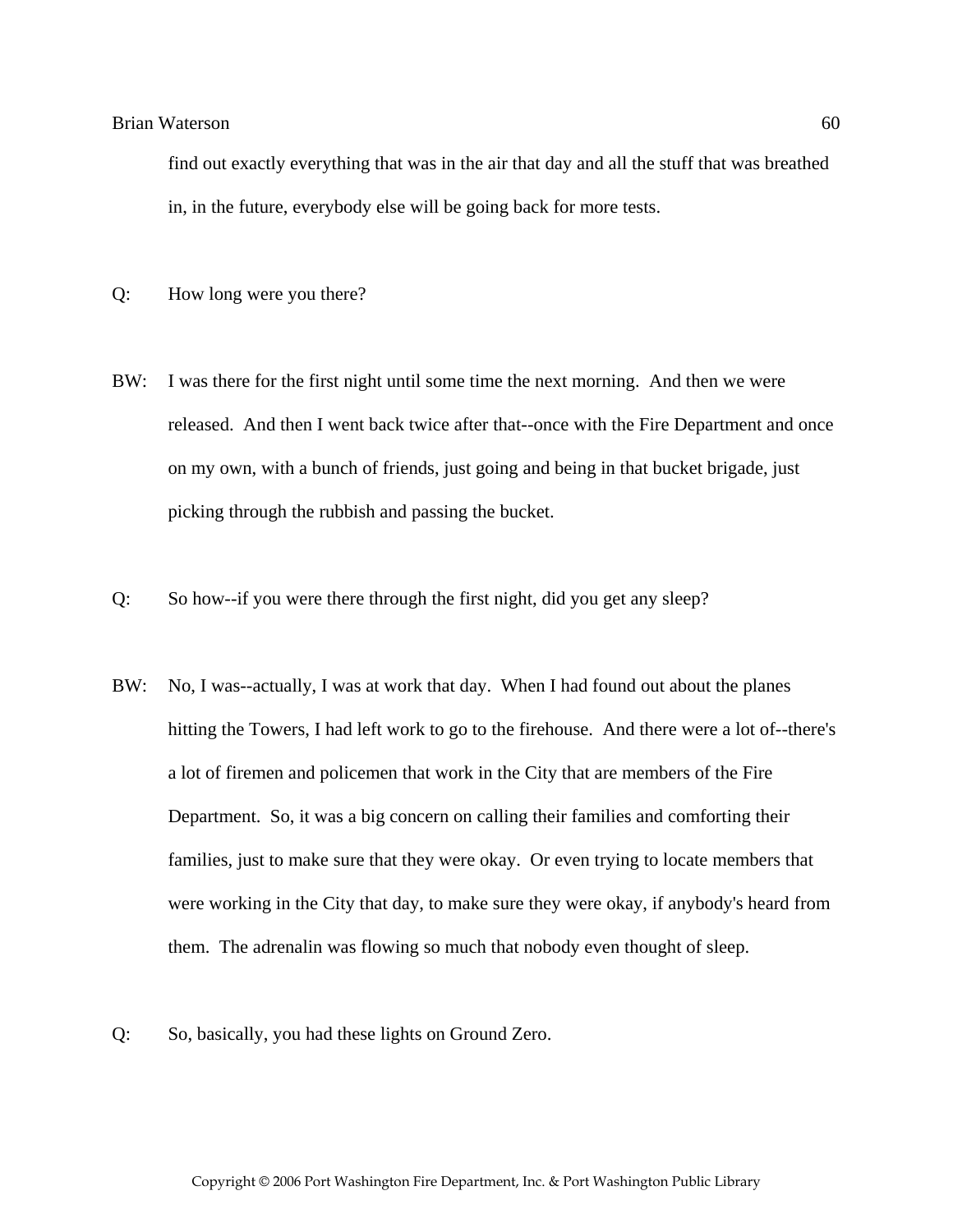BW: Yeah.

- Q: And then, you also did a bucket brigade?
- BW: Right. Just digging through the rubble and filling up a bucket and passing it to the guy next to you all night long. Just doing the same thing, looking for survivors or looking for remains of someone.
- Q: Did you find any?
- BW: The first night that we were there, there was an arm just laying on the sidewalk. And I thought it was fake, looking at it. And then I went, "Oh, my God! That's a real arm." And nobody thought, being that it was the first night, that they weren't going to find anybody. Nobody thought to say, "Oh, excuse me, you know, there's an arm over here," to a higher official of the City. And they would have been happy to find an arm. But everybody was so set on finding survivors that an arm was the least of anybody's concerns.
- Q: You mean for identification later.
- BW: Right. But then it becomes a major find. But everybody was looking for--for full bodies that survived the--that explosion, but the fall of the Towers.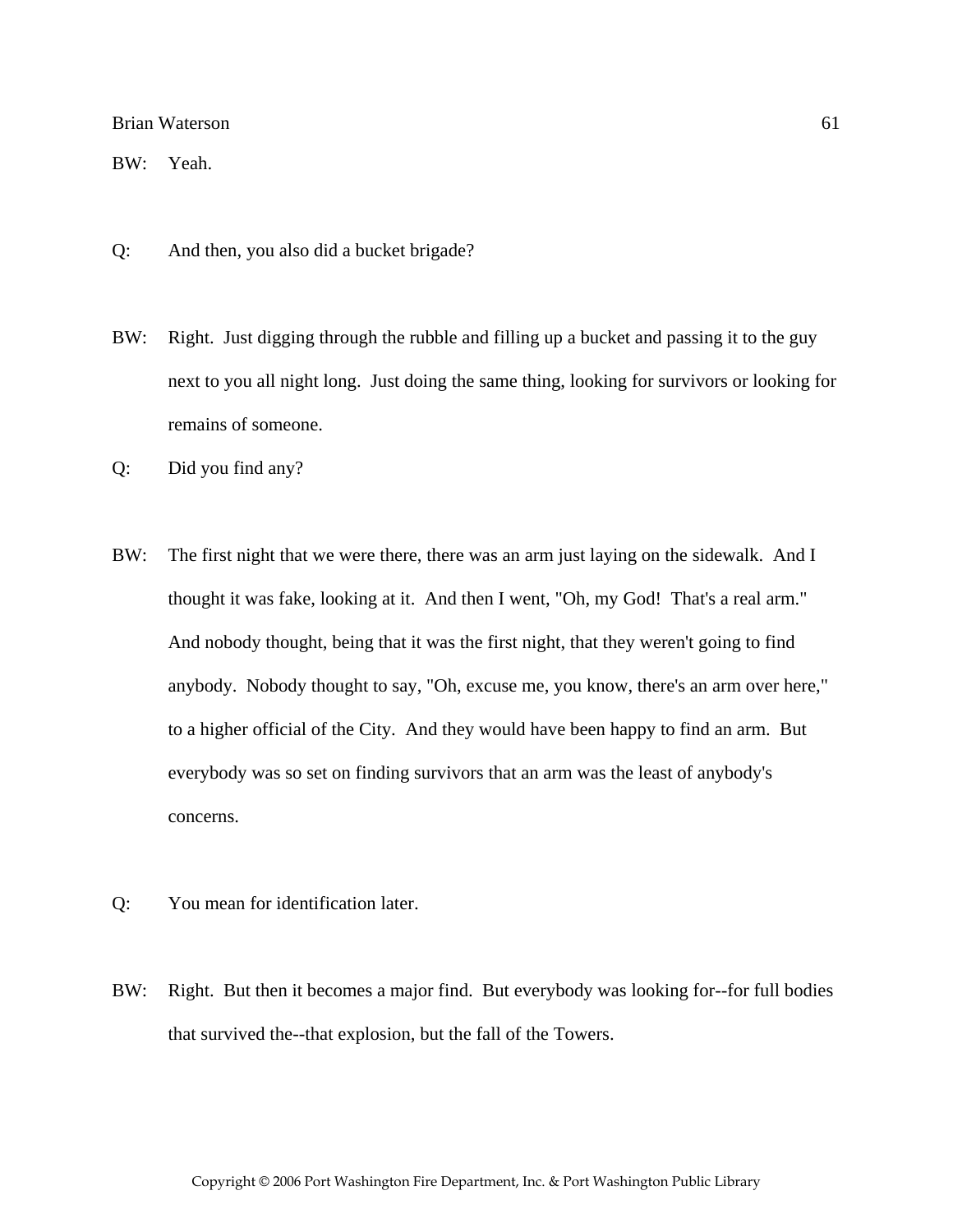- Q: And did you find anybody?
- BW: Not any full bodies. Just parts.
- Q: What was the procedure when you found the part?
- BW: You found somebody from--a Chief or an officer from the City Fire Department, or an official from the Police Department or the F.B.I. And you called them over, and you said, "Look, we have this." And then they'd bring a special bucket. They were taking personal identification things--wallets. If you found a watch or something, they tried to get the N.A. off of it. Anything that was on a person, they wanted. So you always had to tell somebody if--other groups that were there, the nights that we were there, they asked for body bags and stuff, so you know they found a body or just a large amount of remains. And it was just something that, like I said you would never have expected ever to see in your life.
- Q: Did you have to go to any debriefing--a debriefing after that?
- BW: They asked any member that would like to go to go, but I didn't attend any.
- Q: How prepared do you think our fire department is now, in case we're attacked here in Port.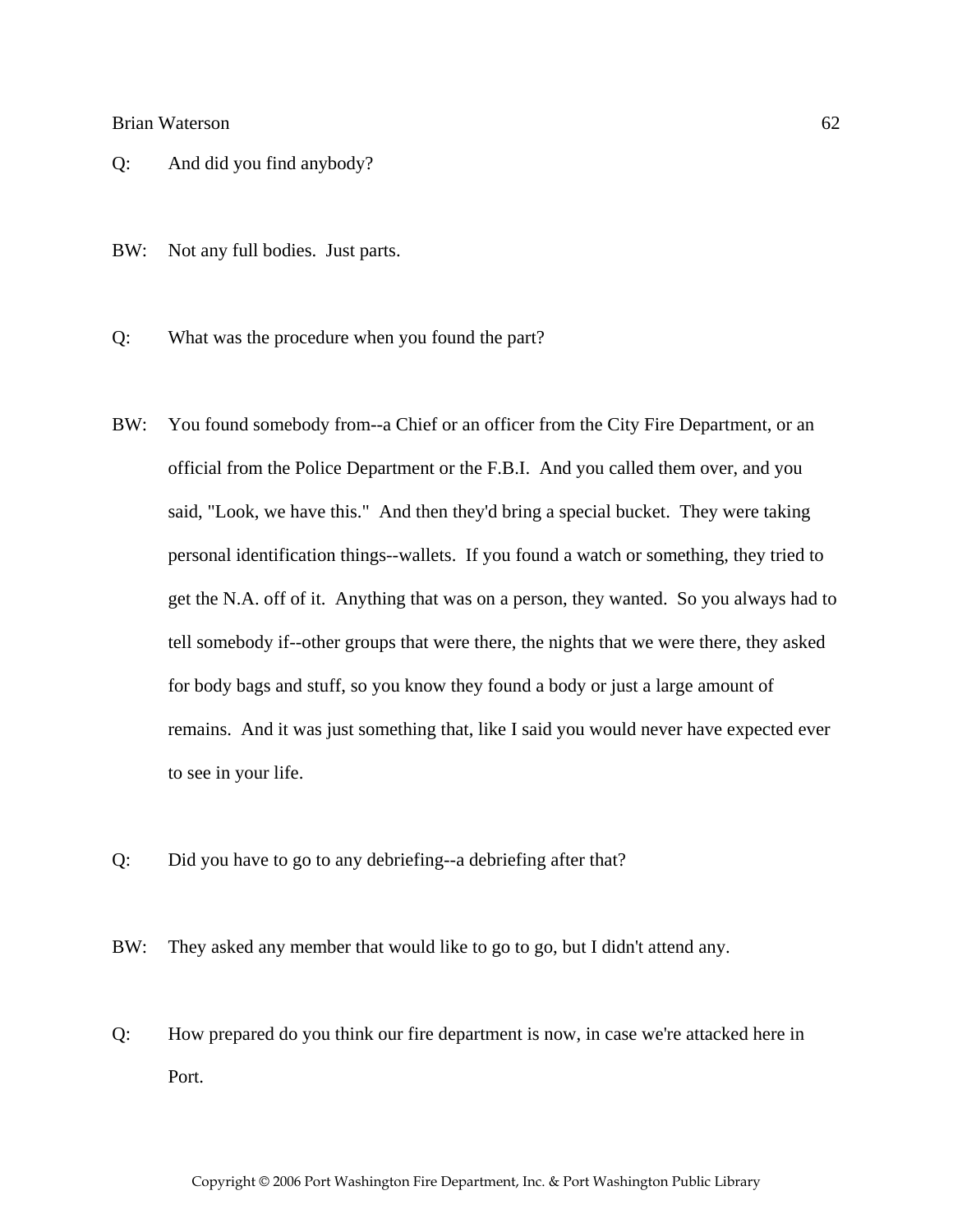- BW: Since 9/11, there's been a lot of precautions taken that you can't leave doors to the firehouse open. If you go on an ambulance call, you can't even leave the ambulance unlocked at the hospital. Everything has to be locked up. If you see anything suspicions- -people taking pictures of fire trucks. Or if you had a training, somebody that looks a little suspicious with a video camera filming everything. The F.B.I. and the Port Police should be notified immediately. And otherwise, I mean, if there was a way to stop the Towers from coming down, they would have done it. But you never know when it's going to happen, and ...
- Q: Has training changed at all because of 9/11, since you've been there. You haven't been back involved in training, but has training new people changed any because of 9/11?

BW: Since  $9/11$ , we've gotten a lot of new members.

- Q: Oh, really.
- BW: The President had made one speech on TV, urging people to join their local fire departments, and a month later, we had like thirty people join the Fire Department, all because they said, "The President told me to join," wanting to help out. And a lot of them are still members, and some of them didn't expect it to be what it was, and they quit. They couldn't take it.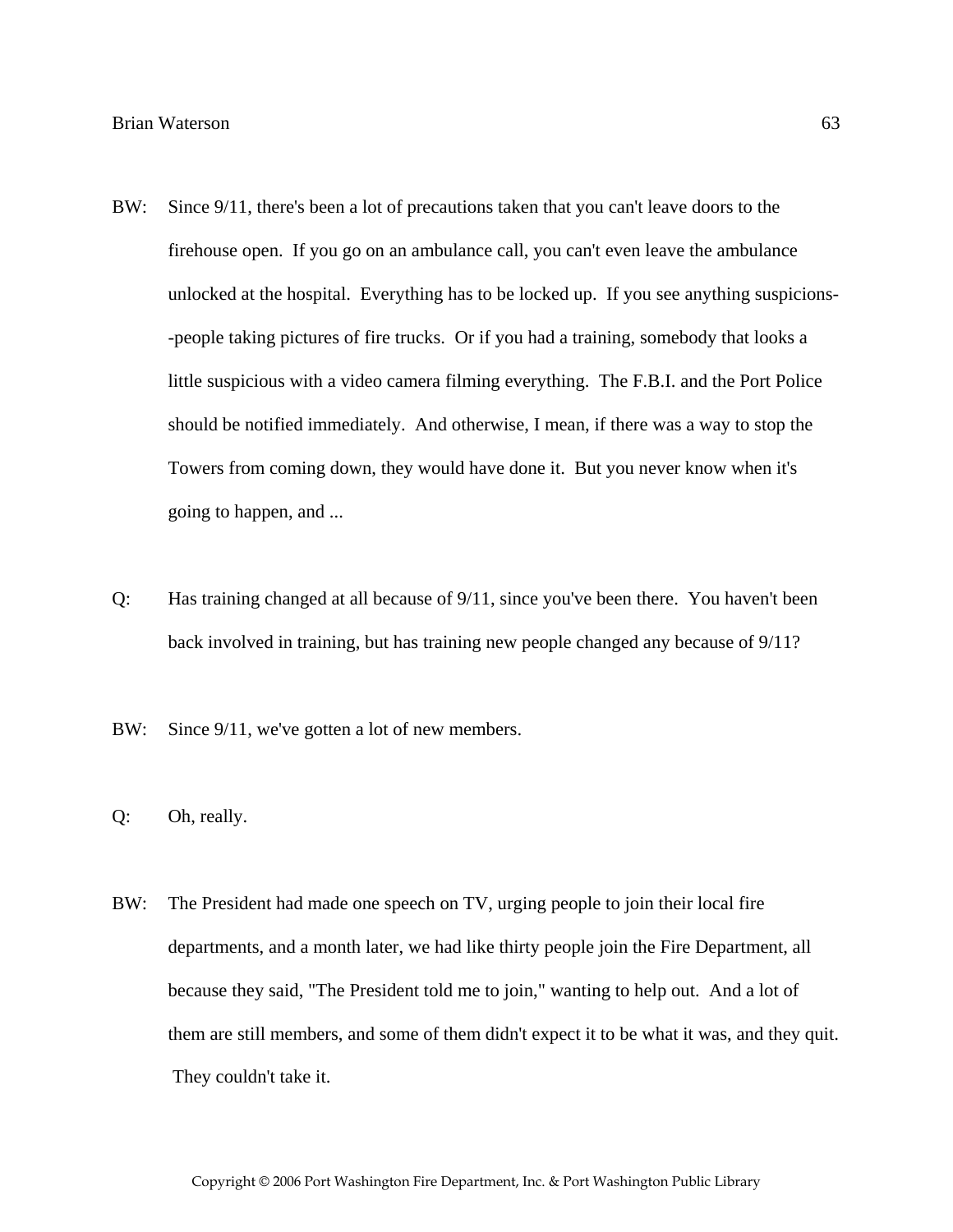- Q: So, how many do you think have quit?
- BW: Maybe ten. They just weren't into it. So we got like twenty good members out of thirty, that stayed.
- Q: Were they mostly young, or were they older?
- BW: No, there--it was a variety. Yeah, we had people that were in their fifties and forties, all the way down to seventeen year olds. So it was a big span of ages.
- Q: Do you go to the high schools to recruit?
- BW: The Fire Marshal, which is in charge of public relations, he'll go. I don't know if they still do it, but they used to go to the high school, like on career day, and set up a little booth with some literature and stuff for people to take it home and read and investigate. Otherwise, after like Pride in Port parade, we set up a little booth. During the antique fair on Main Street this past weekend, we had a little information center to talk to people about joining and everything. And there's banners that we hang up all over town asking if you're interested, come to the firehouse on a Thursday night and talk to somebody about it.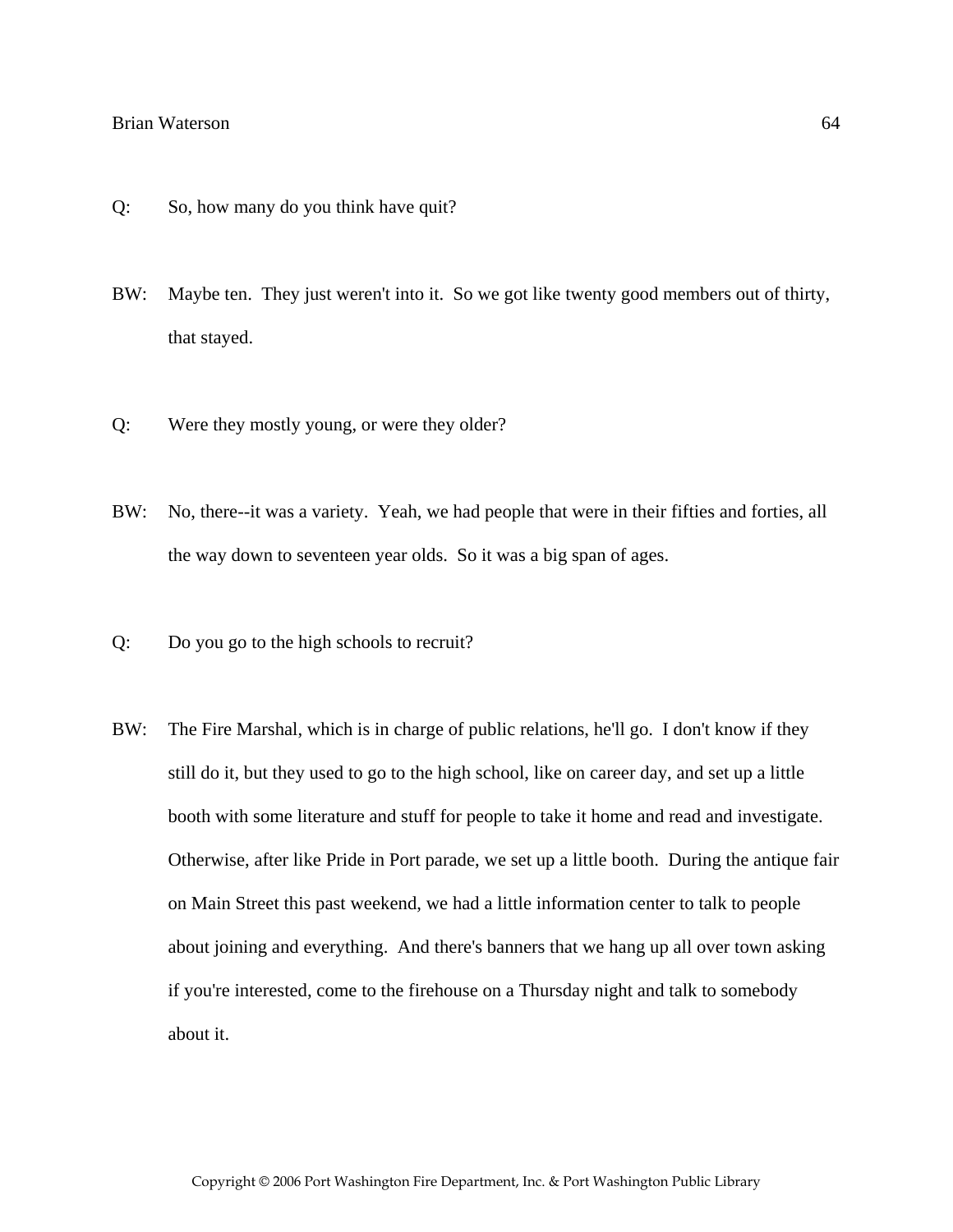Q: Did you have a fire truck there this--this past weekend?

BW: Yes.

- Q: And were you showing and demonstrating there?
- BW: [Well, mainly just handing out literature, and if there were questions about it, we'd answer](http://www.pwfdhistory.com/trans/watersonb_trans/pwfd_artifact003.pdf)  anybody's questions about how much time it takes and everything.
- Q: Did you get any new recruits that way?
- BW: I'm not sure. We told people, you know, if, after talking to them, if you're still interested, come to the firehouse on a Thursday night, and we'll give you the application. So we'll see if anybody comes.
- Q: Are the firefighters trained to deal with any disasters on the railroad here in Port?
- BW: We just took a two week class on--took a Long Island Railroad safe and awareness class, of--if God forbid, something happened--how to enter the train if the doors don't open. How to shut the power off to the trains. How to fight a fire in the train. We've had drills here in Port Washington where we actually shut the power down to the station and, you know, walk on the tracks and you enter the train from the ground and not the platform,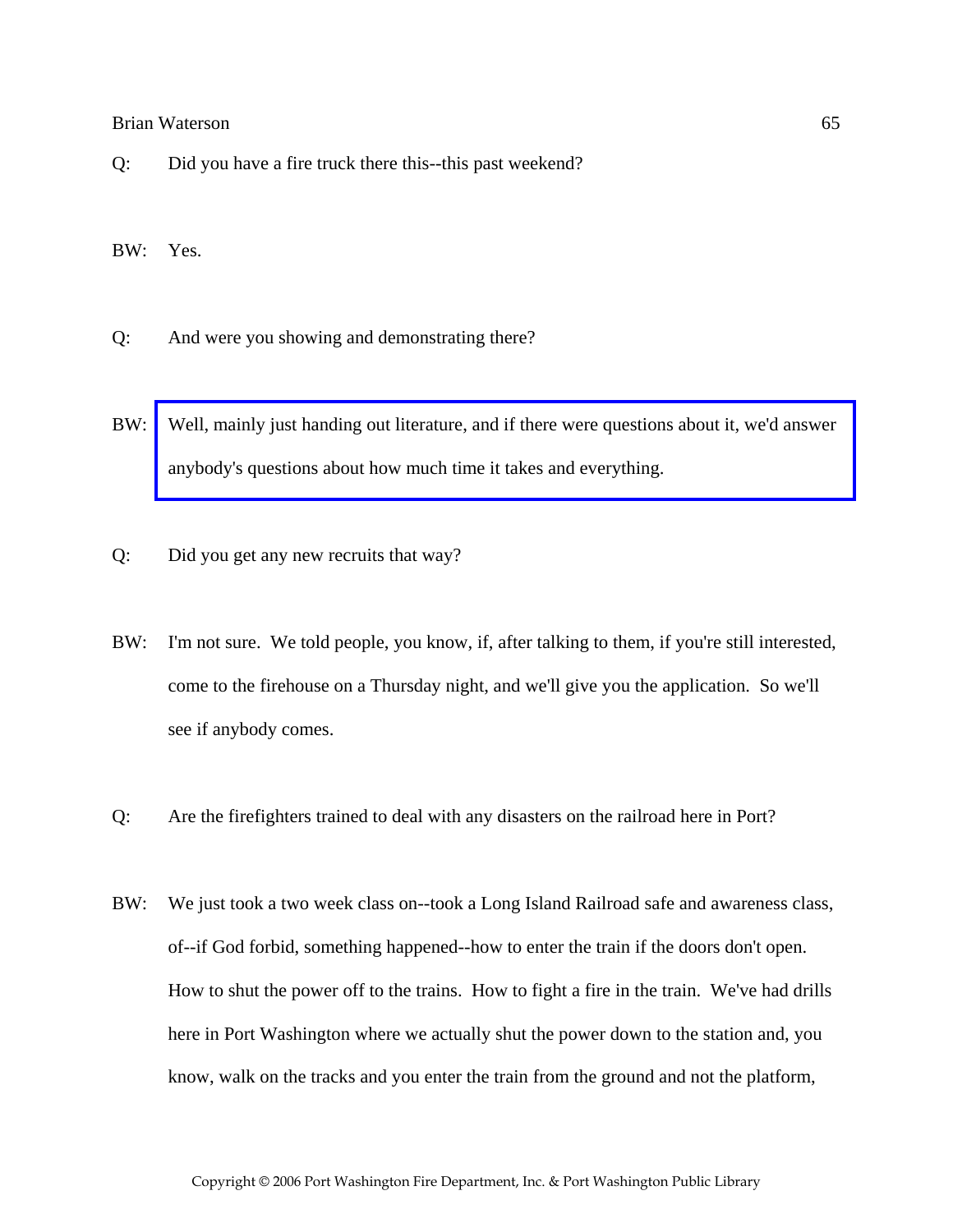and how you have to force the window to kick in--kick out windows, get on the train, and disengage the controls that open and close the doors, then open the doors manually. So, it's not something that we do all the time, but we have trained in it.

- Q: Does your current job allow you to leave, to go to a fire? Your construction, job at North Hempstead?
- BW: Depending on what we're doing, if you're plowing snow in the middle of winter, the roads have to be open, so you can't stop and go to a call. If you're in the yard just cleaning equipment or fixing equipment, then you're able to go to a call, if your boss allows you to go, then you can go. You always have to check with your supervisor, if they feel that they don't need you for that amount of time, then they send you. If--I work down on Roslyn West Shore Road, so if there's a call on Roslyn West Shore Road and I'm at work, I just--I don't go all the way uptown to get on the fire truck. I'd get in my car and I'd just go right to the scene.
- Q: Do you work part-time for the Port Washington schools?
- BW: No, I used to. Before I got the job at the town of North Hempstead, I worked part-time during the summers for the school district.
- Q: And they would let you go to fires?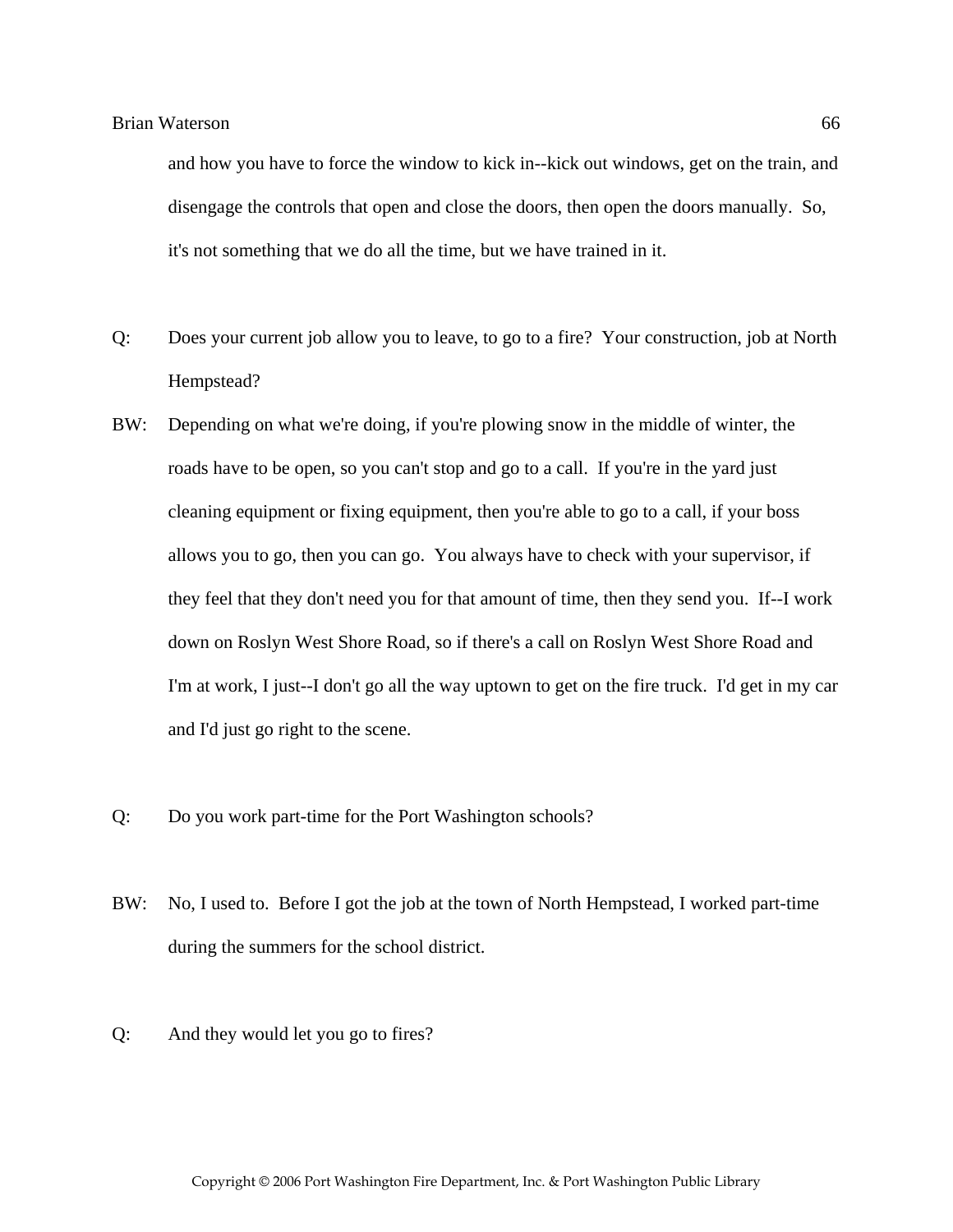BW: Yes.

- Q: Do you keep a diary of your experiences so that future generations, or perhaps, even the Library.
- BW: I have a scrapbook. I have a scrapbook that my mom started for me, of like all the newspaper articles of different fires that I went to, or pictures that I've taken of fires, that went in the scrapbook. A list of all my training and everything. My mom tries to keep everything together, so that when I have kids and grandchildren, I can pass the book down the line.
- Q: If you have children, do you hope that they'll be firefighters?
- BW: I say yes now, but my mom always says, "Wait till you have kids." So, you know, after I have children, I might think differently. But it'd be nice to have a son to take around to the firehouse and have the son look up to me like I look up to my father. So ...
- Q: What if you have a daughter?
- BW: Women can do the job too. So (laughs), I won't be disappointed.
- Q: What do you think of this oral history project?